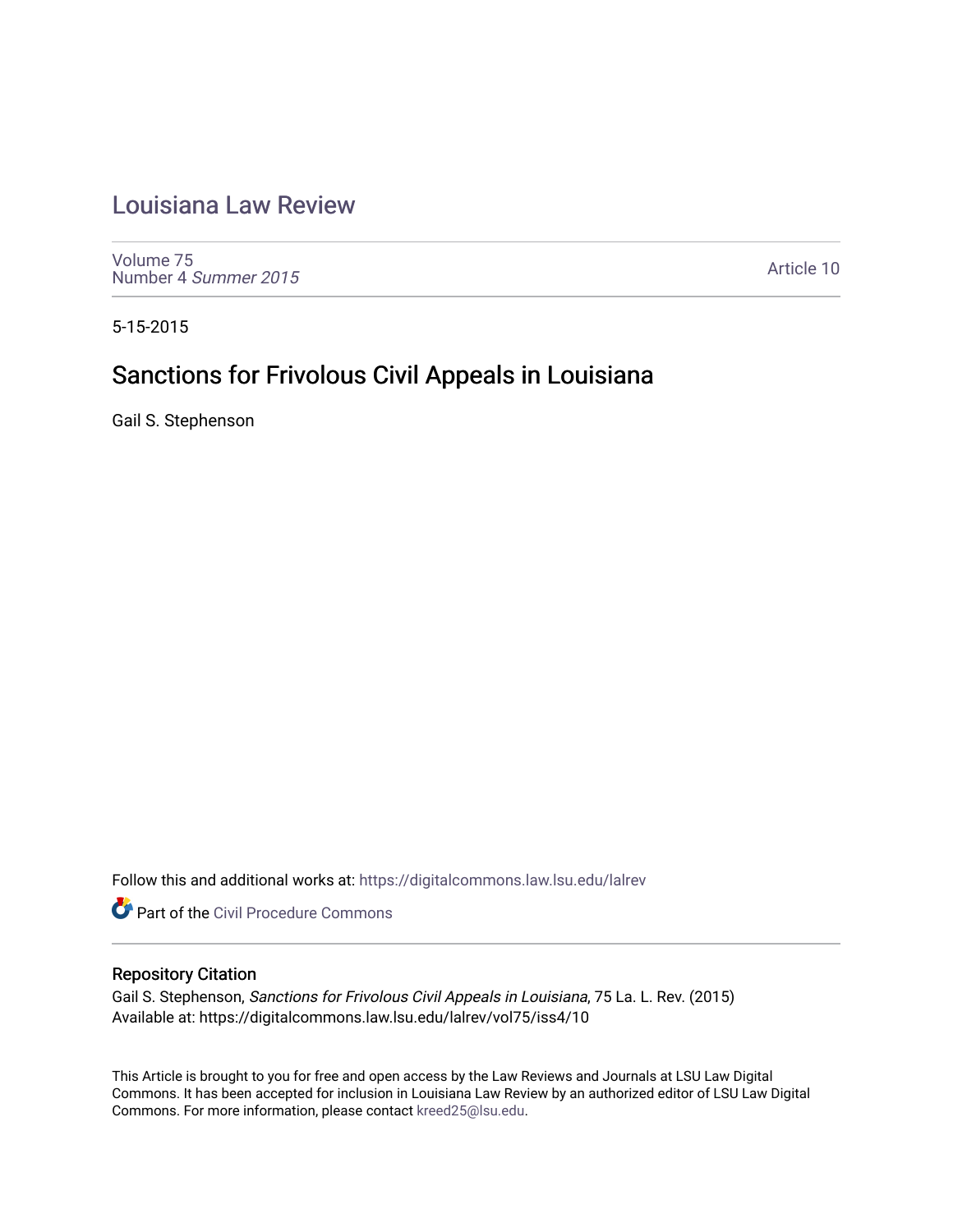# **Sanctions for Frivolous Civil Appeals in Louisiana**

*Gail S. Stephenson*\*

<u>.</u>

*"[T]he courts are too busy, and the cost of litigation is too high, to play games through appellate procedure . . . ."*<sup>1</sup>

## I. INTRODUCTION

delay access for litigants with meritorious claims.<sup>2</sup> Rules sanctioning Frivolous appeals burden overcrowded courts, diminish the opportunity for careful consideration of nonfrivolous appeals, and frivolous appeals can deter unnecessary appeals, $3$  preserve the courts' time and resources,<sup>4</sup> and leave more time for meritorious appeals.<sup>5</sup>

 impenetrable shield nor a license to harass others, clog the judicial Appeals are favored in Louisiana, $6$  and courts are loath to punish appellants for fear of chilling the appellate process.<sup>7</sup> Still, frivolous appellants, like pro se litigants, should have "neither an machinery with meritless [appeals], or abuse already overloaded court dockets."<sup>8</sup>

 Louisiana judges possess authority under Louisiana Code of imposing sanctions . . . for frivolous appeals."9 Article 2164, Civil Procedure article 2164 to "curb apparent abuses of process by enacted in 1960 and effective January 1, 1961, gives Louisiana

3. *See* State *ex rel*. Muse v. Ross, 651 So. 2d 364, 366 (La. Ct. App. 1995).

 *Deterrence of Frivolous Appeals*, 21 GA. L. REV. 653, 682 (1987). 4. Kurt M. Saunders, *Plying the* Erie *Waters: Choice of Law in the* 

 *Frivolous Civil Appeal*, 47 BROOK. L. REV. 1057, 1058 (1981). 5. Michael S. Oberman, *Coping with Rising Caseload II: Defining the* 

 6. *See, e.g.*, Thomas v. Bridges, 144 So. 3d 1001, 1010 (La. 2013); Kite Bros., LLC v. Kite RV, LLC, 150 So. 3d 608, 609 (La. Ct. App. 2014).

7. *See* Doe v. Jo Ellen Smith Med. Found., 115 So. 3d 655, 665 (La. Ct. App. 2013); Vincent v. Vincent, 95 So. 3d 1152, 1160 (La. Ct. App. 2012).

 8. Bankston v. Alexandria Neurosurgical Clinic, 659 So. 2d 507, 511 (La. Ct. App. 1994).

 9. Borel v. Borel, 624 So. 2d 1279, 1284 (La. Ct. App. 1993). *See also* LA. CODE CIV. PROC. art. 2164 (2015).

Copyright 2015, by GAIL S. STEPHENSON.

 Director of Legal Analysis & Writing and Associate Professor of Law, Southern University Law Center; J.D., Louisiana State University, Paul M. Hebert Law Center, 1984; former Administrative General Counsel, Louisiana First Circuit Court of Appeal. Funding to support work on this Article was provided by a summer research stipend from Southern University Law Center, with special thanks to Chancellor Freddie Pitcher, Jr.

<sup>1.</sup> Schnatz v. Schnatz, 501 So. 2d 318, 320 (La. Ct. App. 1987).

<sup>2.</sup> Asberry v. U.S. Postal Serv., 692 F.2d 1378, 1382 (Fed. Cir. 1982).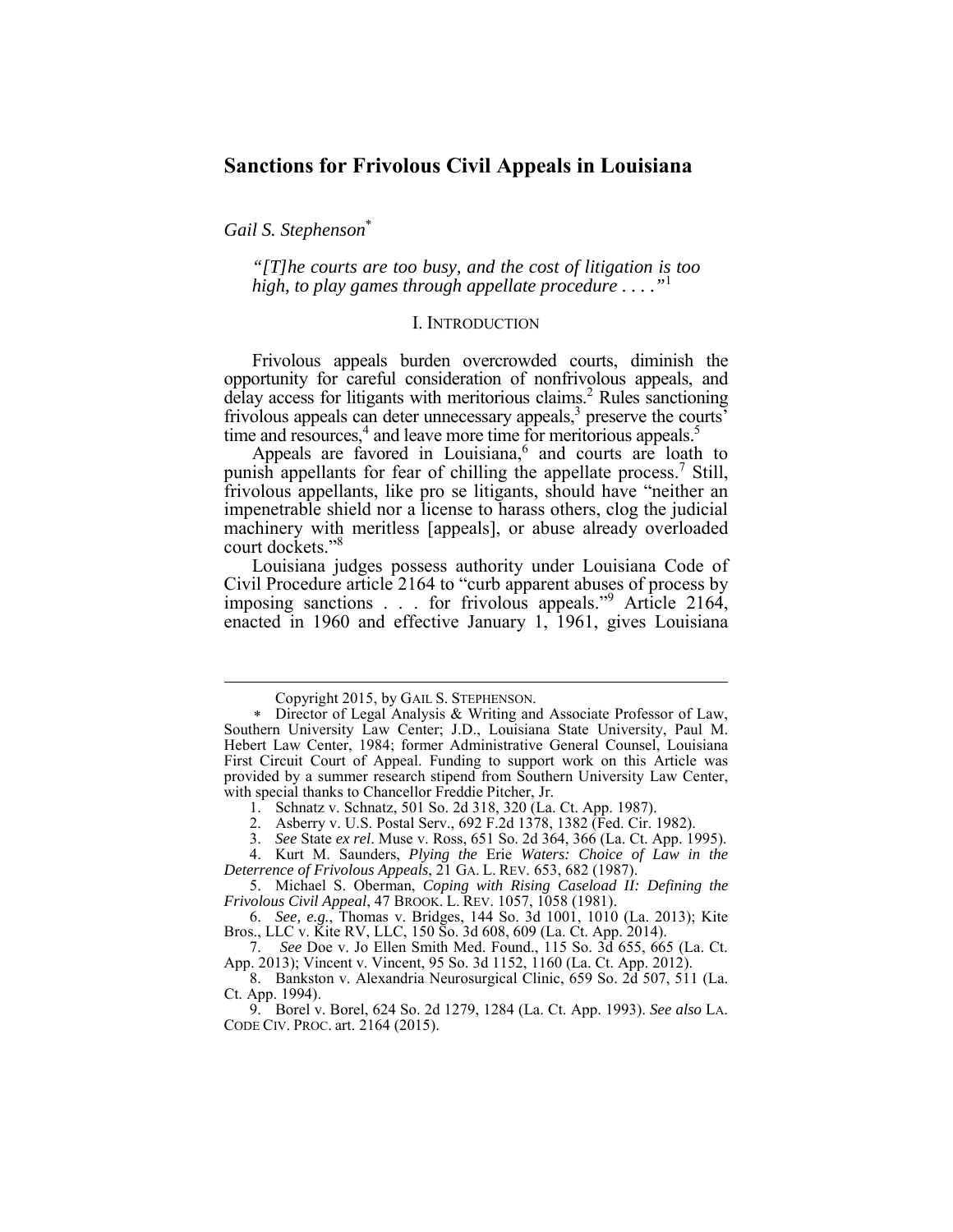courts broad discretion to sanction frivolous civil appeals.<sup>10</sup> It provides:

 The appellate court shall render any judgment which is just, award damages, including attorney fees, for frivolous appeal or application for writs, and may tax the costs of the lower or appellate court, or any part thereof, against any party to the legal, and proper upon the record on appeal. The court may suit, as in its judgment may be considered equitable.<sup>11</sup>

 Despite this broad discretion, during the past 30 years, frivolousappeal sanctions have been imposed in less than 10% of the cases in which sanctions were sought.<sup>12</sup>

 the types of sanctions awarded, the treatment of pro se litigants, and action by the courts and the Louisiana Legislature that could ultimately reduce the number of frivolous appeals. This Article reviews the jurisprudence from 1985 to 2015 applying article  $2164^{13}$  and examines the standard applied by Louisiana courts, the circumstances under which frivolous-appeal sanctions will be awarded, the procedural issues attorneys encounter, the ethical issues that arise. It concludes with recommendations for

# II. LOUISIANA'S STANDARD FOR IMPOSING FRIVOLOUS-APPEAL SANCTIONS

 Four years after its effective date, the Louisiana Supreme Court  $Co.$ <sup>[4]</sup> the court set forth an extremely subjective test, permitting appeal was taken solely for delay or that counsel is not sincere in rendered a decision interpreting article 2164 and severely limiting its application. In *Parker v. Interstate Life & Accident Insurance*  sanctions for frivolous appeals only when "it is obvious that the

<sup>10.</sup> Act No. 15, 1960 La. Acts 22.

<sup>11.</sup> LA. CODE CIV. PROC. art. 2164 (2015).

 12. Sanctions were imposed in 83 of 834 cases between 1985 and 2015. result, and reasoning from every civil case that sought frivolous-appeal author conducted a Westlaw search using the terms "frivolous /s appeal % Anders & da(aft 1984)." *Anders* was excluded from the search terms to filter *California*, 386 U.S. 738 (1967), is the fountainhead case on frivolous criminal These figures are based on a chart compiled by the author listing the history, sanctions between 1985 and 2015. The chart is on file with the author. The criminal frivolous appeals, as this Article discusses only civil appeals. *Anders v.*  appeals.

 effective date in 1961 through 1984 in an earlier work. *See* Gail Sweeney Stephenson, Comment, *Damages for Frivolous Appeal*, 45 LA. L. REV. 137 13. This author reviewed the jurisprudence applying article 2164 from its (1984).

<sup>14. 179</sup> So. 2d 634 (La. 1965).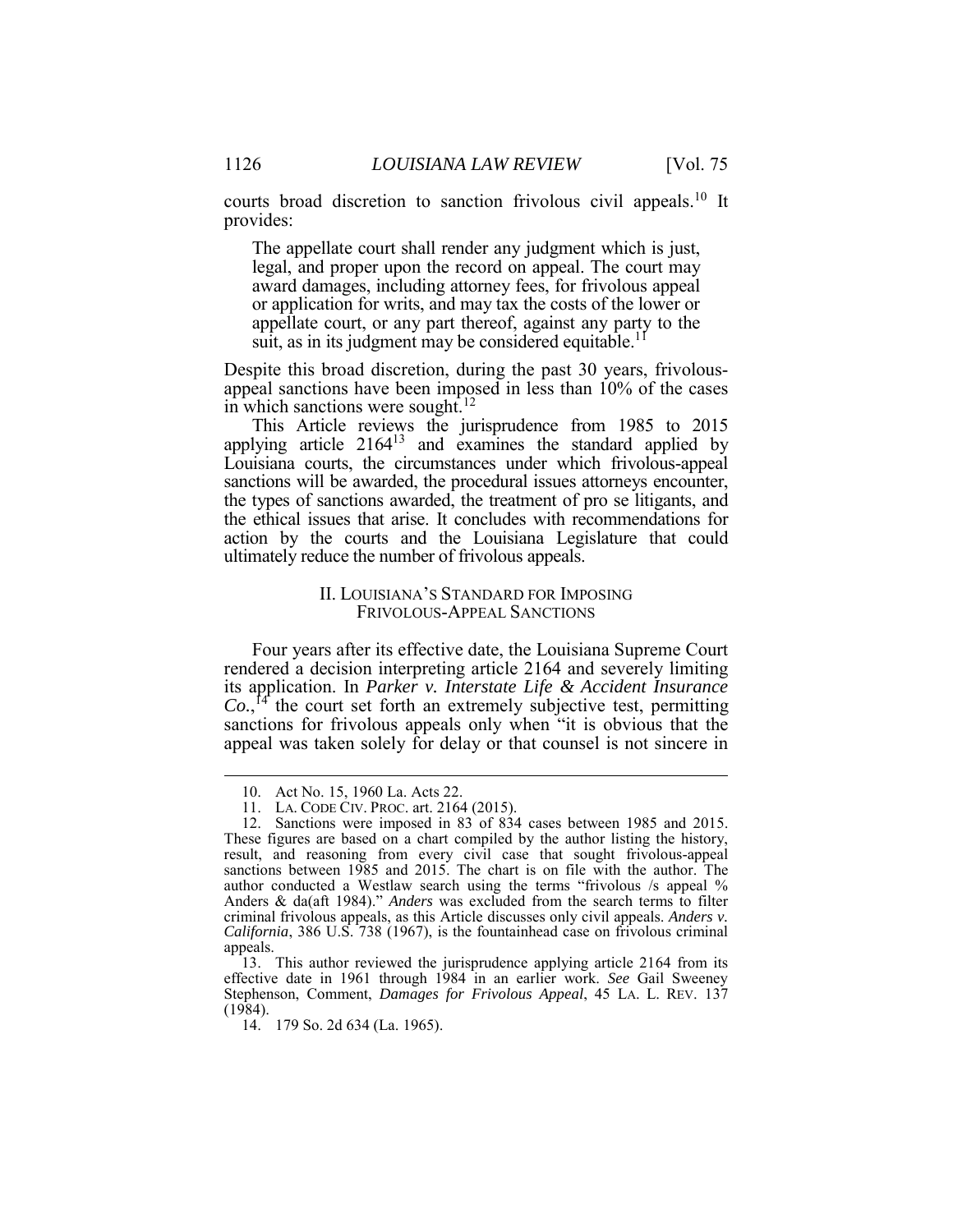the view of the law he advocates even though the court is of the opinion that such view is not meritorious."<sup>15</sup> The court explained that if the appellant's counsel "proclaim[ed] his sincerity," the court could not "disbelieve [it] unless, and only unless, the proposition advocated is so ridiculous or so opposed to rational thinking that it is evident beyond any doubt that it is being deliberately professed for ulterior purposes."<sup>16</sup>

 This author decried the *Parker* test 30 years ago as "tip[ping] the balance too far in favor of the appellant" and suggested that the Legislature amend the article to set forth a more objective standard.<sup>17</sup> The only legislative change in the last 54 years, however, included as damages and to make the article applicable to writ has been an amendment in 2010 to specify that attorney fees can be applications.<sup>18</sup>

 The Louisiana Supreme Court has been as disinclined as the Legislature to make changes. In the 50 years since *Parker*, the reiterated the *Parker* standard.<sup>20</sup> In four of the memorandum opinions, it summarily reversed awards of sanctions.<sup>21</sup> In the fifth, it summarily remanded the case to the court of appeal "to award Ĩ Supreme Court has ruled on only six cases involving frivolousappeal sanctions—*Hampton v. Greenfield*, its only full opinion,<sup>19</sup> and five memorandum opinions. In *Hampton*, the court simply damages and attorney fees for a frivolous appeal. $"$ <sup>2</sup>

 *Hampton* was sanctionable because the appellant's arguments were "identical to those already adjudicated" and simply ignored the court's prior holding.<sup>23</sup> The Supreme Court reversed.<sup>24</sup> The court always favored and, unless the appeal is unquestionably frivolous, The intermediate appellate court found that the appeal in began its analysis of the frivolous-appeal argument by repeating language Louisiana courts had used for 80 years: "Appeals are

<u>.</u>

 23. Hampton v. Greenfield, 602 So. 2d 327, 329 (La. Ct. App. 1992), *aff'd in part & rev'd in part*, 618 So. 2d 859 (La. 1993).

<sup>15.</sup> *Id.* at 636.

<sup>16.</sup> *Id.* at 637.

 17. Stephenson, *supra* note 13, at 147.

<sup>18.</sup> Act No. 184, 2010 La. Acts 1391.

<sup>19.</sup> Hampton v. Greenfield, 618 So. 2d 859, 863–64 (La. 1993).

<sup>20.</sup> *Id.* at 863.

 v. Lafayette Consol. Gov't, 723 So. 2d 968 (La. 1998); G.B.M., Inc. v. Juna 21. Landry v. Broussard, 108 So. 3d 760 (La. 2013); Cajun Contractors, Inc. Corp., 614 So. 2d 1249 (La. 1993); Arnoult v. Arnoult, 498 So. 2d 749 (La. 1986).

 22. Bouzon v. Bouzon, 532 So. 2d 1386, 1387 (La. 1988) (remanding case to appellate court).

 24. *Hampton*, 618 So. 2d at 864.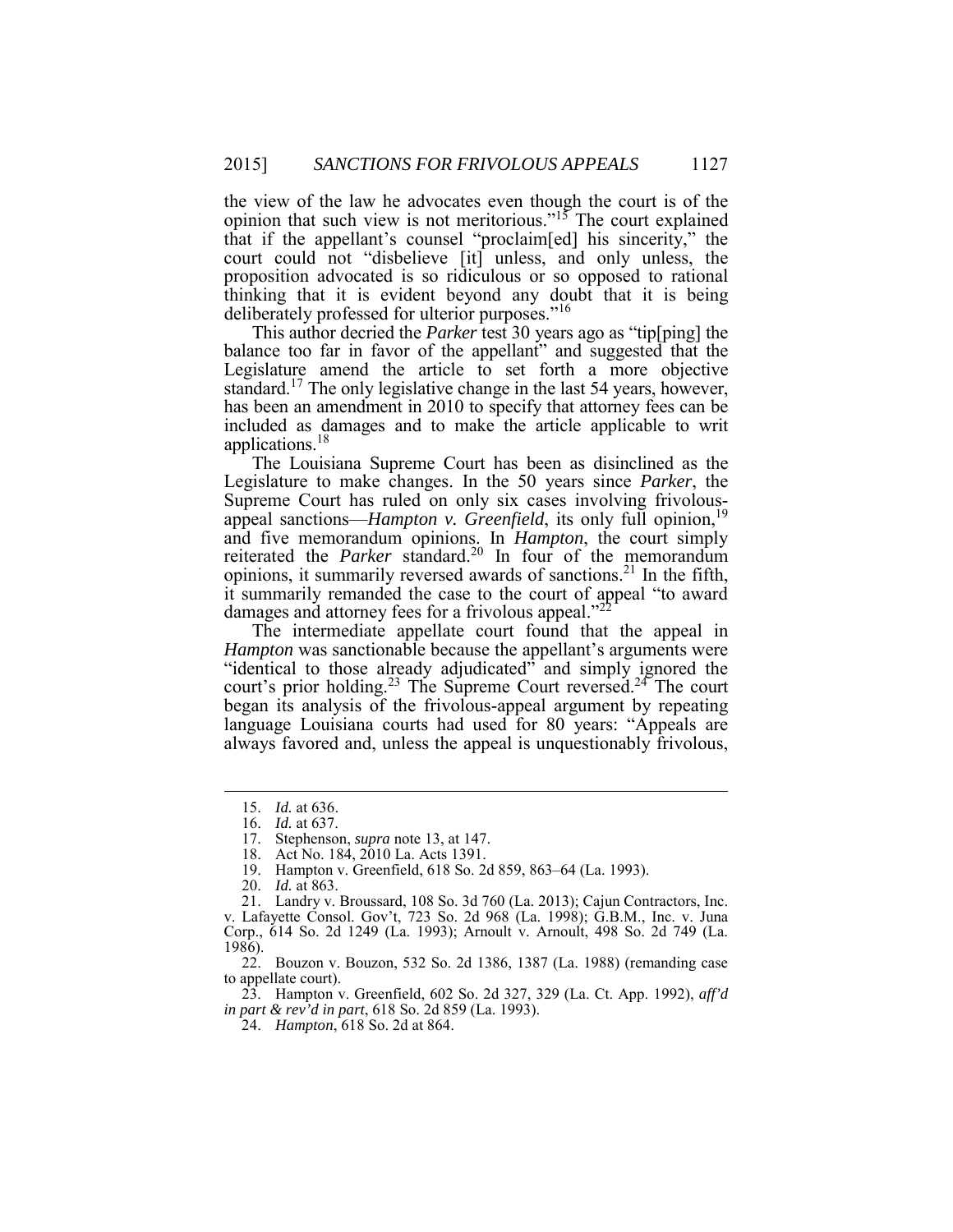damages will not be allowed."<sup>25</sup> It then quoted the *Parker*  appeal was taken solely for delay or that counsel is not sincere in appeal did not fall into the first category, delay, because "nothing in the record suggest[ed] that the appeal was filed solely for standard: An appeal is frivolous only if "it is obvious that the the view of the law he advocates even though the court is of the opinion that such view is not meritorious."<sup>26</sup> The court stated the delay."<sup>27</sup>

 insincerity, the court again relied on *Parker*, stating that when "counsel proclaims his sincerity, a court finds itself without just cause to disbelieve unless, and only unless, the proposition insincere because the appellant "sincerely advocated its legal Ī legitimate issues," leading the court to believe that "the appeal was To determine whether the appeal fell into the second category, advocated is so ridiculous or so opposed to rational thinking that it is evident beyond any doubt that it is being deliberately professed for ulterior purposes."<sup>28</sup> The court found the appeal was not arguments on appeal" and stated in its brief that it was "acting in 'good faith.'"<sup>29</sup> The court further stated that the appellant "raised" not taken for ulterior purposes."<sup>30</sup>

 application of *Parker*'s sincerity standard, asserting that "[a]ny attorney schooled in the art of advocacy may interpose sincerity in Justice Revius Ortique vehemently dissented from the the position he advocates on appeal, under threat of the imposition of damages against him or his client."31

 As the Louisiana Supreme Court has been steadfast in applying an extremely subjective standard, appellate courts tend to give short shrift to requests for sanctions. In addition to the language of *Parker* and *Hampton*, courts tend to use the following boilerplate statements when denying sanctions:

 This provision is penal in nature and must be strictly construed.<sup>32</sup>

<sup>25.</sup> *Id.* at 862 (citing City of Shreveport v. U.S.F. & G. Co., 60 So. 621, 622 (La. 1913)).

 26. *Id.* (quoting Parker v. Interstate Life & Acc. Ins. Co., 179 So. 2d 634, 636–37 (La. 1965)).

 27. *Id.* 

 28. *Id.* at 863 (quoting *Parker*, 179 So. 2d at 637).

 29. *Id.* at 863.

<sup>30.</sup> *Id.* at 864.

<sup>31.</sup> *Id.* at 866 (Ortique, J., dissenting).

 32. *See, e.g.*, Reasonover v. Lastrapes, 40 So. 3d 303, 310 (La. Ct. App. 2010); Davis v. Davis, 997 So. 2d 149, 159 (La. Ct. App. 2008).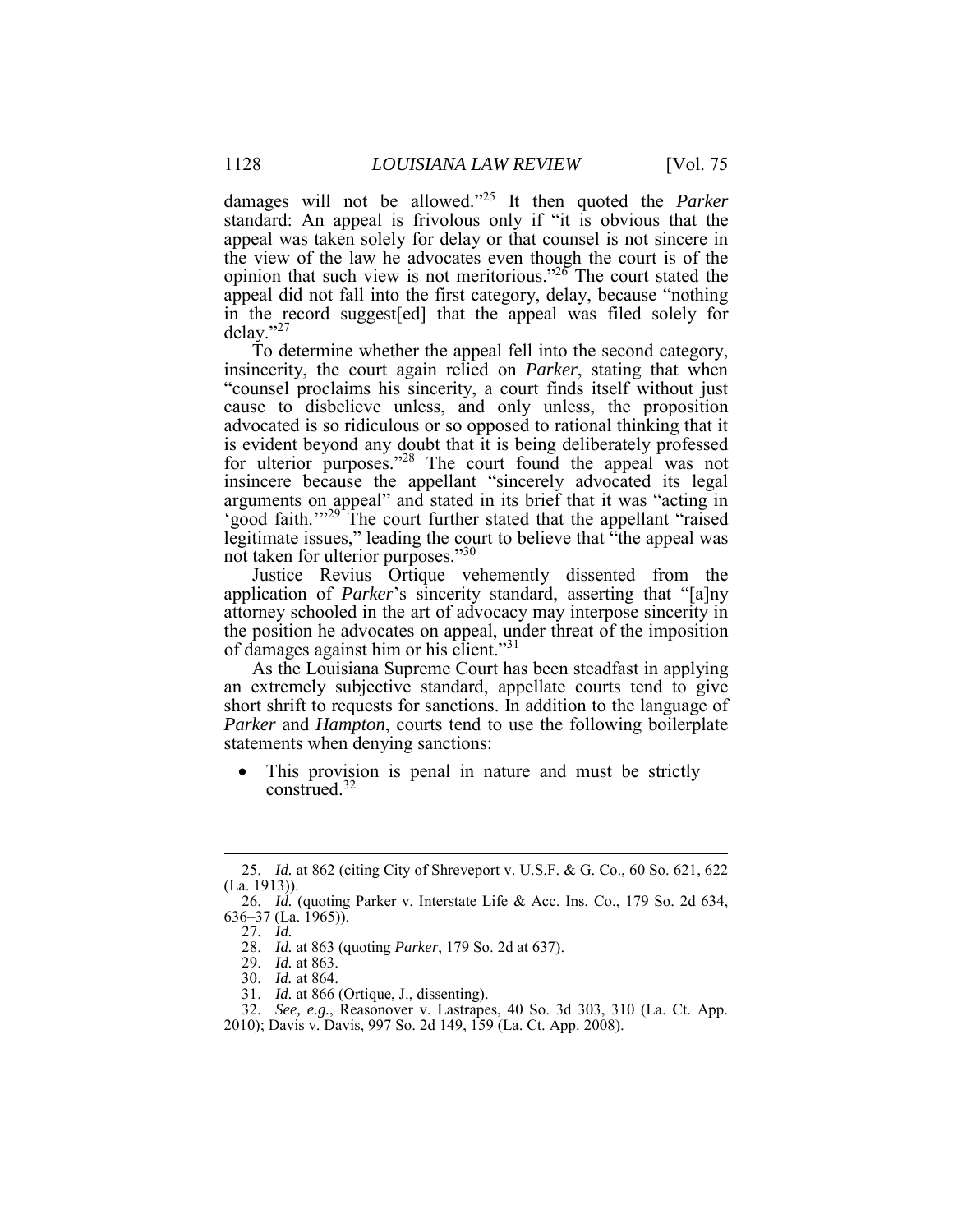- Penalties for frivolous appeal will not be imposed unless clearly due.<sup>33</sup>
- Penalties for frivolous appeal will not be imposed unless the appeal is "unquestionably frivolous."<sup>34</sup>
- The slightest justification precludes frivolous-appeal damages.<sup>35</sup>
- Lack of merit does not necessarily mean an appeal is frivolous.<sup>36</sup>
- Sanctions will be awarded only in "rare" cases.  $37$

<u>.</u>

- Courts do not want to "chill" the appellate process.<sup>38</sup>
- Courts are very reluctant to grant frivolous-appeal damages.<sup>39</sup>

appeal "present[s] a substantial legal question," 40 and some look Some courts go beyond the boilerplate. Some ask whether the for bad faith of the appellant.<sup>41</sup> One court even *required* a finding

 \*12 (La. Ct. App. Oct. 29, 2010); Rivera v. Blossom, 872 So. 2d 541, 544 (La. 33. *See, e.g.*, Walker v. Smith, No. 2010-CA-0721, 2010 WL 4273091, at Ct. App. 2004).

 831 (La. Ct. App. 2014); Franklin v. Enter. Rent-A-Car, 104 So. 3d 720, 725 (La. Ct. App. 1995). 34. *See, e.g.*, Akers v. Bernhard Mech. Contractors, Inc., 137 So. 3d 818, (La. Ct. App. 2012); Mott v. Brister's Thunder Karts, Inc., 663 So. 2d 233, 236

<sup>35.</sup> *See, e.g.*, Courtney v. Fletcher Trucking, 111 So. 3d 411, 419 (La. Ct. App. 2012); Dukes v. Sherwood Acres Apartments, 898 So. 2d 416, 418 (La. Ct. App. 2004).

 36. *See, e.g.*, *Franklin*, 104 So. 3d at 725; Hershell Corp. v. Fireman's Fund Ins. Co., 743 So. 2d 698, 707 (La. Ct. App. 1999).

<sup>37.</sup> *See, e.g.*, Flemings v. State, 19 So. 3d 1220, 1233 (La. Ct. App. 2009); Yarnell Ice Cream Co. v. Allen, 867 So. 2d 969, 973 (La. Ct. App. 2004).

 Alden v. Lorning, 904 So. 2d 24, 30–31 (La. Ct. App. 2005). 38. *See, e.g.*, Haney v. Davis, 925 So. 2d 591, 598 (La. Ct. App. 2006);

 Co., 970 So. 2d 582, 591–92 (La. Ct. App. 2007). 39. *See, e.g.*, Billiot v. Big Wheels Travel Ctr., No. 2010-CA-1503, 2011 WL 1103034, at \*3 (La. Ct. App. Mar. 25, 2011); Bracken v. Payne & Keller

 40. Blackledge v. Sol's Pipe & Steel, Inc., 59 So. 3d 564, 568 (La. Ct. App. 2011). *See also* Schnatz v. Schnatz, 501 So. 2d 318, 320 (La. Ct. App. 1987).

 41. *See, e.g.*, Warren v. Bd. of Supervisors of La. State Univ. & Agric. & Mech. Coll., No. 2014-CA-0310, 2014 WL 6492186, at \*7 (La. Ct. App. Nov. 20, 2014); Daisey v. Time Warner, 761 So. 2d 564, 569 (La. Ct. App. 1999).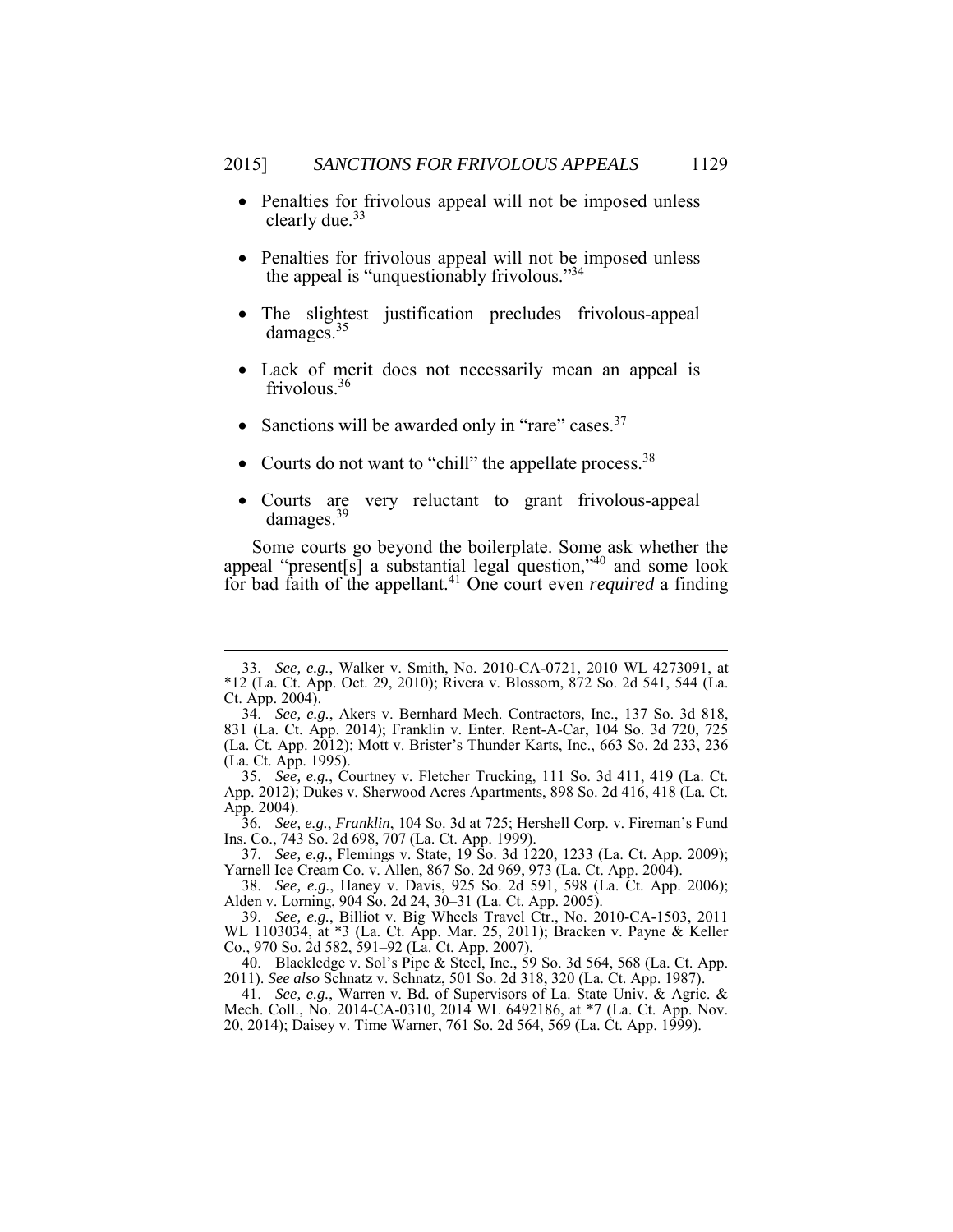of bad faith, stating that "implicit in those few cases finding appeals to be frivolous is an element of bad faith."<sup>42</sup>

 appeals is *Hicks v. Hicks*, in which the appellee sought sanctions against a party who appealed a consent judgment that specifically incorporated an agreement by the parties not to appeal.<sup>43</sup> The court dismissed the appeal, but with no analysis whatsoever, the court found that the appeal was not frivolous.<sup>44</sup> Another court expressed what seems to be the prevailing attitude after reciting the boilerplate that lack of merit does not equal frivolity and that damages should be awarded when appeals are taken solely for delay.<sup>45</sup> In denying sanctions, the court stated: "We note that all appeals result in delay An example of just how reluctant courts are to penalize frivolous and that many appeals lack merit. Such is obviously the case here. However, we find that this appeal is not frivolous.<sup>746</sup>

When courts go beyond the boilerplate and analyze whether sanctions are due, they look at the "nature of the appeal itself rather than to the actions of the appellant" giving rise to the suit.<sup>47</sup> Among the considerations are the quality of the appellant's brief and his oral "quality" brief,<sup>48</sup> with citations of authority<sup>49</sup> and "serious and The appellant then demonstrates that his appeal is sincere by appearing at oral argument<sup>52</sup> and seriously arguing his position.<sup>53</sup> The court also considers whether an argument is res nova<sup>54</sup> as well as the argument. A sincere appeal is one where the appellant files a thought-provoking arguments"<sup>50</sup> in the "spirit of zealous advocacy."<sup>51</sup>

<u>.</u>

 48. *Guy*, 579 So. 2d at 1113. *See also* Vernon v. Vernon, 624 So. 2d 1295, 1299 (La. Ct. App. 1993) (noting appellant's position was "briefed extensively").

49. Dear v. Mabile, 637 So. 2d 745, 748 (La. Ct. App. 1994).

 50. Harvey v. Ouachita Parish Sch. Bd., 545 So. 2d 1241, 1245 (La. Ct. App. 1989).

53. *See* Guillot v. Union Bank, 617 So. 2d 1343, 1347 (La. Ct. App. 1993).

<sup>42.</sup> Haney v. Davis, 925 So. 2d 591, 598 (La. Ct. App. 2006).

<sup>43.</sup> Hicks v. Hicks, 561 So. 2d 188, 188 (La. Ct. App. 1990).

<sup>44.</sup> *Id.* 

 45. LePrettre v. Progressive Land Corp., 820 So. 2d 1240, 1247 (La. Ct. App. 2002).

<sup>46.</sup> *Id.* 

 47. Jordan v. City of Baton Rouge, 652 So. 2d 701, 705–06 (La. Ct. App. 1995); Guy v. Madison Parish Sch. Bd., 579 So. 2d 1108, 1113 (La. Ct. App. 1991).

<sup>51.</sup> City of Baton Rouge v. Douglas, 984 So. 2d 746, 750 (La. Ct. App. 2008).

<sup>52.</sup> *See Dear*, 637 So. 2d at 748.

 *also* Johnson & Placke v. Norris, 571 So. 2d 702, 707 (La. Ct. App. 1990) (first reported case on the presented issue).54. Boudreau v. Boudreau, 563 So. 2d 1244, 1246 (La. Ct. App. 1990). *See*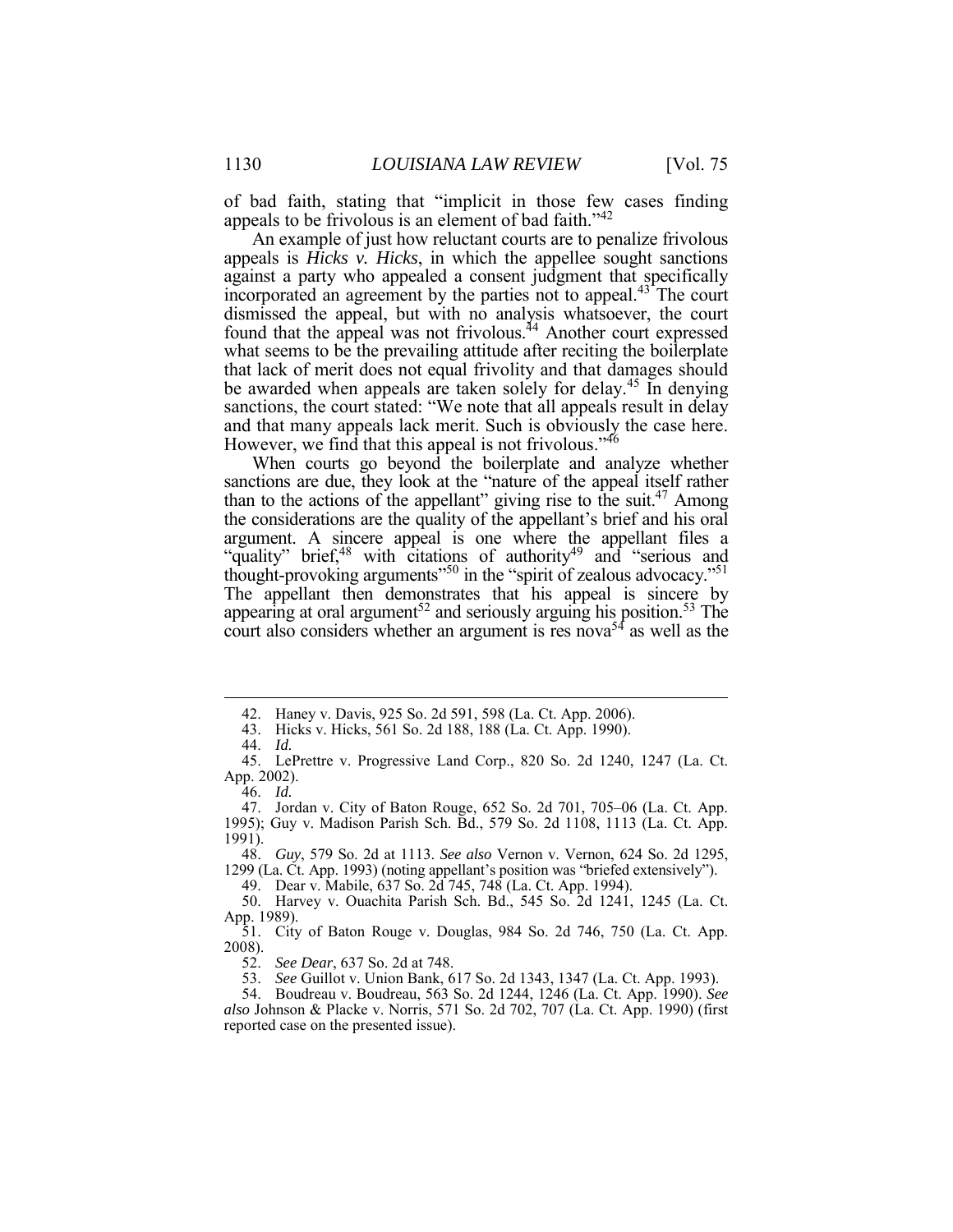amount of available jurisprudence;<sup>55</sup> it will not consider an appeal all of these characteristics, however; any one of these is usually frivolous if the argument is "innovative."56 Courts do not require sufficient to defeat a request for frivolous-appeal sanctions.

 sanctions is a fear of chilling the appellate process. This fear creative arguments. As Justice Ortique stated in his *Hampton* dissent: "Imaginative and creative lawyering has been and must be curtailed or stilted."<sup>57</sup> The difficulty is distinguishing between a sincerely creative lawyer who is trying to convince the court to change its interpretation of the law and one who is creatively A primary reason asserted for the courts' reluctance to impose justifies denying sanctions when the appellant puts forth novel or encouraged. The genius of a lawyer in a free society, must not be abusing the judicial process.

#### III. WHEN FRIVOLOUS-APPEAL SANCTIONS WILL BE AWARDED

 Even though courts are reluctant to award sanctions and the the last 30 years, including eight cases involving pro se appellants. filings; and (4) cases with no serious issue either at trial or on standard is high, sanctions were awarded in a total of 83 cases in Those cases, the collective antithesis of the sincere appeals described above, fall into four broad categories: (1) appeals filed to gain a benefit from delay; (2) harassment appeals; (3) repetitive appeal, usually characterized by bad or nonexistent briefs and a paucity of evidence introduced at trial.

#### *A. Solely for Delay*

1

 Appeals sanctioned as taken solely for delay are those where from possession of property.<sup>58</sup> In divorce suits involving alimony the appellant has something to gain by the delay. In eviction suits, appellants have sought delays in order to avoid being removed pending litigation, as explained in Part VI.A, *infra*, spouses have

 (La. Ct. App. 1992) (holding appeal was not frivolous "given the scant 55. *See* Jessen v. Dr. Kenneth W. Wimberly, D.D.S., 610 So. 2d 252, 258 jurisprudence available").

I 56. *See* Stroud v. Morrison Nursery, 899 So. 2d 840, 844 (La. Ct. App. 2005).

<sup>57.</sup> Hampton v. Greenfield, 618 So. 2d 859, 866 (La. 1993) (Ortique, J., dissenting).

 Home Builders, Inc. v. Fontenot, 546 So. 2d 325, 328 (La. Ct. App. 1989); 58. *See, e.g.*, Wilson v. Fuqua, 553 So. 2d 926, 928 (La. Ct. App. 1989); La. Arnona v. Arnona, 497 So. 2d 9, 10 (La. Ct. App. 1986); Dixie Sav. & Loan Ass'n v. Neal, 491 So. 2d 708, 709 (La. Ct. App. 1986).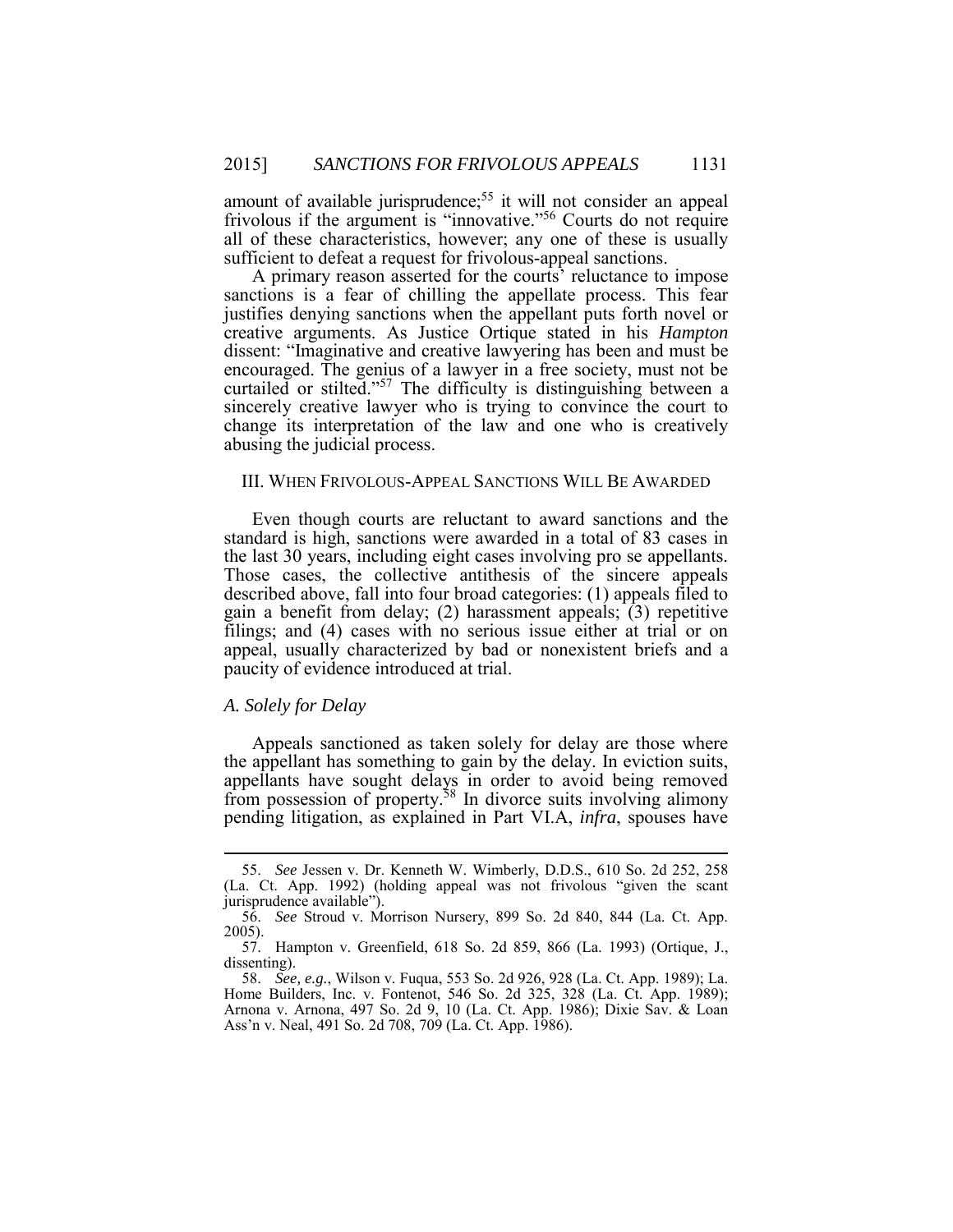cases, so they could continue living in the family home.<sup>59</sup> In suits appealed so that alimony payments would continue and, in some with money judgments, some appellants simply sought to "delay the inevitable result" of having to pay the judgment. $60$ 

 The flip side of the divorce case in which a spouse seeks to keep alimony flowing is the appeal to delay paying alimony, a community-property settlement,<sup>61</sup> or child support.<sup>62</sup> Those cases usually contain elements of harassment and bad faith.

#### *B. Harassment Appeals*

 becomes "a predatory instrument rather than a method of resolving The most infamous series of harassment appeals arose in a familyavoid paying alimony and child support.<sup>66</sup> Mrs. Hester was denied When an appeal is filed primarily to harass the opponent and honest disputes,"<sup>63</sup> the courts are more likely to impose sanctions. law context. Mr. Hester, an attorney, and his wife separated in 1988 and divorced in 1992; his wife was awarded alimony and support for their three children,  $64$  including one child who was severely disabled.<sup>65</sup> Between 1989 and 2004, Mr. Hester filed innumerable lawsuits, motions, writs, and appeals in an attempt to sanctions on two of Mr. Hester's early appeals because she failed to file an answer or cross-appeal, even though the court found his appeals to be frivolous.<sup>67</sup> She was, however, awarded sanctions

 2001); Bouzon v. Bouzon, 537 So. 2d 822, 823 (La. Ct. App. 1989); Roland v. 59. *See, e.g.*, Lupberger v. Lupberger, 805 So. 2d 264, 275 (La. Ct. App. Roland, 519 So. 2d 1177, 1180 (La. Ct. App. 1987).

 the judgment, however, by Louisiana's relatively high judicial interest rate. *See Judicial Interest Rates Through 2015*, 62 LA. B.J. 251, 253 (2015) (listing 60. Politz v. Randy Key Constr., Inc., 836 So. 2d 168, 172 (La. Ct. App. 2002). Defendants in Louisiana are discouraged from appealing to delay paying judicial interest rates from 1980 through 2015).

<sup>61.</sup> *See* McDonald v. McDonald, 10 So. 3d 780, 784 (La. Ct. App. 2009).

 (husband refused to pay private-school tuition agreed upon in a consent 2000) (multiple suits and appeals to avoid child support and alimony 62. *See, e.g.*, Johnson v. Johnson, 986 So. 2d 797, 802 (La. Ct. App. 2008) judgment); Hester v. Hester (*Hester IV*), 752 So. 2d 269, 273 (La. Ct. App. obligations).

<sup>63.</sup> *In re* TCI Ltd., 769 F.2d 441, 446 (7th Cir. 1985).

<sup>64.</sup> *Hester IV*, 752 So. 2d at 270.

<sup>65.</sup> Hester v. Hester (*Hester V*), 874 So. 2d 859, 860 (La. Ct. App. 2004).

 decisions: *Hester V*, 874 So. 2d 859; *Hester IV*, 752 So. 2d 269; Hester v. Hester (*Hester III*), 708 So. 2d 462 (La. Ct. App. 1998); Hester v. Hester (*Hester II*), 699 So. 2d 1099 (La. Ct. App. 1997); Hester v. Hester (*Hester I*), 680 So. 2d 66. His actions are summarized in the five reported appeals with full 1232 (La. Ct. App. 1996).

 67. *Hester III*, 708 So. 2d at 468 n.5; *Hester I*, 680 So. 2d at 1235–36.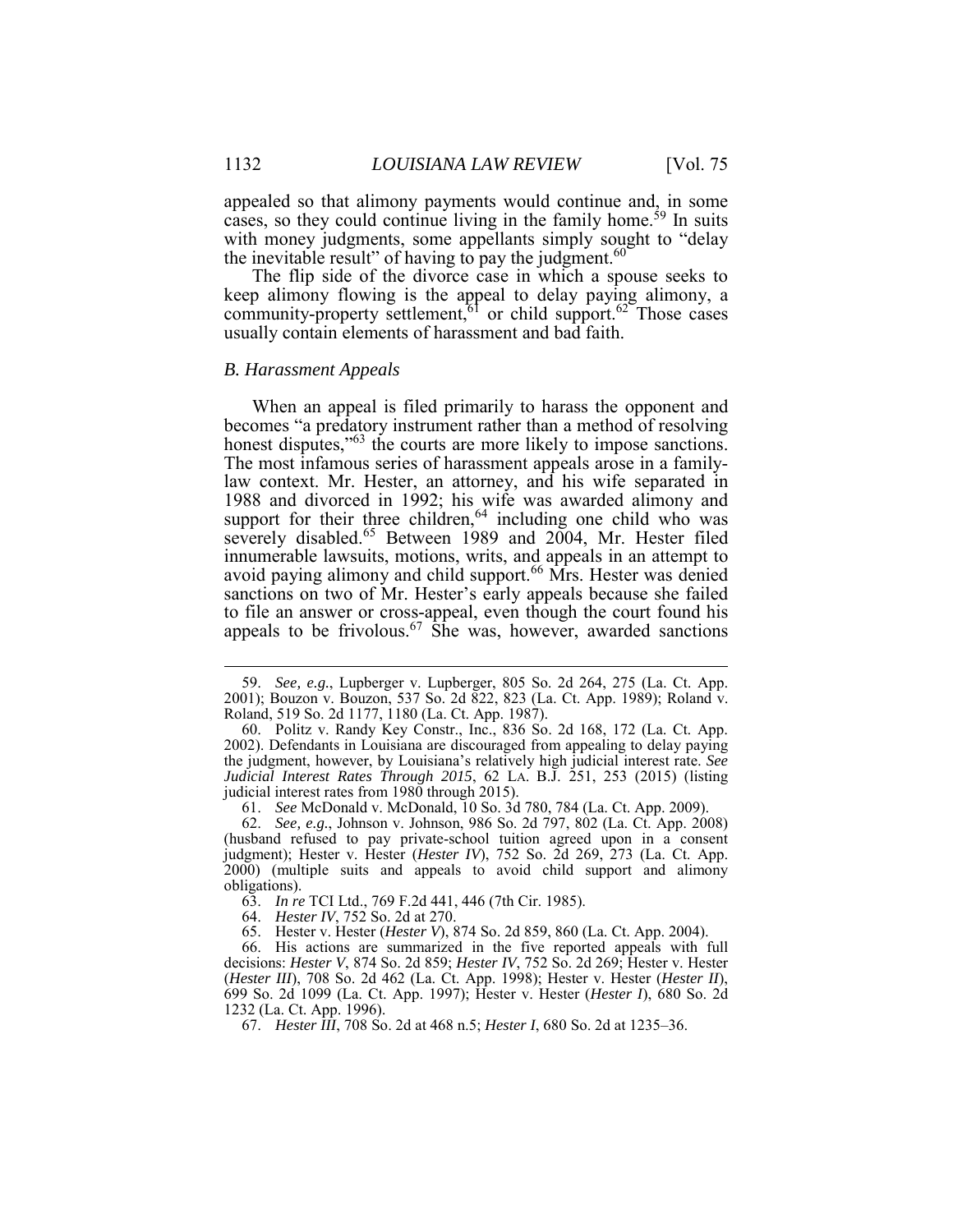against Mr. Hester for his three other appeals, with the court finding that his repetitious filings were intended to harass Mrs. Hester and increase her litigation expenses.<sup>68</sup> In the court's final opinion in this case, the Louisiana Fourth Circuit Court of Appeal stated: "This Court has no more tolerance for appellant's repeated abuse of the judicial system in light of the extensive history of the case and the tactics Mr. Hester has employed throughout the litigation."69

 Other harassment appeals have involved former romantic partners,<sup>70</sup> feuding neighbors,<sup>71</sup> and opposing counsel in a lawsuit.<sup>72</sup> Notably, all but one of the parties sanctioned for filing harassment appeals were attorneys.

# *C. Repetitive Filings*

<u>.</u>

 Appellants who try the courts' patience by filing repetitive appeals of previously litigated issues tend to be sanctioned. Judge Miriam Waltzer aptly described this tactic as attempting "to litigate the same old issues in new dress."<sup>73</sup> Family-law cases are the most common in this category, $74$  but attorneys who file repetitive appeals have also been sanctioned in cases involving workers' compensation,  $^{75}$  succession property,  $^{76}$  torts,  $^{77}$  construction contracts,<sup>78</sup> and a recalcitrant witness.<sup>79</sup>

 71. *See, e.g.*, Rockett v. Neupert, Nos. 2010 CA 1311–1312, 2011 WL 1260069, at \*1 (La. Ct. App. Mar. 25, 2011).

 72. McMaster v. Progressive Sec. Ins. Co., No. 2013–CA–1411, 2014 WL of \$10,000 and assessing against the applicant all "legal fees, costs, and expenses" in connection with the writ application). 1260979, at \*5–6 (La. Ct. App. Mar. 26) (appellant made allegations against his opposing counsel that were "thoughtless and needlessly cruel" and "were essentially premised on barbershop gossip"), *writ granted*, 147 So. 3d 687 (La. 2014) (denying *sanctions* for frivolous writ application, but awarding *damages* 

 (attempting to relitigate issues decided in two other final judgments). 73. Gardner v. Gardner, 616 So. 2d 1280, 1281 (La. Ct. App. 1993)

 appeals); *Hester V*, 874 So. 2d at 861 (five published and numerous unpublished 74. *See, e.g.*, Nesbitt v. Nesbitt, 79 So. 3d 347 (La. Ct. App. 2011) (three appeals); *Gardner*, 616 So. 2d at 1281 (three appeals).

 75. *See, e.g.*, Yarnell Ice Cream Co. v. Allen, 867 So. 2d 969, 973 (La. Ct. App. 2004) (three appeals).

 708 So. 2d at 468. 68. *Hester V*, 874 So. 2d at 862; *Hester IV*, 752 So. 2d at 273; *Hester III*,

<sup>69.</sup> *Hester V*, 874 So. 2d at 862.

 "delusive and disingenuous" having "no other purpose than to harass" his 70. *See, e.g.*, Echelon, Inc. v. Cassidy, No. CA 11–1517, 2012 WL 1142280, at \*1 (La. Ct. App. Apr. 4, 2012); Bandaries v. Cassidy, 86 So. 3d 125, 133 (La. Ct. App. 2012) (calling the actions of appellant, an attorney, former romantic partner).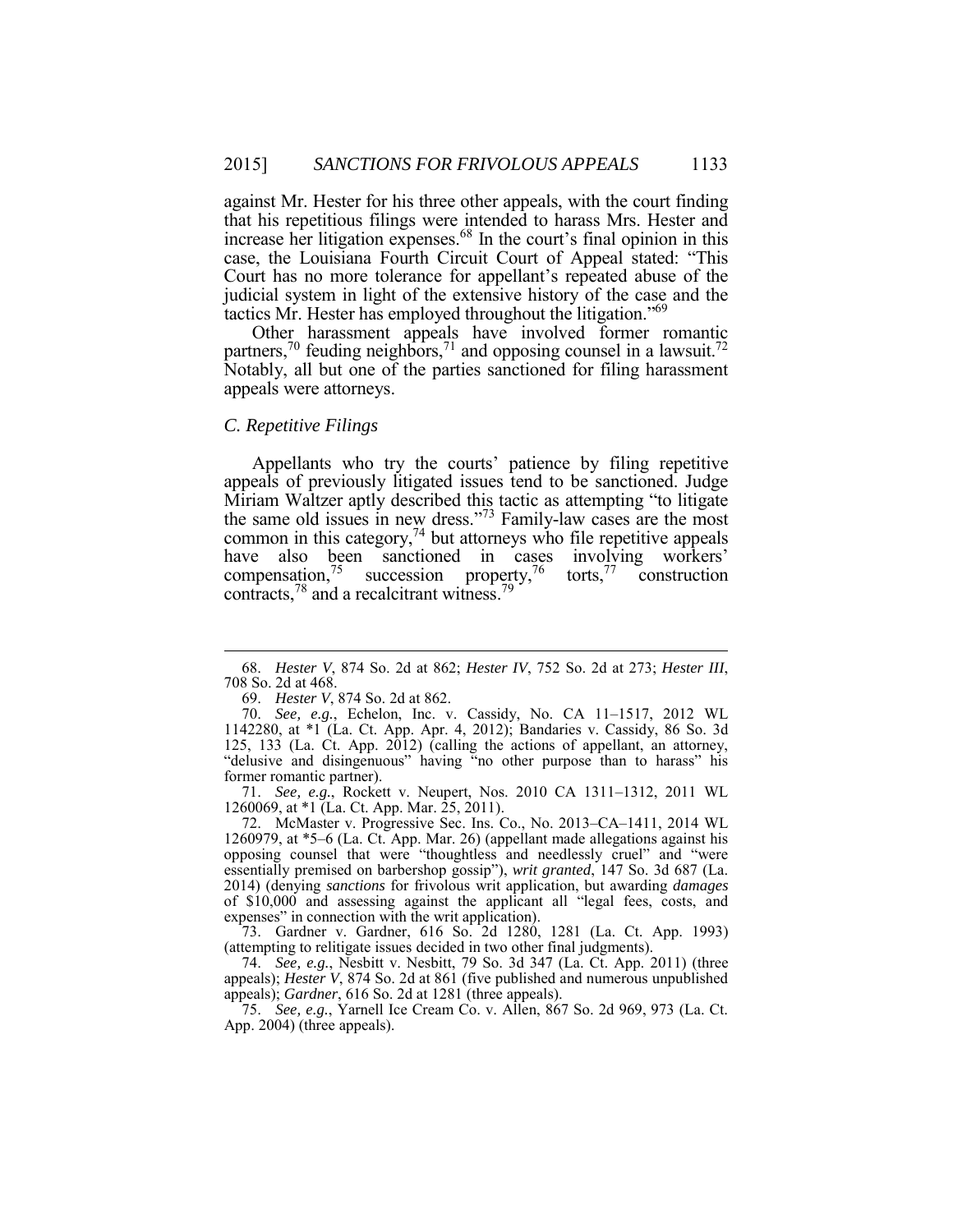#### *D. No Serious Legal Issue*

 "No serious legal issue" is the catch-all category for cases where little or no evidence was introduced at trial<sup>80</sup> or where the authority.<sup>81</sup> "No serious legal issue" is also the reason given for sanctioning an appeal when the appellant fails to file a brief. $82$  One specifying any error, it is difficult for us to find that he seriously appellant files poorly written appellate briefs that lack citation to court explained that because the "appellant has not filed a brief believed in the merits of his position."<sup>83</sup> It is also used when attorneys raise issues that are long settled without a sincere argument for change.<sup>84</sup>

78. *See, e.g.*, James A. Teague Rental Equip., Inc. v. Audubon Park Comm'n, 631 So. 2d 1299, 1301 (La. Ct. App. 1994) (stating appellant "persist[ed] in attempting to relitigate an issue that has been decided by a judgment that is final and definitive").

 79. *See, e.g.*, Johnson v. Nguyen, 793 So. 2d 370, 375 (La. Ct. App. 2001) ("It is entirely unreasonable that an attorney can believe that his position is reasonable when the court to which he is appealing has already decided the identical issues *and* he was counsel for the appellant in the previous appeal." (emphasis altered)).

 Ct. App. 2001) (appellant had produced no witnesses at trial and introduced no 80. *See, e.g.*, Broussard v. Union Pac. Res. Co., 778 So. 2d 1199, 1205 (La. exhibits).

 81. *See, e.g.*, Smith v. Clement, 797 So. 2d 151, 159 (La. Ct. App. 2001); Mitchell v. Accent Constr. Co., 785 So. 2d 864, 866 (La. Ct. App. 2001) (brief "failed to include any authority"); Zeringue v. Zeringue, 654 So. 2d 721, 723 (La. Ct. App. 1995) (appellant's "brief contained only two pages of argument" and did not attempt to distinguish the case relied on by the trial court); Valet v. City of Hammond, 577 So. 2d 155, 164 (La. Ct. App. 1991) (brief did "not even Ì discuss the applicable law"); Owens v. Jackson, 550 So. 2d 359, 366 (La. Ct. App. 1989) (brief "was at best, poor" and "cited inadequately few cases or legal authorities"); Roland v. Roland, 519 So. 2d 1177, 1179 (La. Ct. App. 1987) (the assignments of error "were scantily briefed").

82. *See, e.g.*, Capital-Union Savings, F.A. v. Williams, 528 So. 2d 187, 188 (La. Ct. App. 1988); Succession of Chapman, 699 So. 2d 916, 916 (La. Ct. App. 1997); Succession of Pauli, 688 So. 2d 98, 98–99 (La. Ct. App. 1997).

 83. Arnona v. Arnona, 497 So. 2d 9, 10 (La. Ct. App. 1986) (quoting Ecopur, Inc. v. C.E. McCloud, 432 So. 2d 380, 381 (La. Ct. App. 1983)).

 Ct. App. 1986) (appellant sanctioned who "raise[d] an issue that has long been 84. *See, e.g.*, I.D.C., Inc. v. Natchitoches Dev. Co., 482 So. 2d 958, 961 (La. buried by the weight of judicial opinion and scholarly treatise").

 76. *See, e.g.*, *In re* Succession of Horn, 827 So. 2d 1241, 1247–48 (La. Ct. App. 2002) (noting the trial court sought to deter "repetitious filing and pursuit of meritless, duplicative claims").

 77. *See, e.g.*, Olympia Roofing Co. v. Henican, 534 So. 2d 16, 18–19 (La. Ct. App. 1988) (noting the previous frivolous appeal in federal court and stating appellant and its counsel were "no strangers to the frivolous appeal").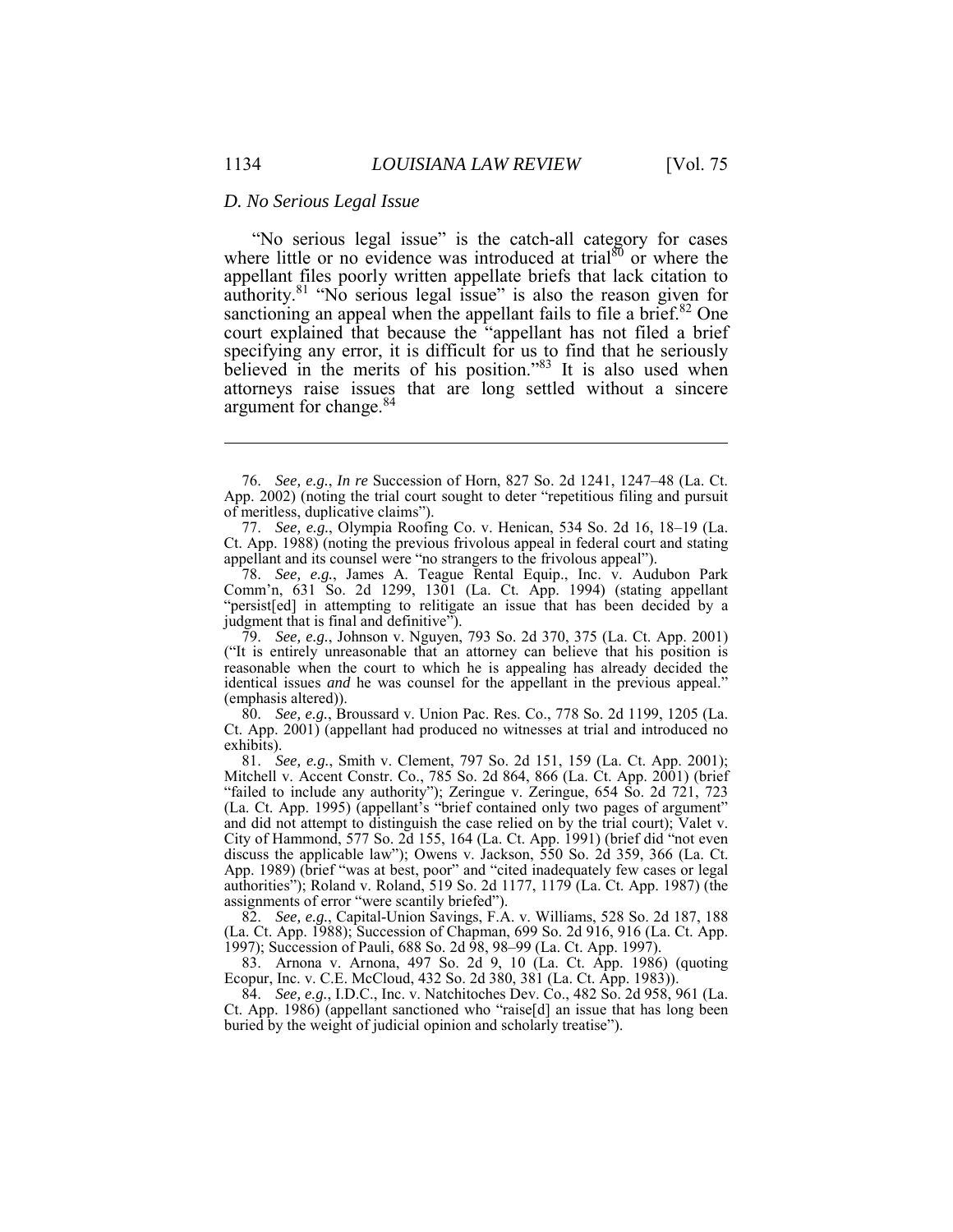# IV. PROCEDURAL PROBLEMS THWARTING THE AWARD OF SANCTIONS

 Even when a case fits into one of the categories just described, the Louisiana lawyer still faces a hurdle that has tripped many In approximately 17% of the cases where frivolous appeals were judgment;<sup>86</sup> asking for frivolous-appeal damages under Louisiana procedural mistakes, however, are failing to file a cross-appeal or seeking frivolous-appeal sanctions—following the proper procedure. denied in the past 30 years, the reason given by the appellate court was the failure of the appellee to follow the proper procedure.<sup>85</sup> Procedural problems that arise occasionally include asking for frivolous-appeal damages prematurely when there was no final Code of Civil Procedure article 863, which applies only in the trial court;87 and asking the trial court, rather than the appellate court, to award damages for a frivolous appeal.<sup>88</sup> The two most common answer to appeal, $89$  and filing a cross-appeal or answer to appeal too late.<sup>90</sup>

# *A. Failure to File Answer to Appeal*

 Louisiana Code of Civil Procedure article 2133(A) requires that a party answer an appeal within 15 days of the return date  $91$  or

 $\overline{a}$ 

 damages under article 2164 in 128 out of 751 cases where sanctions were denied 85. The courts gave procedural flaws as the reason for not awarding between 1985 and 2015. For a description of the methodology used in calculating these statistics, see *supra* note 12.

 86. *See* Stephens v. Strahan, 62 So. 3d 894, 897 (La. Ct. App. 2011). The bulk of the procedural blame in this case was on the appellant, who appealed prematurely.

 87. *See* Hornot v. Cardenas, No. 2010 CA 1569, 2011 WL 1103151, at \*5 (La. Ct. App. Mar. 25, 2011); Calahan v. Midland Risk Ins. Co., 743 So. 2d 690 (La. Ct. App. 1999).

 88. *See* Schmitt v. Schmitt, 28 So. 3d 537, 543 (La. Ct. App. 2009) 196, 201–02 (La. Ct. App. 2005) (appellee filed motion to dismiss the appeal (appellee filed answer to appeal in trial court); Clement v. Graves, 924 So. 2d and for damages in trial court).

 89. Requests for frivolous-appeal sanctions were denied for failure to file a cross-appeal or answer to appeal in 118 of 751 cases where sanctions were denied between 1985 and 2015.

 90. Requests for frivolous-appeal sanctions were denied as untimely in six cases between 1985 and 2015.

 deadline for the record to be filed with the appellate court. *See* LA. CODE CIV. PROC. art. 2121 (2015); LA. CT. APP. R. 2-2.3. 91. The return date, which the trial court sets in the order for appeal, is the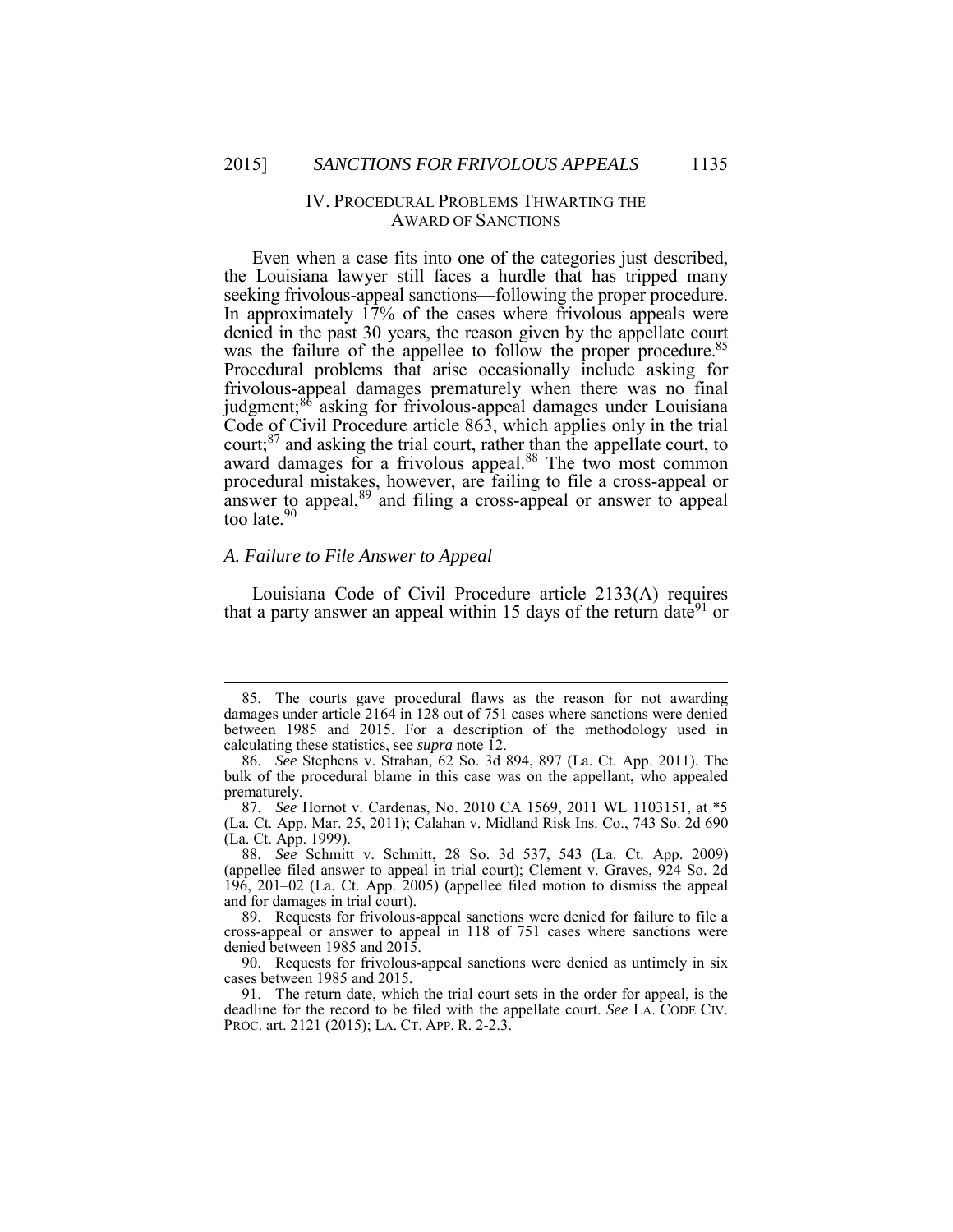the date the record is lodged with the appellate court,  $92$  whichever modification of the judgment or damages may also file a separate is later,  $93$  if he seeks modification of the judgment or damages against the appellant. The answer must be filed in the court of appeal, not in the trial court.<sup>94</sup> Alternatively, the appellee seeking cross-appeal.95 Louisiana courts have long held that this requirement applies to parties seeking damages for frivolous appeal.<sup>96</sup>

 In many cases where sanctions were denied for procedural reasons, the attorney asked for sanctions only in the appellate brief or at oral argument.<sup>97</sup> Although some courts have treated a motion

LA. CODE CIV. PROC. art. 2133(A) (2015).

 was denied because he filed the answer in the trial court. *See* 28 So. 3d 537, 543 94. In *Schmitt v. Schmitt*, the appellee's request for frivolous-appeal damages (La. Ct. App. 2009).

 the cross-appeal, contending that the second appellant was limited to filing an answer to appeal under Louisiana Code of Civil Procedure article 2133. *See* 871 95. In *Scramuzza v. River Oaks, Inc.*, the first appellant moved to dismiss So. 2d 522, 528 (La. Ct. App. 2004). The court disagreed, stating:

 [N]either the Louisiana Code of Civil Procedure nor the jurisprudence as the exclusive procedural device for an appellee to seek modification, revision or reversal of a final judgment. While an appellee may seek within the delays established by Article 2133, that appellee may also seek that same review by filing a separate cross-appeal under Article 2121 of the Louisiana Code of Civil Procedure, within the delays allowed by Article 2123 for a suspensive appeal or Article 2087 for a has ever recognized the answer to an appeal established by Article 2133 appellate review by answering another party's previously filed appeal devolutive appeal.

*Id.* 

 96. *See, e.g.*, Ansley v. Stuart, 52 So. 545, 545 (La. 1910) (on rehearing); Verges v. Noel, 17 La. Ann. 67, 67 (1865).

 97. *See, e.g.*, Guerrero v. Guerrero, 110 So. 3d 723, 728 (La. Ct. App. 2013) (answer "incorporated" in brief and not filed as a separate pleading was both untimely and procedurally deficient); Roberts v. Robicheaux, 896 So. 2d 1232, 1235 (La. Ct. App. 2005) ("Appellee's 'Answer Brief' . . . [was] neither an Bolzoni v. Theriot, 670 So. 2d 783, 785 (La. Ct. App. 1996) (request only in So. 2d 182, 186 (La. Ct. App. 1992) (court cannot consider a request made onlyanswer nor an appeal" and did not satisfy the requirements of article 2133); brief did not satisfy requirements of article 2133); Benoit v. Fleet Fin., Inc., 602

<sup>92.</sup> The lodging date is the date the record is actually filed with the court of appeal.

 93. Article 2133(A) provides in pertinent part:

 demands damages against the appellant. In such cases, he must file an answer to the appeal, stating the relief demanded, not later than fifteen days after the return day or the lodging of the record whichever is later. The answer filed by the appellee shall be equivalent to an appeal on his the appellant and of which he complains in his answer. An appellee shall not be obliged to answer the appeal unless he desires to have the judgment modified, revised, or reversed in part or unless he part from any portion of the judgment rendered against him in favor of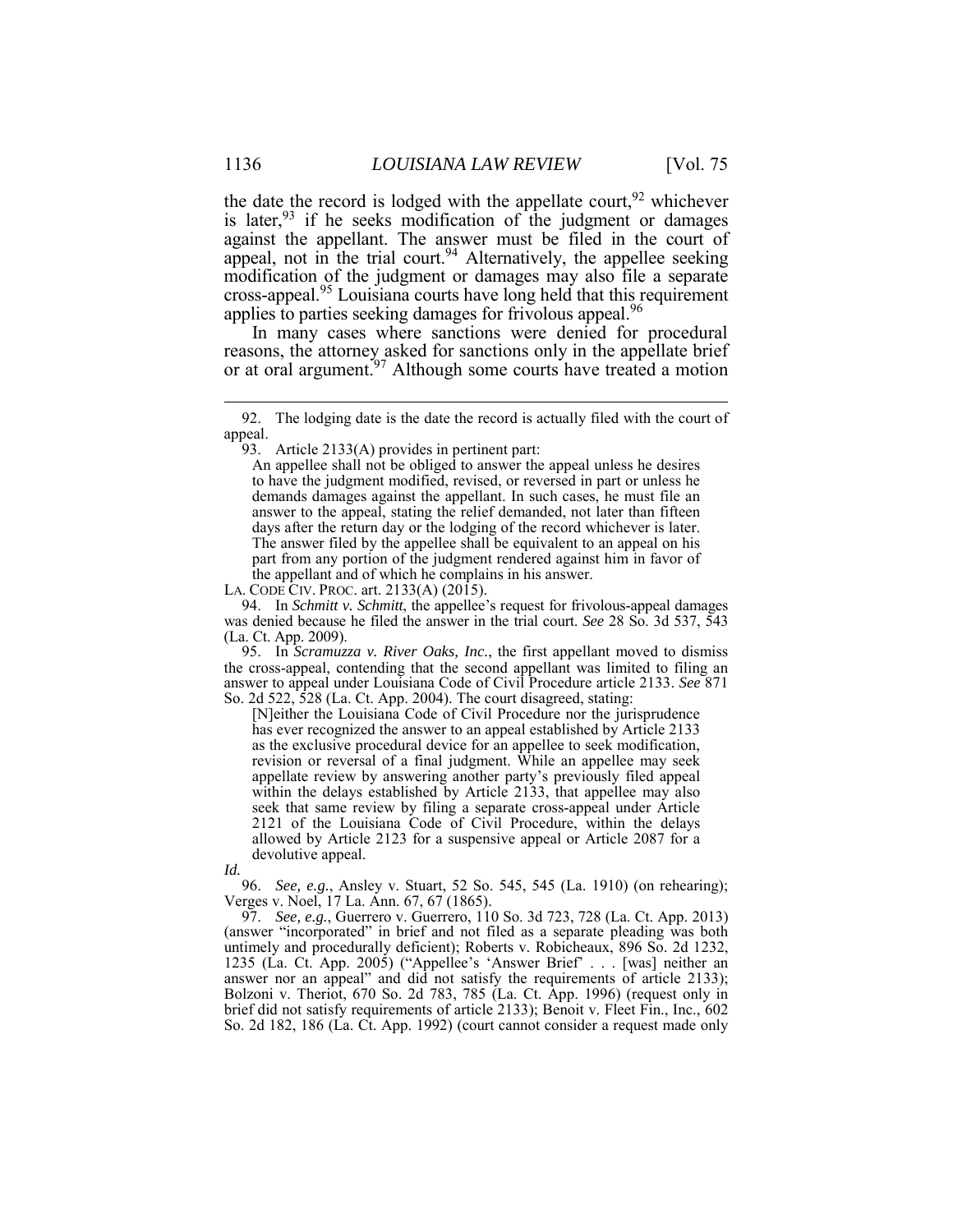regarded filing a brief as a satisfactory substitute. In 1865, the Louisiana Supreme Court denied a request for frivolous-appeal sanctions that were requested only by brief, stating: "Counsel's brief is not considered an answer."<sup>98</sup> Similarly, in 1931, the court refused to award damages for an appeal that was "plainly frivolous" when for sanctions as an answer to appeal, Louisiana courts have never the damages were requested only in oral argument and brief.<sup>99</sup>

 Thus, the rule that damages for frivolous appeal must be requested in an answer to appeal or cross-appeal has been established through 150 years of jurisprudence. In cases of extremely bad behavior, however, some courts have either ignored the rule, created an exception, expansively interpreted the Code of Civil Procedure, or turned to their own inherent power to protect the judicial process.

# *1. Ignoring the Rule*

 In one case, the court ignored the answer-or-cross-appeal requirement. In *Haley v. Leary*, a pro se plaintiff sued all of the judges and justices who denied the relief he sought in a childcontemptuous.<sup>101</sup> custody case and appealed when his case was dismissed on the basis of judicial immunity.<sup>100</sup> Although the appellees did not ask for sanctions, the appellate court, sua sponte, cited the standard for sanctioning frivolous appeals and remanded the case to the district court to determine whether the plaintiff's conduct was

 Cases where judges ignore the rules of civil procedure frivolous-appeal context is *Johnson v. Nguyen*. <sup>103</sup> In that case, the regarding frivolous appeals are rare, however. Even when a court considers an appeal "utterly worthless," the court usually will not grant sanctions on its own.<sup>102</sup> Perhaps the strongest example of a court feeling bound to follow the rules of civil procedure in a

 in brief); Succession of Vallette, 538 So. 2d 707, 709 (La. Ct. App. 1989) (issue of frivolous-appeal damages not properly raised by brief).

<sup>98.</sup> *Verges*, 17 La. Ann. at 67.

<sup>99.</sup> Gaughan v. J.J. Lips, Inc., 137 So. 363, 363 (La. Ct. App. 1931).

<sup>100.</sup> Haley v. Leary, 69 So. 3d 430, 432 (La. Ct. App. 2010).

 101. *Id.* at 433–34.

 (La. Ct. App. June 4, 2014) ("Had [appellee] sought sanctions for frivolous appeal, they would have been gladly and freely granted."); Ketteringham Bldrs., LLC v. Speni, No. CA 11–107, 2011 WL 2437907, at \*1 (La. Ct. App. June 15, had counsel for [appellee] sought damages for frivolous appeal, they would have 102. *See, e.g.*, Washington v. State, No. 14–154, 2014 WL 2558205, at \*1 2011) (appellant's "lone assignment of error is so utterly devoid of merit that, been seriously considered.").

<sup>103. 793</sup> So. 2d 370 (La. Ct. App. 2001).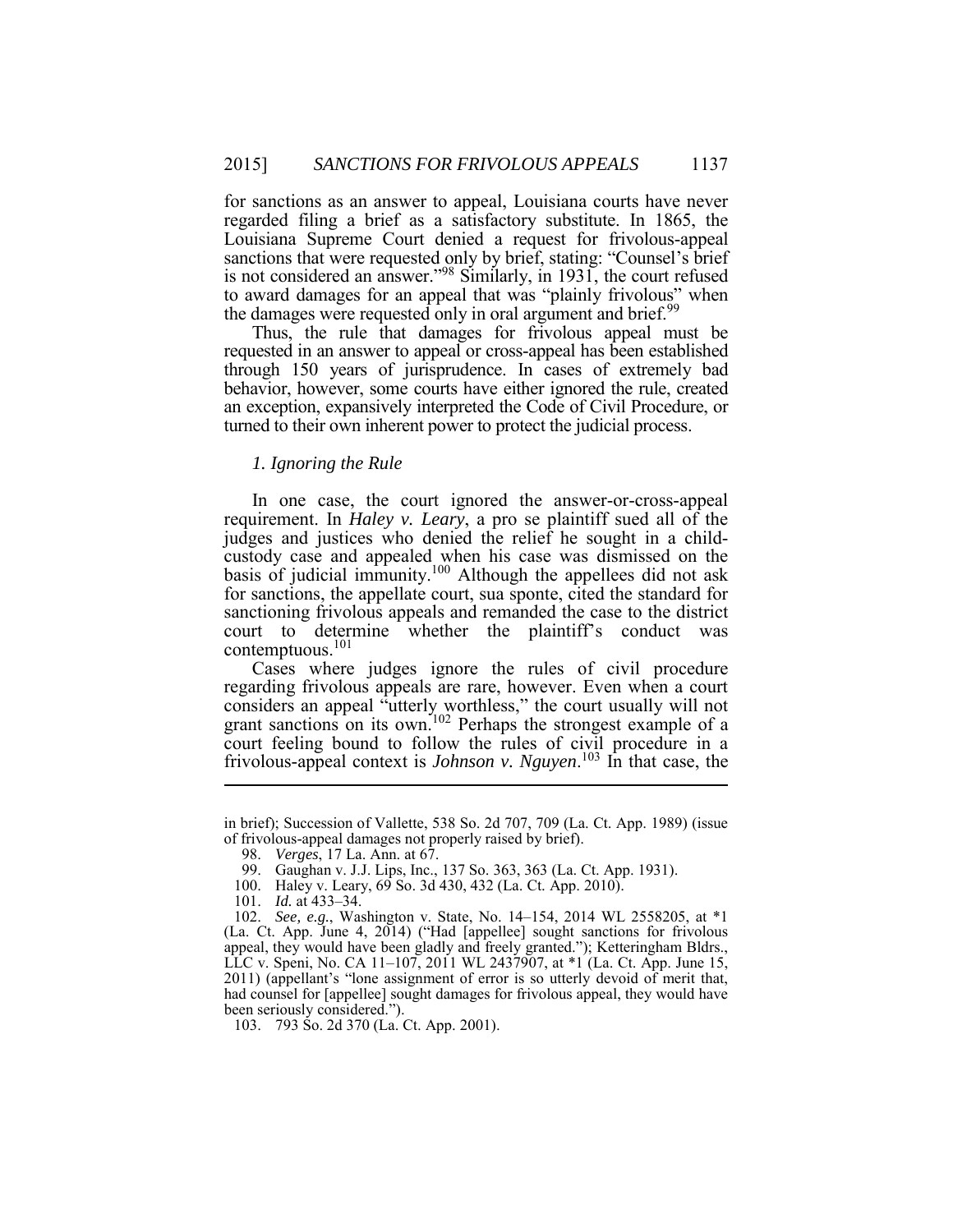Louisiana Fourth Circuit Court of Appeal affirmed a judgment it termed "egregious" in evading the discovery process.<sup>104</sup> The court described the doctor's numerous appeals as "at best, frivolous, and at worst, a carefully orchestrated manipulation of the legal process."<sup>105</sup> It then stated that sanctions should be imposed because system as a whole, it cannot be tolerated."<sup>106</sup> The court's decree, Judge Patricia Murray's concurrence: "As the appellees did not answer this appeal nor file an appeal, the issue of their entitlement to additional sanctions and/or sanctions for frivolous appeal cannot be imposing contempt-of-court sanctions on a doctor whose behavior to "allow this type of action would be equivalent to a total disregard for this Court's own precedent, and for the integrity of the legal however, simply affirmed the trial court's sanctions without imposing frivolous-appeal sanctions.<sup>107</sup> The reason was explained in considered by this court."<sup>108</sup>

#### *2. Creating an Exception*

 Instead of ignoring the lack of an answer to appeal, the Louisiana Supreme Court overcame the problem by creating an exception to the rule in *Bouzon v. Bouzon*.<sup>109</sup> In that case, the damages and attorney fees were warranted because the wife's "sole Ì appellee filed a motion to dismiss an appeal as frivolous within the 15-day period to answer the appeal and requested sanctions in the motion.<sup>110</sup> The Louisiana Fifth Circuit Court of Appeal found that purpose" in appealing was continuing alimony during the pendency of the litigation.<sup>111</sup> It declined to sanction the appellant, however,

1

 requested that sanctions be imposed in either an appeal or an answer to the appeal. I believe that art. 2164 of the Code of Civil Procedure would allow the appellate court to impose sanctions on its own motion if it determines that same are just, legal and proper based on the record I write because I do not agree that this court is without the authority to impose sanctions for a frivolous appeal unless the appellee has on appeal.

*Id.* at 1237 (Murray, J., concurring).

109. 532 So. 2d 1386 (La. 1988).

<sup>104.</sup> *Id.* at 375.

<sup>105.</sup> *Id.* at 374.

 106. *Id.* at 375.

 107. *Id.* 

 2d 1232 (La. Ct. App. 1996). In that case Judge Murray stated that the court answered the appeal, as follows: 108. *Id.* at 376 (Murray, J., concurring). Five years earlier, Judge Murray concurred in another frivolous-appeal case, *Hester v. Hester* (*Hester I*), 680 So. *should* be allowed to award sanctions, even though the appellant had not

<sup>110.</sup> *Id.* at 1387.

<sup>111.</sup> Bouzon v. Bouzon, 527 So. 2d 357, 359 (La. Ct. App. 1988).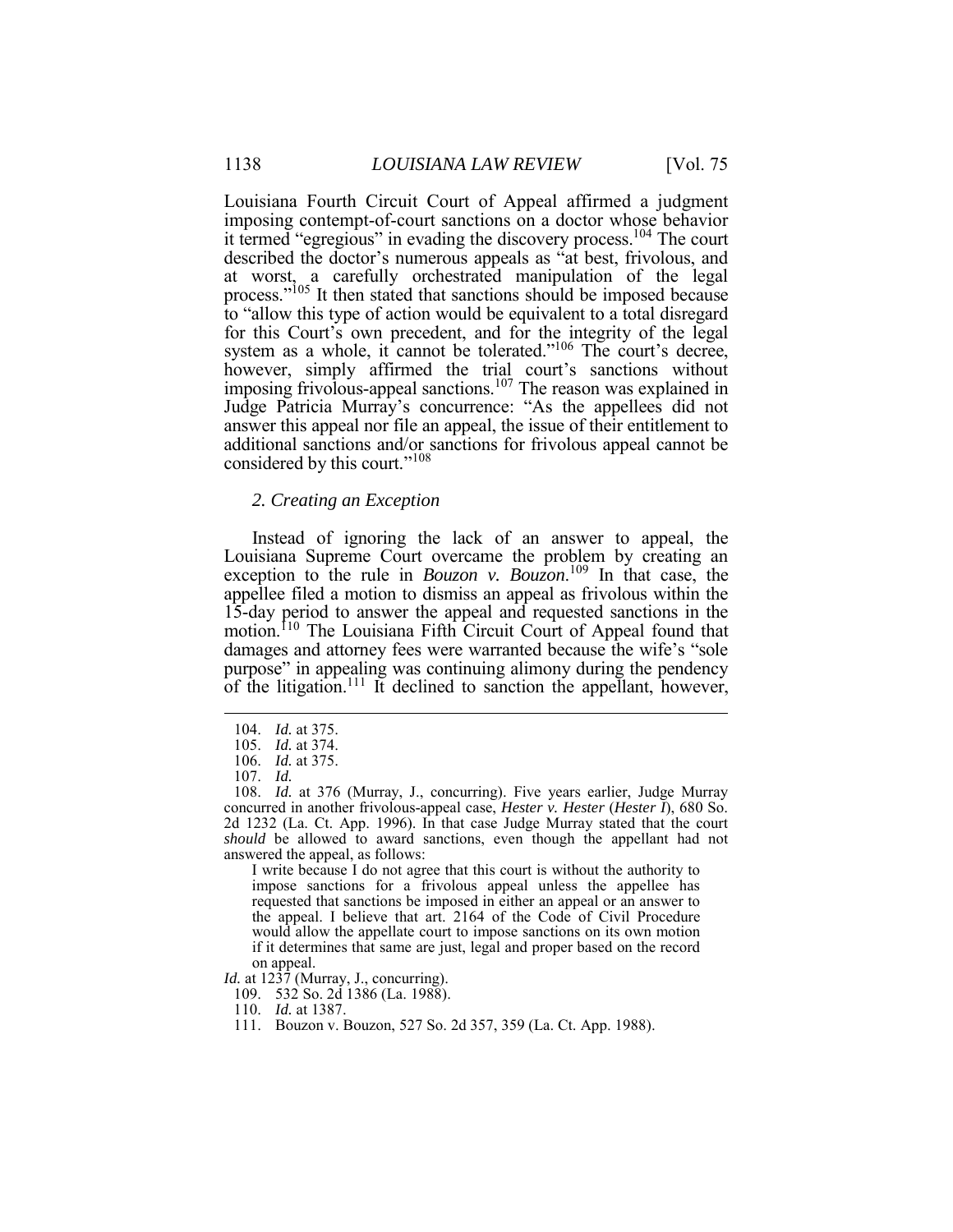because the appellee failed to appeal or answer the appeal.<sup>112</sup> The Louisiana Supreme Court granted the appellee's application for a writ of certiorari and summarily remanded the case to the court of appeal "to award damages and attorney fees for a frivolous appeal."<sup>113</sup> Two motion, filed within the delay for answering the appeal, should be justices dissented. Justice Lemmon concurred, explaining: "The treated as an answer."114

 On remand, the Fifth Circuit noted that the Louisiana Supreme answer."<sup>115</sup> Instead, the Supreme Court cryptically cited *Arnoult v.*  Court's memorandum opinion did not explain "what constitutes an *Arnoult*, <sup>116</sup> another memorandum opinion in which the court reversed an award of damages for frivolous appeal.117 In *Arnoult*, the court stated: "Plaintiff respondent did not answer appeal *or otherwise pray for such damages*."<sup>118</sup>

 Without citing the *Bouzon* exception or discussing the date of filing, the Third Circuit treated a motion to dismiss as "tantamount to filing an answer to appeal."<sup>119</sup> Similarly, the Fourth Circuit date that the motion was filed but have simply used the failure to noted that an appellee had not filed an answer to appeal or crossappeal but characterized the request in the brief for frivolous- appeal damages as a "motion for damages for frivolous appeal" and fully addressed the issue.<sup>120</sup> In one case, a court stated that the motion to dismiss an appeal as frivolous was "in the nature of an answer to the appeal" but denied the request because the motion was filed more than 15 days after lodging.<sup>121</sup> In several other cases where the appellee moved to dismiss and asked for sanctions, however, courts have not mentioned the *Bouzon* exception or the file an appeal or answer to appeal as a reason for denial.<sup>122</sup>

 $\overline{a}$ 

118. *Arnoult*, 498 So. 2d at 749 (emphasis added).

119. Varney v. Varney, No. 12–640, 2012 WL 6028889, at \*9 (La. Ct. App. Dec. 5, 2012).

Succession of Granger v. Worthington, 829 So. 2d 1108, 1110 (La. Ct. App. 2002). Appellee filed a cross-appeal on a procedural ground but also filed a and ruled on. *Granger*, 829 So. 2d at 1110. 120. Levy v. Levy, 829 So. 2d 640, 644, 650 (La. Ct. App. 2002). *See also*  separate "Motion for Costs and Attorney Fees," which was referred to the merits

 App. 1994). *See also* Benedict v. Kearby, 537 So. 2d 870, 871 (La. Ct. App. 121. Nat'l Equity Life Ins. Co. v. Eicher, 633 So. 2d 1351, 1356 (La. Ct. 1989).

 122. *See, e.g.*, Humphrey v. Humphrey, 614 So. 2d 837, 848 (La. Ct. App. 1993) (stating in response to a motion to dismiss appeal and request for damages

<sup>112</sup>*. Id.* 

 113. *Bouzon*, 532 So. 2d at 1387.

<sup>114.</sup> *Id.* (Lemmon, J., concurring).

<sup>115.</sup> Bouzon v. Bouzon, 537 So. 2d 822, 823 (La. Ct. App. 1989).

<sup>116. 498</sup> So. 2d 749 (La. 1986).

 117. *Bouzon*, 537 So. 2d at 823.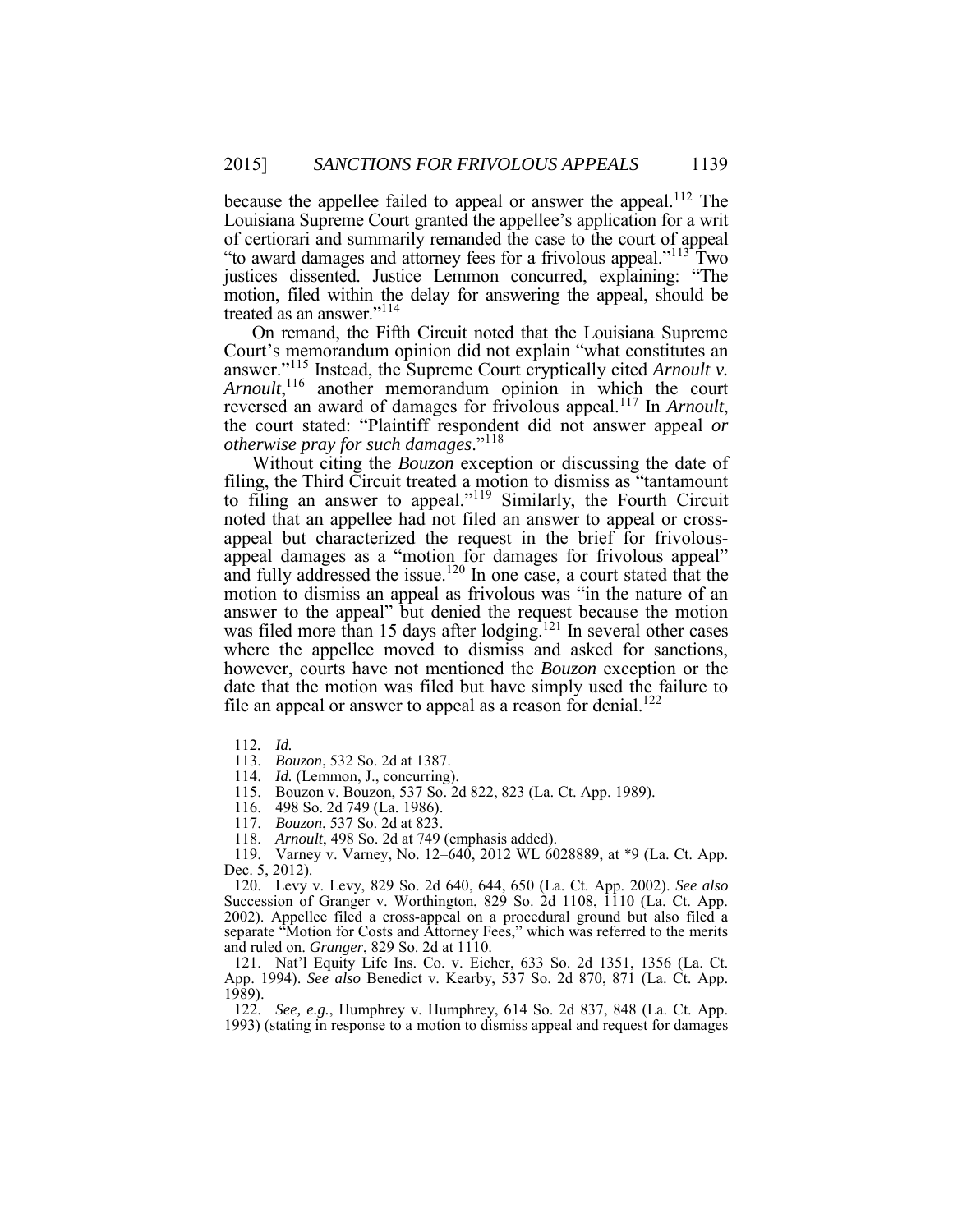# *3. Expansively Interpreting the Code*

 In two recent cases, *Davisson v. O'Brien*<sup>123</sup> and *Nesbitt v. Nesbitt*, <sup>124</sup> the Second Circuit awarded attorney fees for frivolous appeal in the absence of an answer or cross-appeal by interpreting bad behavior in domestic cases.<sup>125</sup> article 2164 as providing it with discretion to do so. Both involved

Davisson simply quoted Nesbitt and the cases it cited. In Nesbitt, "grants the appellate court the authority to address the issue of The court relied on two cases involving statutorily sanctioned that "when an issue of attorney's fees is present in the case, it is within the appellate court's discretion to award or increase *Davisson* simply quoted *Nesbitt* and the cases it cited. In *Nesbitt*, the appellee asked for sanctions for frivolous appeal, including attorney fees, only in her brief.<sup>126</sup> The court stated that article 2164 frivolous appeal from the proceedings conducted before it" and that "the issue of frivolous appeal first arises at the appellate court level and therefore may be adjudicated and remedied by this court."<sup>127</sup> attorney fees,<sup>128</sup> *Gandy v. United Services Automobile Ass'n*<sup>129</sup> and *Smith v. Pilgrim's Pride Corp.*,<sup>130</sup> as authority for the proposition

126. *Nesbitt*, 79 So. 3d at 352.

127. *Id.* at 353.

 that, "[n]either of these actions is sufficient to warrant consideration of her claim (noting that motion to dismiss appeal was not "procedurally sufficient"); *In re*  Liquidation of Hornsby & Landry v. Hornsby, 559 So. 2d 861, 862 (La. Ct. App. 1990) (stating "damages for frivolous appeal cannot be claimed on a (stating "damages cannot be claimed in a motion to dismiss an appeal"). for damages"); Succession of Bleuler, 600 So. 2d 791, 792 (La. Ct. App. 1992) motion to dismiss"); Napoli v. Napoli, 536 So. 2d 839, 840 (La. Ct. App. 1988)

<sup>123. 104</sup> So. 3d 467 (La. Ct. App. 2012).

<sup>124. 79</sup> So. 3d 347 (La. Ct. App. 2011).

 125. Davisson sued the social worker who testified in a custody case that he was dismissed on the basis of statutory immunity. *Id.* at 472. The court referred to the handling of the suit as "unprofessional and unduly confrontational," the "reprehensible." *Id.* at 476. Nesbitt, an attorney, filed repetitive pleadings stating no cause of action in a community-property squabble, including seeking a declaration that a property settlement judgment could "be paid in wine." *Nesbitt*, abused his child. *Davisson*, 104 So. 3d at 468–69. He appealed when the suit litigation as "painful and venomous," and the attorney's conduct and tactics as 79 So. 3d at 350, 351, 353.

 128. Attorney fees are awarded under Louisiana law only when "authorized by statute or provided for by contract." Sharbono v. Steve Lang & Son Loggers, 696 So. 2d 1382, 1386 (La. 1997).

 129. 721 So. 2d 34 (La. Ct. App. 1998) (discussing the arbitrary and capricious behavior by an insurer in refusing to pay a claim).

<sup>130. 4</sup> So. 3d 983 (La. Ct. App. 2009) (discussing the unreasonable refusal to authorize surgery in a workers' compensation claim).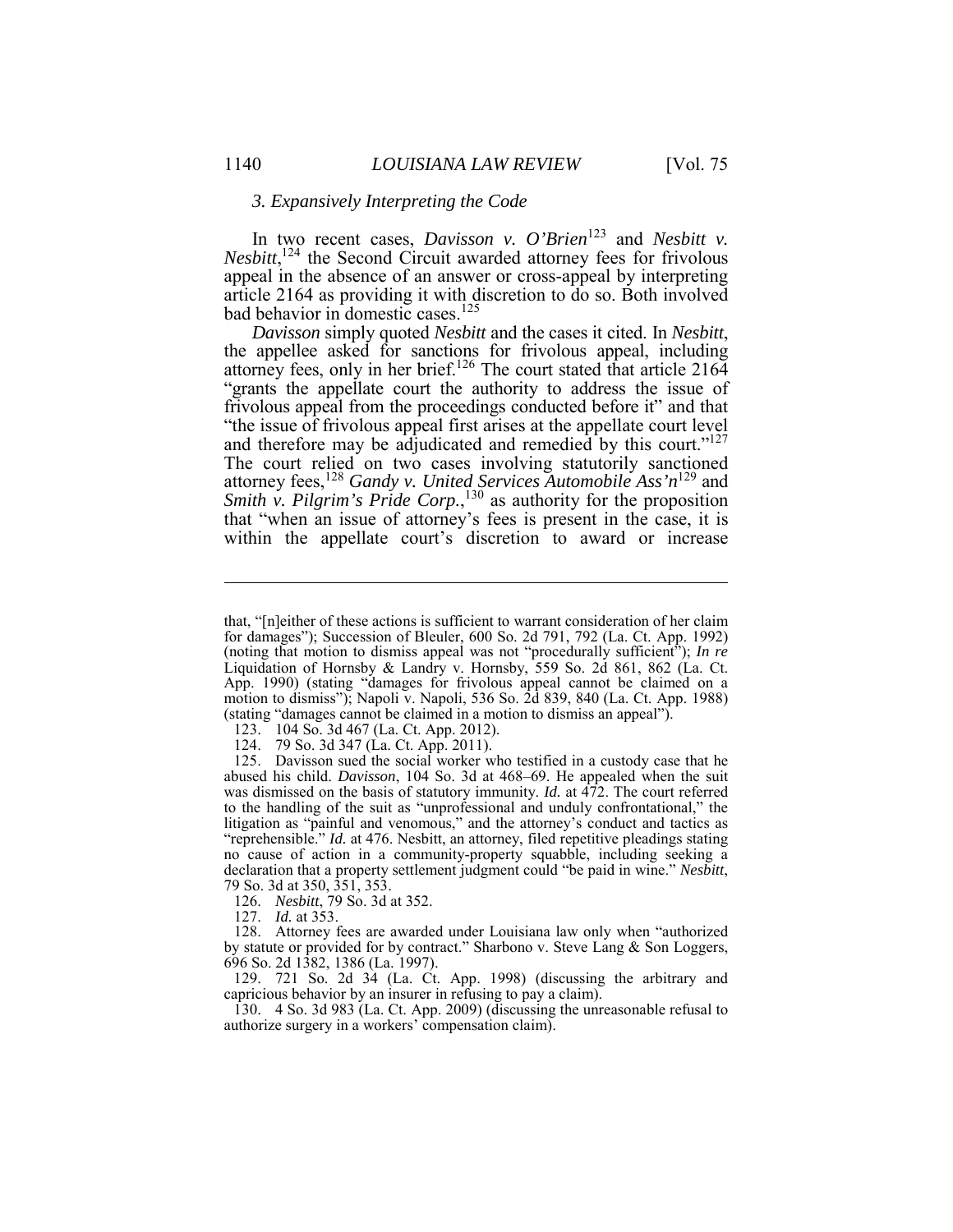attorney's fees for the expense of the appeal regardless of whether the appellee answered the appeal."<sup>131</sup>

appeal.<sup>132</sup> Without citing any authority, however, it held that it could award additional attorney fees for work done at the appellate level because those fees were "not an issue in the trial court."<sup>133</sup> *Smith* cited *Gandy* as authority in awarding attorney fees without In *Gandy*, the court held that it could not increase the attorney fees for the work done in the trial court without an answer to an answer to appeal.<sup>134</sup>

 attorney fees on appeal when no answer to appeal has been filed is for work done at the appellate level because "[o]n the basis of La. Code Civ. P. art. 2133, the jurisprudence of this circuit mandates appeal or an answer to an appeal."<sup>136</sup> However, she dissented in part The best explanation of an appellate court's authority to award found in Judge Billie Woodard's dissent in *Perot v. Link Staffing*  Services.<sup>135</sup> Judge Woodard authored the majority opinion that denied a workers' compensation claimant additional attorney fees that we do not consider such a demand if not made pursuant to an from her own opinion to express dissatisfaction with her circuit's interpretation of articles 2133 and 2164.

 In her dissent, Judge Woodard described this "body of well settled jurisprudence" as "illegitimate" and "an improper application of the law."<sup>137</sup> Article 2133 requires an answer to appeal or cross- appeal when a party seeks to modify, revise, or partially reverse the stated that the Louisiana Legislature did not intend that attorney fees be considered damages in that context, citing a case denying prebe considered damages in that context, citing a case denying pre-<br>judgment interest on an attorney fee award.<sup>139</sup> Further, she opined additional attorney fees for appellate work, as the trial court never trial court's judgment or seeks damages against the appellant.<sup>138</sup> She that it is a "logical and legal impossibility" to say that the appellate court is amending the trial court's judgment when it awards had authority to award attorney fees for work performed in the appellate court.<sup>140</sup> Instead, "[t]he appellate court is rendering its own

132. *Gandy*, 721 So. 2d at 38.

 $\overline{a}$ 

- 137. *Id.* (Woodward, J., dissenting).
- 138. LA. CODE CIV. PROC. art. 2133 (2015).

 139. *See* Sharbono v. Steve Lang & Son Loggers, 696 So. 2d 1382 (La. 1997). The court interpreted the word "compensation" in Louisiana Revised

Statutes section 23:1203.1 to exclude penalties and attorney fees. *Id.* at 1386.

140. *Perot*, 744 So. 2d at 88 (Woodward, J., dissenting).

<sup>131.</sup> *Nesbitt*, 79 So. 3d at 353.

<sup>133.</sup> *Id.* 

<sup>134.</sup> *Smith*, 4 So. 3d at 991.

<sup>135. 744</sup> So. 2d 80 (La. Ct. App. 1999).

<sup>136.</sup> *Id.* at 87.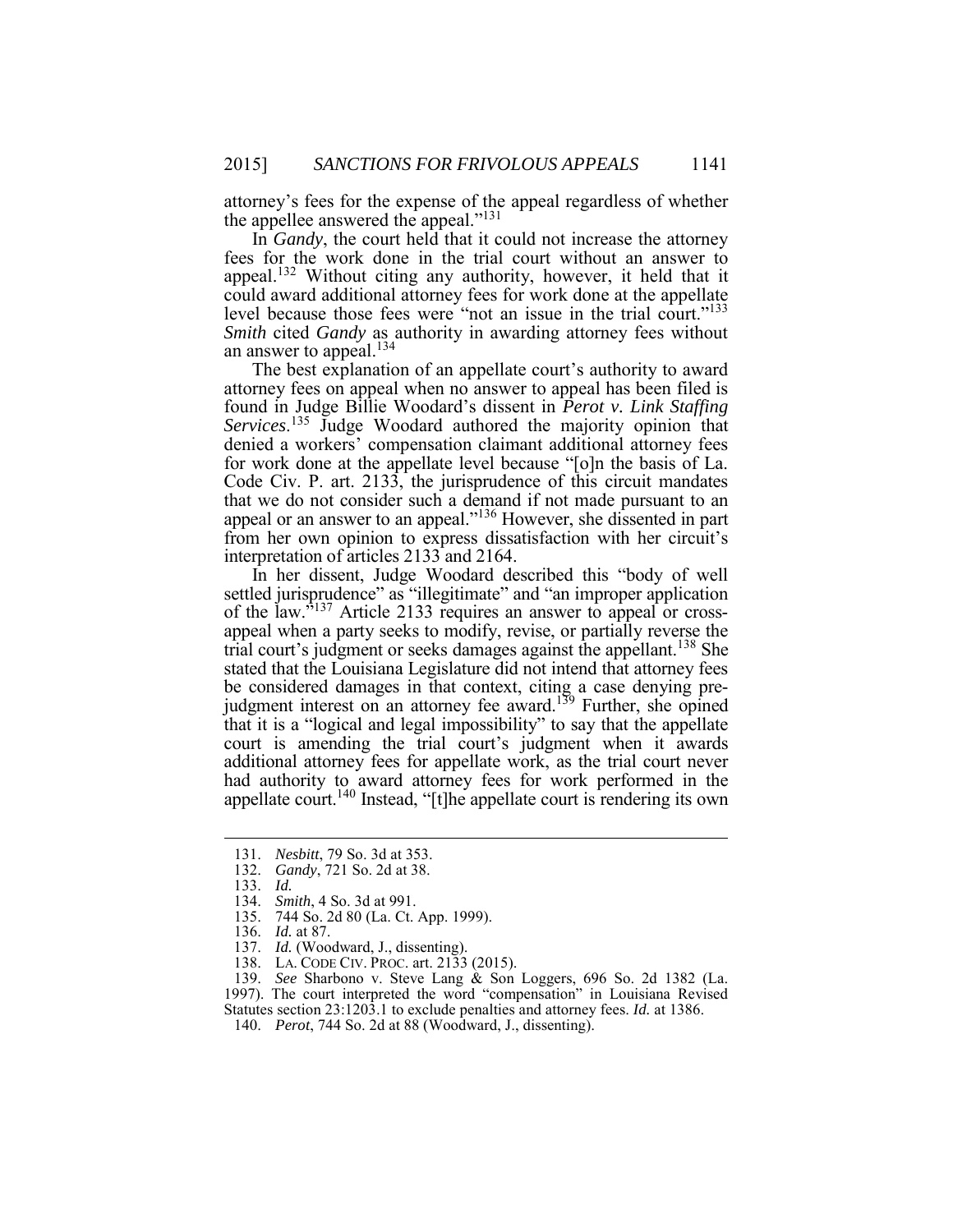distinct judgment for attorney fees earned for work done on the appeal, which only it has the power to do and which is before it, only."<sup>141</sup>

 procedure for requesting attorney fees on appeal. She asserted, Judge Woodard recognized that article 2133 does not provide a however, that the language in article 2164 giving the appellate courts authority to "render any judgment which is just, legal, and proper" provides the appellate court

 with the authority and mechanism for rendering such a judgment (especially when a request is made in a brief) without necessitating that the Appellee file either an appeal or an answer, because implicit within the mandate of 2164 is the authority for appellate courts to act on their own motion when they deem it appropriate.<sup>142</sup>

 She concluded by describing the rule that requires an answer to appeal to award attorney fees as "an old, lame 'duck'" that should  $\overrightarrow{bc}$  "retire[d]  $\dots$  to gumbo."<sup>143</sup>

# *4. Asserting Inherent Authority*

 Federal courts have long recognized that courts have the inherent authority to "protect themselves from any attempts to process."<sup>144</sup> The United States Supreme Court established in 1812 for frivolous appeal,  $147$  and many state courts have used this power interfere with the proper functioning of the courts and the judicial that a court has "an implied power to preserve its own existence and promote the end and object of its creation."<sup>145</sup> This power includes the right to fine for contempt, imprison for contumacy, and enforce the observance of order in the courts.<sup>146</sup> In 1980, the Supreme Court in *Roadway Express, Inc. v. Piper* recognized that federal appellate courts have inherent authority to impose sanctions

<sup>141.</sup> *Id.* 

<sup>142.</sup> *Id.* 

<sup>143.</sup> *Id.* at 89. Gumbo is a "hearty, soupy stew" usually served over rice. Marie Louise Comeaux Manuel, *Acadian (Cajun) Cuisine*, *in* CAJUN CUISINE 9– 10 (W. Thomas Angers ed., 1985). Fowl such as duck is a common ingredient. *See id.*; RIVER ROAD RECIPES 13 (1991).

<sup>144.</sup> Robert J. Martineau, *Frivolous Appeals: The Uncertain Federal Response*, 1984 DUKE L.J. 845, 879 (1984).

<sup>145.</sup> United States v. Hudson, 11 U.S. 32, 33 (1812).

<sup>146.</sup> *Id.* at 34.

<sup>147.</sup> Roadway Express, Inc. v. Piper, 447 U.S. 752, 764 (1980).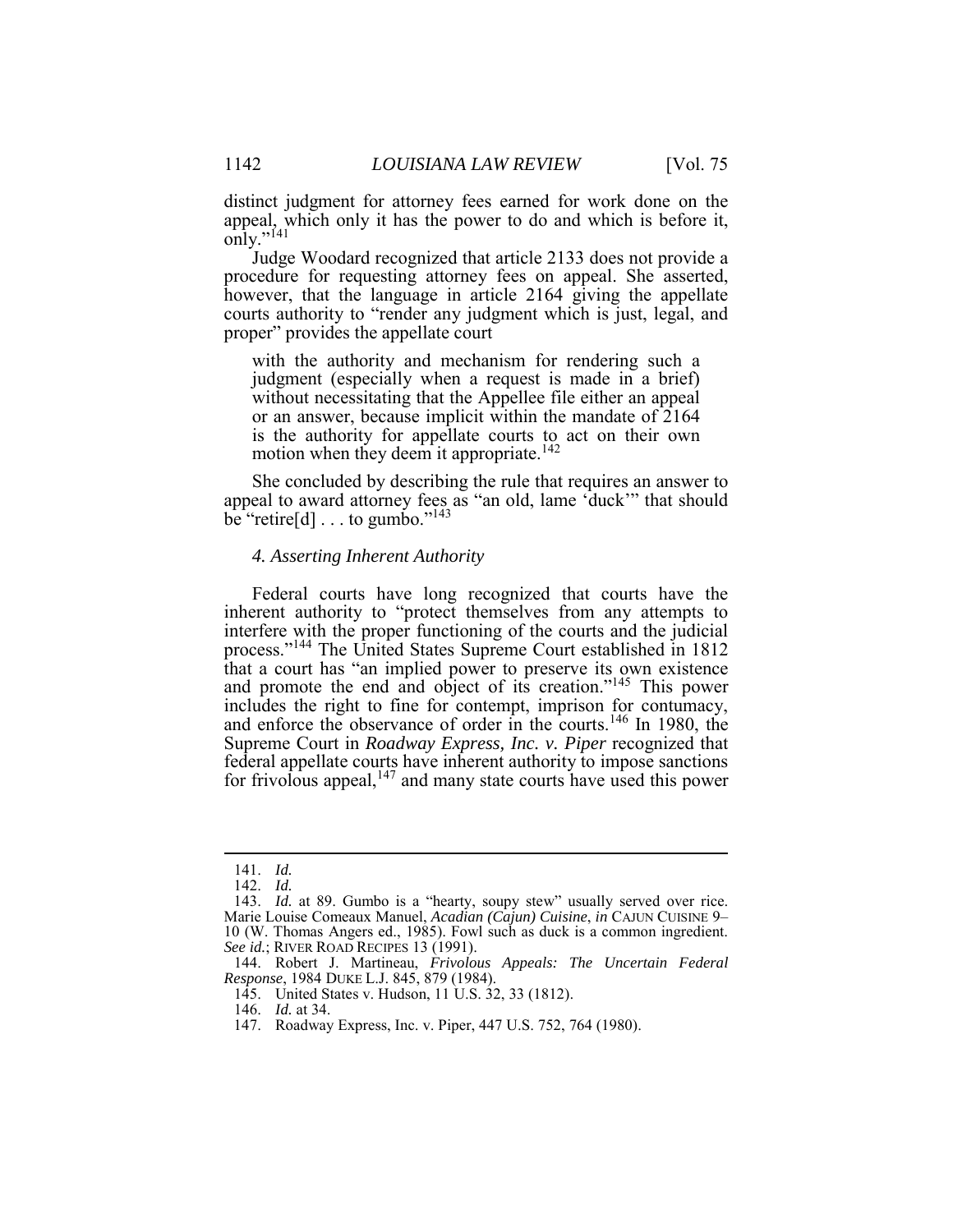to sanction frivolous litigation, frivolous appeals, and other forms of bad behavior by litigants and their counsel.<sup>148</sup>

 The inherent-powers doctrine is applicable even in a civil-law jurisdiction where the only sources of law are legislation and custom.<sup>149</sup> The Supreme Court has stated that this power "is by no means peculiar to the common law" but "belongs to a system of advocated for the court's assertion of inherent authority rely on the Legislature's grant of authority in article 2164, particularly the language that it can "render any judgment which is just, legal, and universal law."<sup>150</sup> Furthermore, Louisiana judges who have proper upon the record on appeal" and tax costs "as in its judgment may be considered equitable."<sup>151</sup>

 appeal by asserting its inherent authority to do so, Judge Woodard an attorney for "nefarious conduct in the trial court."<sup>152</sup> The court cited Justice Ortique's dissent in *Hampton*, where the majority Although no Louisiana court has imposed sanctions for frivolous asserted the court's inherent powers under article 2164 to sanction reversed an award of frivolous-appeal sanctions.153 In *Hampton*,

 $\overline{a}$ 

 appeal); Allied Prop. & Cas. Ins. Co. v. Good, 919 N.E.2d 144, 152–56 (Ind. Ct. App. 2009) (imposing \$26,000 in sanctions by trial court for violating motions in limine and causing mistrial); Persichini v. William Beaumont Hosp., 607 N.W.2d 100, 108–09 (Mich. Ct. App. 1999) (referencing the inherent power to impose sanction of attorney fees when "egregious misconduct of a party or an attorney causes a mistrial"); Hartsoe v. Tucker, 309 P.3d 39, 42 (Mont. 2013) officials, including nine suits against judges, to obtain prior approval before State *ex rel*. N.M. State Highway & Transp. Dep't v. Baca, 896 P.2d 1148, 1155 (N.M. 1995) (stating that "a court's inherent authority extends to all conduct filings"); Van Eps v. Johnston, 553 A.2d 1089, 1091 (Vt. 1988) ("[C]ourts have and witness's expenses, incurred due to the attorney's abuse of the judicial App. 2001) (discussing the inherent authority to manage family-law cases and award sanctions for "overtrial"—excessive litigation and appealing multiple 148. *See, e.g.*, Dana Commercial Credit Corp. v. Ferns & Ferns, 108 Cal. Rptr. 2d 278 (2001) (imposing sanctions for filing a frivolous motion on (ordering a litigant who had filed 24 suits in three counties against government suing any current or former judicial official as sanction for frivolous litigation); before that court and encompasses orders intended and reasonably designed to regulate the court's docket, promote judicial efficiency, and deter frivolous the inherent power to assess expenses against an attorney in the form of consequential damages suffered by the opposing side, such as attorney's fees process."); *In re* Attorney Fees in Yu v. Zhang, 637 N.W.2d 754, 762 (Wis. Ct. issues without merit).

 149. LA. CIV. CODE art. 1 (2015).

 150. *Hudson*, 11 U.S. at 34.

<sup>151.</sup> LA. CODE CIV. PROC. art. 2164 (2015).

 1997). The court affirmed the trial court's award of over \$25,000 in costs to the plaintiffs. *Id.* at 1238. 152. Brown v. Am. Honda Motor Co., 704 So. 2d 1234, 1237 (La. Ct. App.

<sup>153.</sup> Hampton v. Greenfield, 618 So. 2d 859, 865 (La. 1993).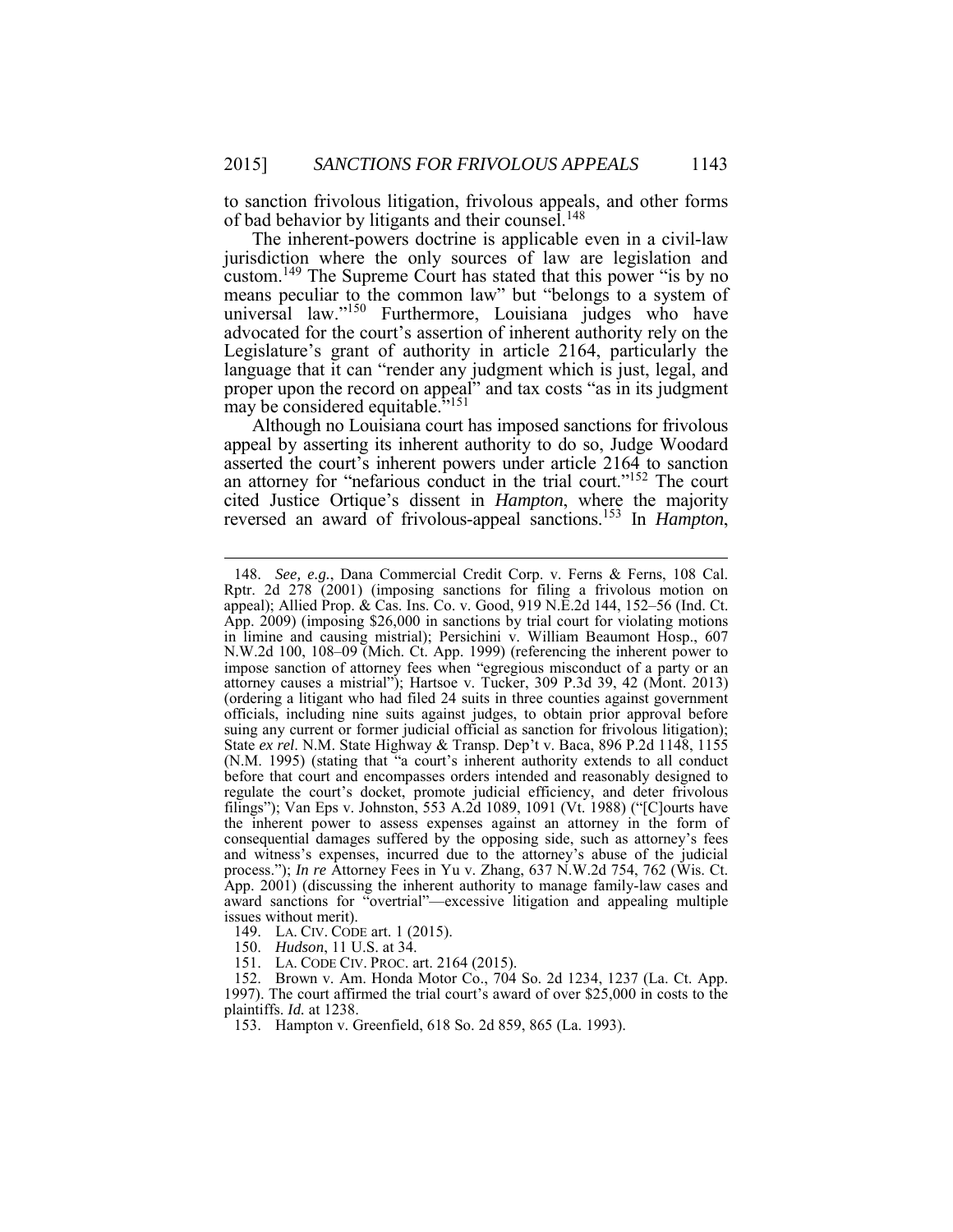use its inherent powers to impose sanctions, stating: Justice Ortique characterized the appellant's behavior as a "flagrant abuse of the judicial process"<sup>154</sup> and opined that the court could

 Under [Louisiana Code of Civil Procedure article] 2164, the courts of appeal have the inherent power to fashion and conferred by article 2164 . . . . If the appellate court determines that the appeal is frivolous, it has the authority and responsibility within its supervisory jurisdiction to impose sanctions. This power is incident to the court's duty to protect the judicial process. This authority is specifically initiate and to decide the question of sanctions.<sup>155</sup>

 Texas courts have also recognized their inherent authority to sanction litigants who abuse the judicial process, but they have not suggested the reason is because it is simply easier for the courts to used the power to sanction frivolous appeals.<sup>156</sup> One commentator cite a statute or rule than to rely on inherent authority.<sup>157</sup>

#### *B. Failure to Timely File Answer to Appeal*

 likely fail due to timeliness issues. The appellant's brief is due 25 calendar days after the record is lodged with the court of appeal; the appellee has 45 days after lodging to file a brief.<sup>158</sup> If both parties appeal, the appellant who files last is treated as the appellee frivolous-appeal sanctions in a brief will usually be filed more than Even if Louisiana courts treated all briefs and motions for sanctions as answers to appeal under *Arnoult*, those attempts would for the purpose of briefing deadlines.<sup>159</sup> Thus, a request for 15 days after lodging, making it untimely even if the court were inclined to treat the brief as an answer to appeal.<sup>160</sup> Even appellees

<u>.</u>

158. LA. CT. APP. R. 2-12.7.

159. *Id.* 

<sup>154.</sup> *Id.* at 866.

<sup>155.</sup> *Id.* at 865.

<sup>156.</sup> *See* David Lopez, *Why Texas Courts Are Defenseless Against Frivolous Appeals: A Historical Analysis with Proposals for Reform*, 48 BAYLOR L. REV. 51, 54 n.5 (1996) (citing Eichelberger v. Eichelberger, 582 S.W.2d 395, 398–99 (Tex. 1979)).

 157. *Id.* Another commentator suggested that federal courts rarely rely on inherent authority to impose sanctions for this reason. *See* Martineau, *supra* note 144, at 862.

 160. *See, e.g.*, Guerrero v. Guerrero, 110 So. 3d 723, 728 (La. Ct. App. 2013); Walker v. Creech, 509 So. 2d 168, 172 (La. Ct. App. 1987).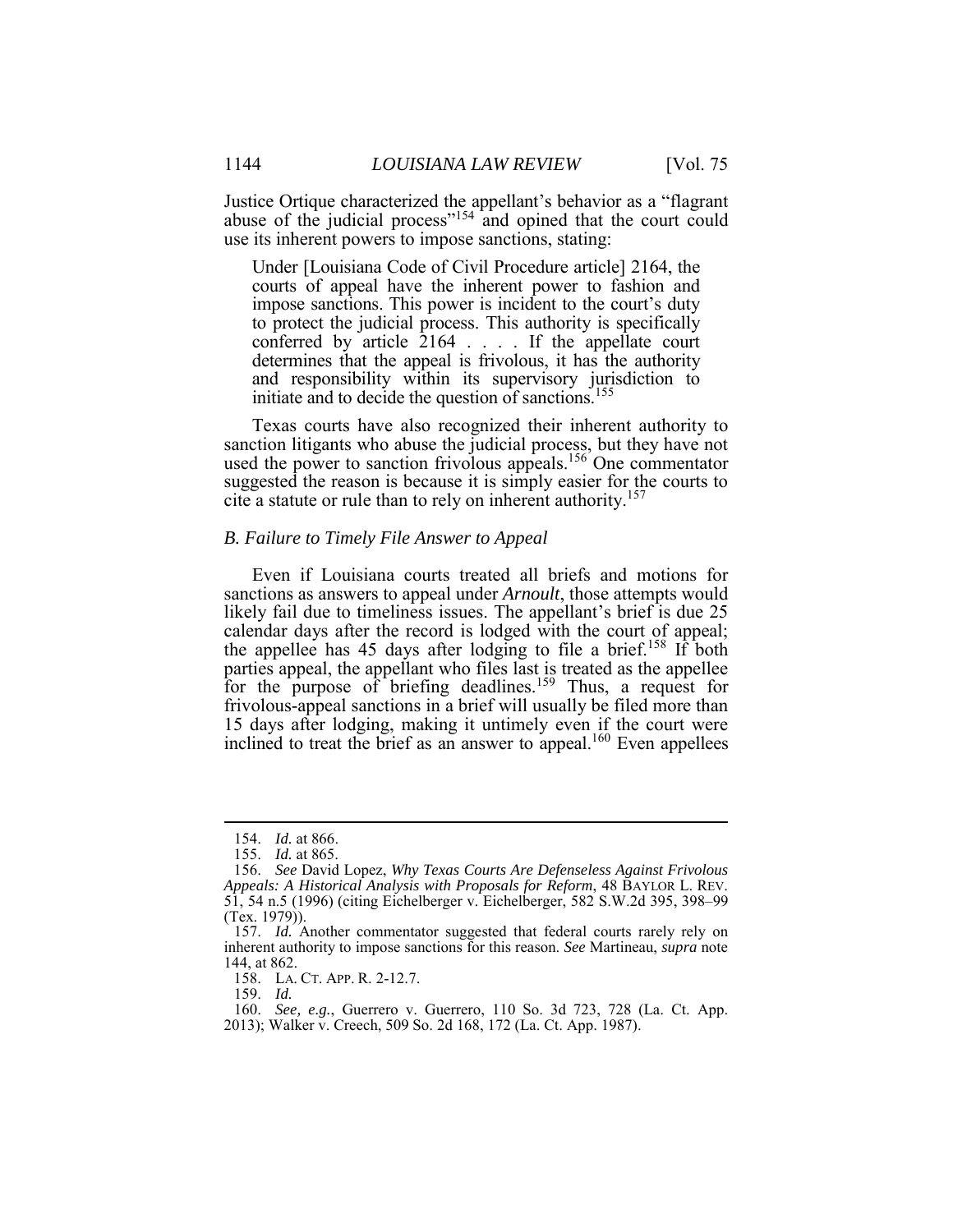than a brief often miss the relatively short 15-day deadline.<sup>161</sup> who request frivolous-appeal sanctions in an answer to appeal rather

 One difficulty with the short deadline to answer the appeal is that the appellee has no way of knowing what the appellant will assign as error, as the answer must be filed 10 days before the appellant's brief is due. If an appellee files an answer seeking frivolous-appeal damages, he must assume that the appellant will not state in his brief that the appeal was taken sincerely and not simply for delay.<sup>163</sup> An appellant who has been forewarned by the filing of the answer to appeal may defeat the frivolous-appeal- damages request by simply proclaiming his sincerity in the brief, thereby satisfying the test of *Hampton* and *Parker*. <sup>164</sup> When that happens, many appellees simply abandon their claims for article raise no novel issues.<sup>162</sup> He must also hope that the appellant will 2164 sanctions by not briefing the issue.<sup>165</sup>

### V. OTHER PROCEDURAL ISSUES

 Foremost is whether to ask for other relief at the same time he or Even when an attorney follows the correct procedure to request frivolous-appeal sanctions, he or she faces other procedural issues.

<u>.</u>

 (La. Ct. App. 2008) (denying damages because "counsel insist[ed] that th[e] 163. *See* Roy v. Alexandria Civil Serv. Comm'n, 980 So. 2d 225, 229–30 appeal was not taken for the purpose of delay and that he has been serious").

 164. "[W]hen counsel proclaims his sincerity, a court finds itself without just cause to disbelieve unless, and only unless, the proposition advocated is so ridiculous or so opposed to rational thinking that it is evident beyond any doubt that it is being deliberately professed for ulterior purposes." Hampton v. Greenfield, 618 So. 2d 859, 863 (La. 1993) (quoting Parker v. Interstate Life & Acc. Ins. Co., 179 So. 2d 634, 637 (La. 1965)).

 165. *See, e.g.*, Watts v. Watts, 10 So. 3d 855, 861 (La. Ct. App. 2009); Levert Prods., 787 So. 2d 1216, 1226 (La. Ct. App. 2001); Wilson v. Inessa Stewart's Louisiana Uniform Rules, Courts of Appeal, provides: "The court may consider briefed." LA. CT. APP. R. 2-12.4(B)(4).v. Martinez, 939 So. 2d 615, 619 n.1 (La. Ct. App. 2006); Skelton v. Hunt Forest Antiques, Inc., 708 So. 2d 1132, 1135 (La. Ct. App. 1998); Divincenti v. Redondo, 486 So. 2d 959, 960 (La. Ct. App. 1986). Rule 2-12.4(B)(4) of the as abandoned any assignment of error or issue for review which has not been

 App. 2004); McCoy v. Calalmia, 653 So. 2d 763, 773 (La. Ct. App. 1995); Galle 161. *See, e.g.*, Sprowl v. Taylor, No. CA 07-857, 2008 WL 241574, at \*3 (La. Ct. App. Jan. 30, 2008); Foreman v. Babin, 887 So. 2d 143, 153 (La. Ct. v. Orleans Parish Sch. Bd., 623 So. 2d 692, 695 (La. Ct. App. 1993).

 Similarly, in *Hall v. Brookshire Bros.*, 831 So. 2d 1010 (La. Ct. App. 2002), the 162. In *Matherne v. Purdy*, 576 So. 2d 621 (La. Ct. App. 1991), the court found that an appeal was not frivolous despite a "glaring lack of . . . basis for appeal" because the appellant asserted the issue was "novel." *Id.* at 624. court found the issues for review "substantively tenuous" but denied damages because of "novel legal questions." *Id.* at 1030–31.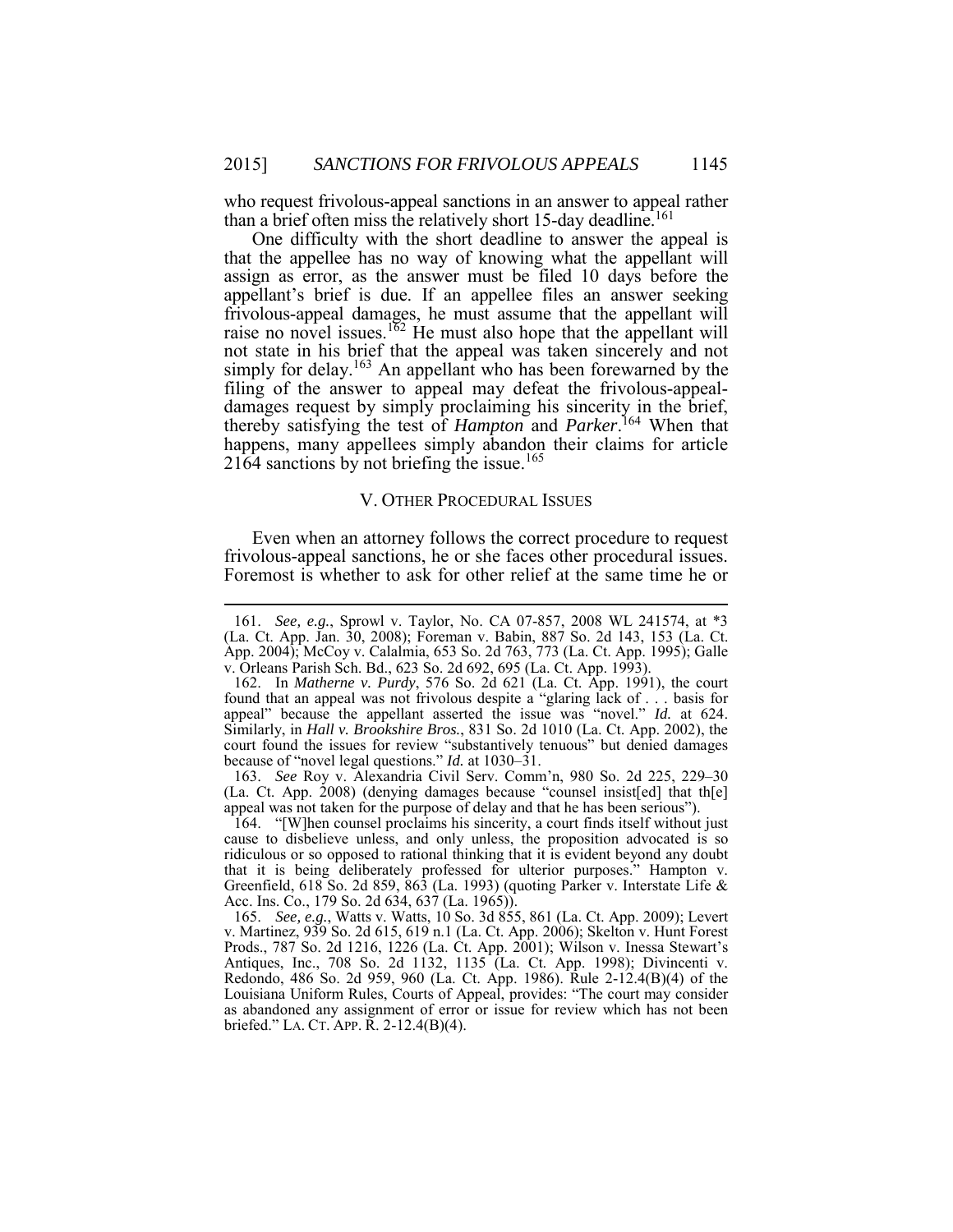appellate brief, the appellee must decide whether to ask that the he or she is entitled to damages. Unfortunately, the courts are unclear as to how that is to be accomplished or even who should she requests sanctions. Then, if the appellant fails to file an appeal be dismissed as abandoned. Finally, once the request for sanctions is properly before the court, the appellee must prove that award the sanctions.

## *A. Appellee's Request for Other Modifications of Judgment*

 A long line of cases holds that frivolous-appeal damages will appeal or answer to appeal.<sup>166</sup> The fountainhead for this rule is the judgment.<sup>168</sup> By 1874, however, the rule had morphed from no sanctions if the appellee *successfully* asked for amendment to "no repeated over and over with no analysis, except for this statement that the judgment is at least partially in error."<sup>170</sup> not be awarded if the appellee asks for other relief in his cross-1824 case *Desblieux v. Darbonneaux*, which held that where the appellee answered the appeal and received an amendment to the judgment, he could not claim he was injured by the appeal and thus was not entitled to damages.<sup>167</sup> In 1853, the court cited *Desblieux* in dicta for the proposition that frivolous-appeal sanctions could not be awarded if the appellee received an amendment of the damages can be allowed where the appellee *joins in the appeal*, however frivolous it may be."169 This rule has simply been in 2005: "To the extent that the [appellee] has answered the appeal and requested modification of the judgment, the [appellee] admits

 If the appellee planned to appeal an error in the judgment before appellant can certainly file an appeal raising meritless issues in an learning of his opponent's appeal, he will incur no additional delay when his opponent appeals first. Consequently, the opponent's appeal cannot be considered frivolous as "solely for delay." But an attempt to harass his opponent, and if that occurs, the appellee is damaged because he has to expend time and money dealing with

 App. 2012); ANR Pipeline Co. v. La. Tax Comm'n, 923 So. 2d 81, 100 (La. Ct. App. 2005); Parker, Seale & Kelton v. Messina, 36 So. 2d 724, 728 (La. 1948); Dennis v. Huber, 92 So. 126, 127 (La. 1922); Mahan v. Michel, 27 La. Ann. 97, 166. Abushanab v. St. Charles Gaming Co., 103 So. 3d 1197, 1207 (La. Ct. 97 (1875); Whetstone v. Rawlins, 26 La. Ann. 474, 476 (1874) (on application for rehearing).

 167. Desblieux v. Darbonneaux, 2 Mart. (n.s.) 215, 217 (La. 1824).

<sup>168.</sup> Hood v. Knox, 8 La. Ann. 73, 73 (1853).

 169. *Whetstone*, 26 La. Ann. at 476 (emphasis added). The Louisiana Supreme Court stated this was based on "settled jurisprudence" but cited no cases. *Id.* 

<sup>170.</sup> *ANR Pipeline*, 923 So. 2d at 100.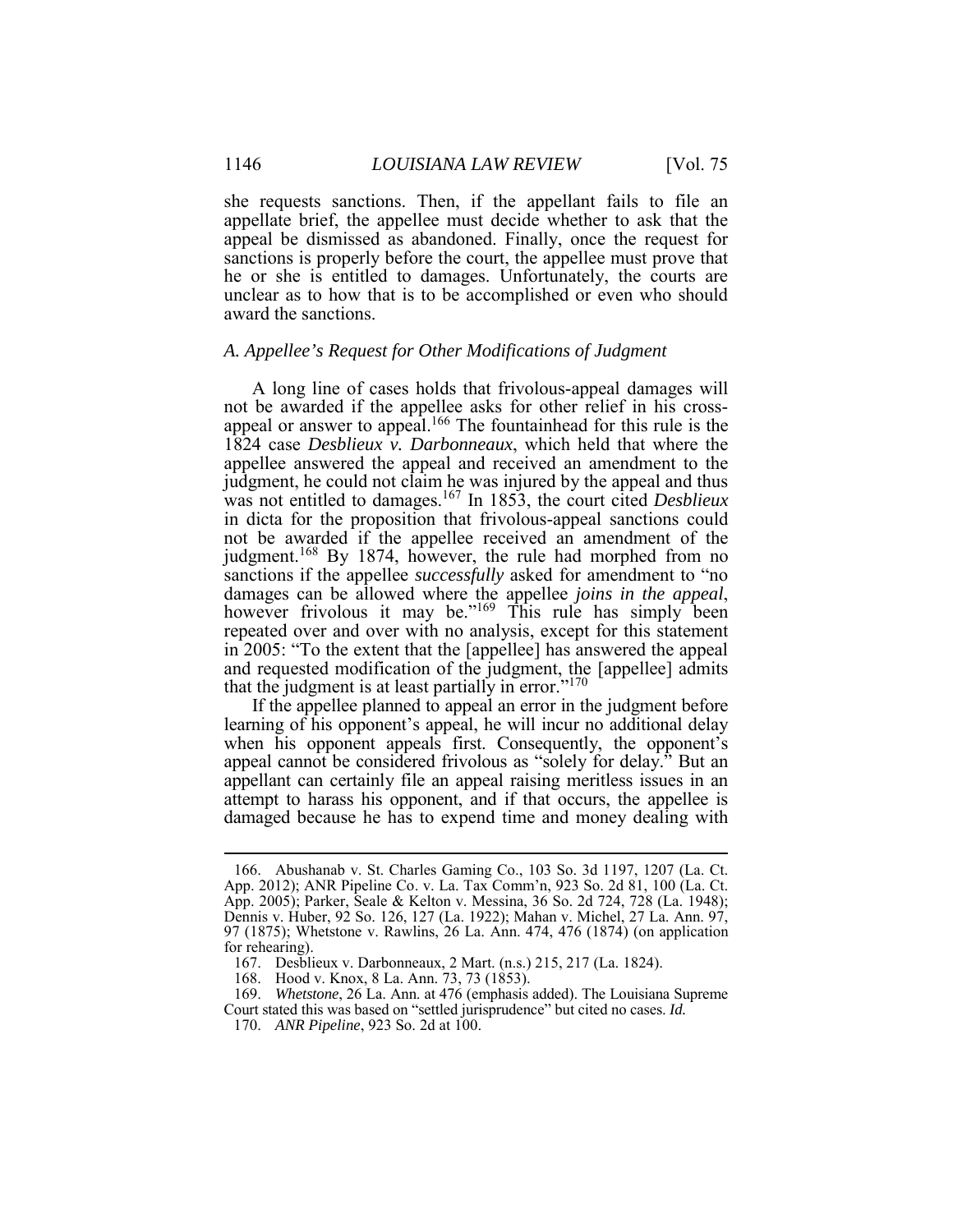those issues. If the appellee is unsuccessful in his attempt to have the judgment amended, he should be able to receive reimbursement to the extent he was damaged by the frivolous appeal.

# *B. Maintenance of Answer to Appeal When Appeal Is Dismissed*

 appeal is filed, the circuits conflict as to whether damages may be When an appeal is dismissed as abandoned after an answer to awarded for frivolous appeal. In *Weathers v. Herald Life Insurance Co.*, the Louisiana Third Circuit Court of Appeal held that when the original appeal is dismissed, the answer, "being unsupported and without foundation, falls also," and that article 2133 "does not allow the maintenance of an answer independently of the appeal from which it arose."<sup>171</sup> The court opined that the appellee should have sought relief through a separate appeal instead of an answer.<sup>172</sup> *Weathers* was followed by two other Third Circuit cases<sup>173</sup> and one from the Fifth Circuit.<sup>174</sup>

progeny.<sup>175</sup> The court noted the language in article 2133 that the answer to appeal "shall be equivalent" to a separate appeal $176$  and stated it "would not truly be equivalent" if the appellant could cause the answer to fall simply by dismissing his appeal.<sup>177</sup> The court also cited the official Revision Comments to article 2133, which state that filing an answer to appeal is the proper method to the answer to appeal survived dismissal of the original appeal.<sup>179</sup> The Second Circuit, in a well-reasoned opinion in *State ex rel. Muse v. Ross*, expressly declined to follow *Weathers* and its request damages for frivolous appeal.<sup>178</sup> The court thus found that

 The court further noted in *Muse* that the First Circuit had awarded damages in two cases where the original appeal was dismissed as abandoned and the appellee requested article 2164

<sup>171.</sup> Weathers v. Herald Life Ins. Co., 284 So. 2d 624, 625 (La. Ct. App. 1973).

<sup>172.</sup> *Id.* 

<sup>173.</sup> Crochet v. Pritchard, 509 So. 2d 501 (La. Ct. App. 1987); Moity v. Guilliot, 466 So. 2d 511 (La. Ct. App. 1985).

<sup>174.</sup> Edwards v. Lousteau Auto Sales, 424 So. 2d 460 (La. Ct. App. 1982).

<sup>175.</sup> State *ex rel.* Muse v. Ross, 651 So. 2d 364, 365–66 (La. Ct. App. 1995).

 176. Article 2133 provides in pertinent part, "The answer filed by the appellee shall be equivalent to an appeal on his part from any portion of the judgment rendered against him in favor of the appellant and of which he complains in his answer." LA. CODE CIV. PROC. art. 2133 (2015).

 177. *Muse*, 651 So. 2d at 365 (internal quotation marks omitted).

 178. *Id.* at 365.

<sup>179.</sup> *Id.* at 366.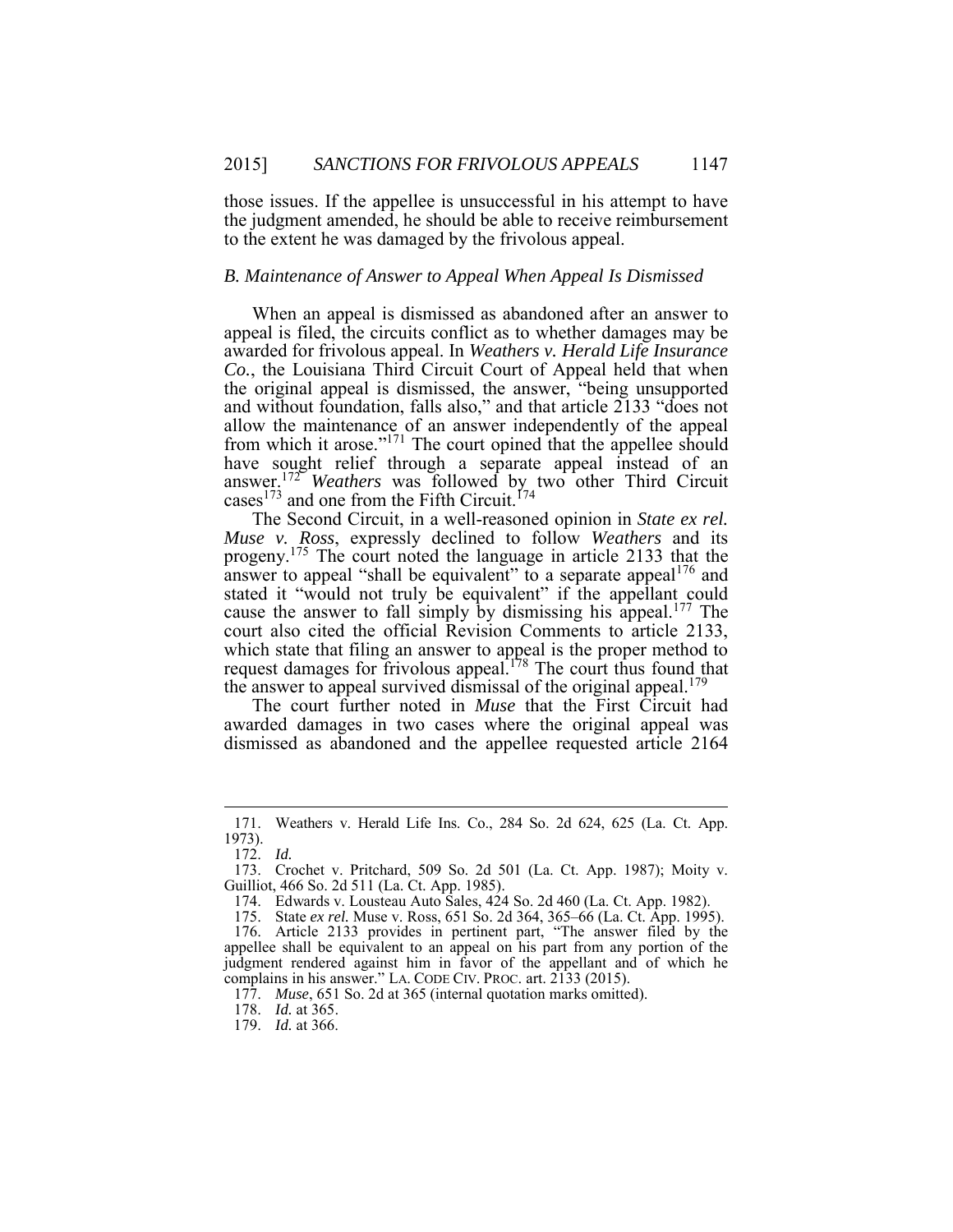found there was no need for a trial on the merits because it was merit if he filed no brief and specified no error.<sup>181</sup> sanctions through an answer to appeal.<sup>180</sup> In those cases, the court apparent that the appellant did not sincerely believe his appeal had

This issue has arisen only once since *Muse*, in a Second Circuit case that followed *Muse*,<sup>182</sup> and the Louisiana Supreme Court has never ruled on the issue. This author agrees with the court in *Muse*  that to allow an appellant to avoid sanctions for frivolous appeal by simply dismissing his appeal "hamper[s] the deterrent effect provided by the potential for assessment of frivolous appeal damages."<sup>183</sup>

### *C. Proof of Frivolous-Appeal Damages*

 The party seeking damages normally has the burden of proof. regard to frivolous-appeal sanctions. However, several cases imply that the appellee is required to prove through evidence in the record that the appellant is insincere or that the appeal was taken merely for delay. For example, in *Hampton v. Greenfield*, the Louisiana Supreme Court stated that "nothing *in the record* suggests that the delay his return to his position, he offers no evidence of this.<sup>5186</sup> "There is no *evidence in the record* that this appeal was taken merely for delay purposes."188 In *Ritter v. Genovese*, the appellee tried to Louisiana courts have never explicitly discussed burden of proof with appeal was filed solely for delay."184 In *Neff v. City Planning Commission*, <sup>185</sup> the court denied frivolous-appeal sanctions, stating: "Although Mr. Neff contends that this appeal was intended merely to Similarly, in *Lucy v. State Farm Insurance Co.*,<sup>187</sup> the court stated: prove frivolity through the lack of specificity in the brief, but the court

 App. 1988); Ecopur, Inc. v. McCloud, 432 So. 2d 380, 381 (La. Ct. App. 1983). 180. *See* Capital-Union Sav., F.A. v. Williams, 528 So. 2d 187, 188 (La. Ct.

<sup>181.</sup> *Capital-Union*, 528 So. 2d at 188; *Ecopur*, 432 So. 2d at 381.

<sup>182.</sup> Succession of Chapman, 699 So. 2d 916 (La. Ct. App. 1997). 183. *Muse*, 651 So. 2d at 366.

 184. Hampton v. Greenfield, 618 So. 2d 859, 862 (La. 1993) (emphasis added).

<sup>185. 681</sup> So. 2d 6 (La. Ct. App. 1996).

 186. *Id.* at 9.

<sup>187. 475</sup> So. 2d 88 (La. Ct. App. 1985).

 188. *Id.* at 90 (emphasis added). *See also* Gagnard v. Zurich Am. Ins. Co., 819 So. 2d 489, 496 (La. Ct. App. 2002) ("Plaintiff's counsel simply urges his blanket belief that this appeal lacks legitimate bases, without offering any evidence whatsoever that it was taken for delay or that counsel was insincere.").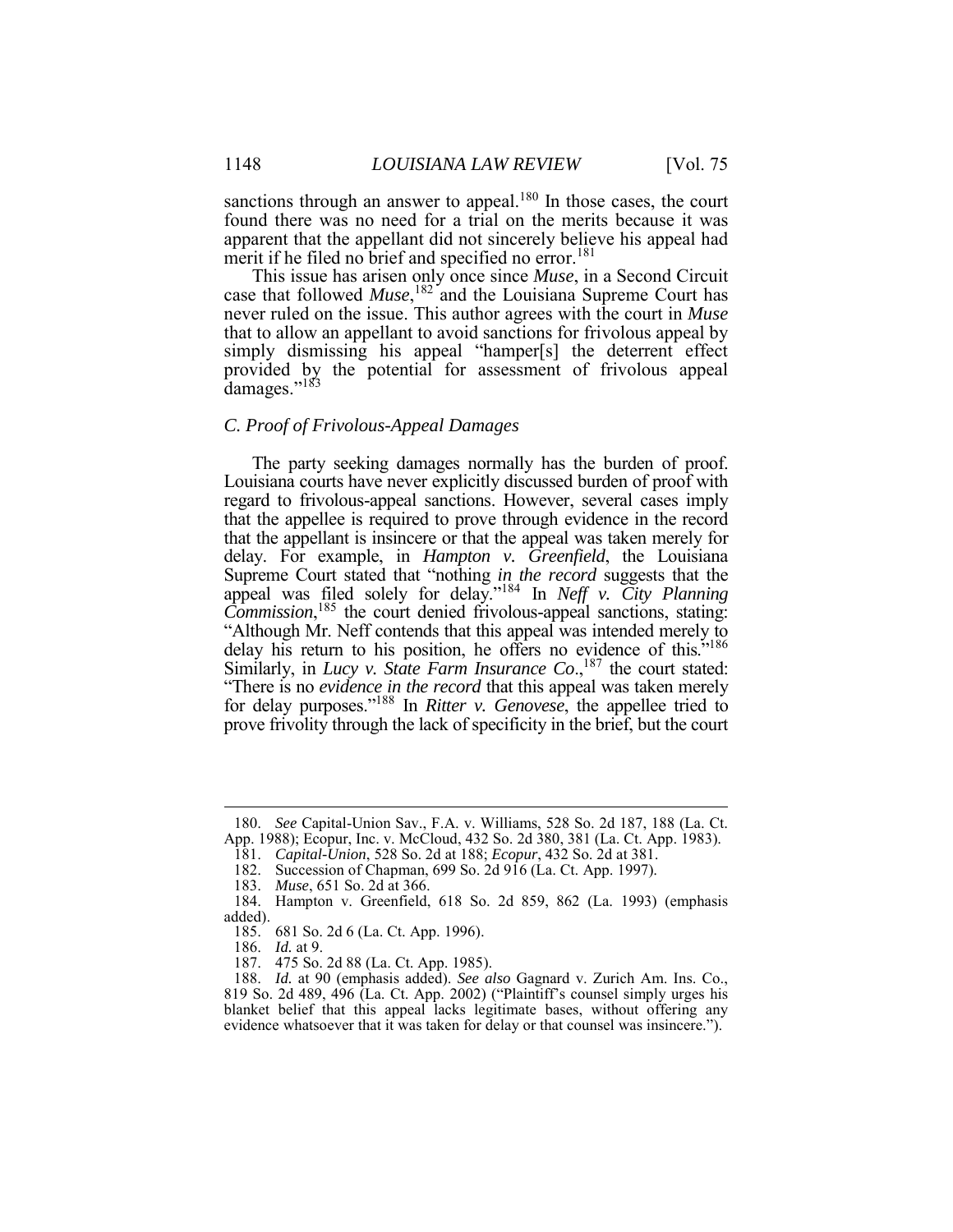alleged dilatory and deficient actions."<sup>189</sup> denied sanctions because it had "no *record proof* of defendant's

 The difficulty here is that Louisiana appellate courts are courts unless otherwise designated. . . . [F]acts referred to solely in the record evidence."<sup>191</sup> Requiring an appellee to point to evidence in the trial court record proving that an appeal was taken solely for of record; they may not review evidence that is not in the record, nor may they receive evidence.<sup>190</sup> As the Louisiana Third Circuit explained: "The record on appeal includes the pleadings, court minutes, transcript, jury instructions, judgments, and other rulings arguments of counsel, in brief or otherwise, are not considered delay is an almost impossible burden.

 Furthermore, the courts have held that they should look to the rather than to the actions of the appellant that gave rise to the lawsuit evidence of the actions giving rise to the suit and the behavior during trial but tells the appellate court nothing about the nature of nature of the appeal to determine whether an appeal is frivolous, or the behavior during trial.<sup>192</sup> The trial court record contains the appeal.

 Despite the language in the jurisprudence, courts often cite assertions of sincerity in an appellant's brief or at appellate oral argument to deny sanctions, $193 \text{ }\text{ind}$  cite actions in the appellate court such as failing to appear for oral argument or filing briefs that cite no legal authority as evidence of insincerity.<sup>194</sup> Some courts also admit to considering both the record and the briefs, denying sanctions because neither contain evidence of lack of sincerity or dilatory tactics.195

<sup>189.</sup> Ritter v. Genovese, 740 So. 2d 807, 810 (La. Ct. App. 1999) (emphasis added).

 190. LA. CODE CIV. PROC. art. 2164 (2015) ("The appellate court shall render (emphasis added)); Cao v. Liberty Mut. Ins. Co., 119 So. 3d 725, 729 (La. Ct. any judgment which is just, legal, and proper *upon the record on appeal*." App. 2013).

 App. 2012) (quoting Thomas v. Connolly, 726 So. 2d 1052, 1054 (La. Ct. App. 191. Abushanab v. St. Charles Gaming Co., 103 So. 3d 1197, 1201 (La. Ct. 1999)).

 192. Jordan v. City of Baton Rouge, 652 So. 2d 701, 705–06 (La. Ct. App. 1995); Fudge v. Levine, 647 So. 2d 405, 409 (La. Ct. App. 1994). 193. *See, e.g.*, Haney v. Davis, 925 So. 2d 591, <sup>599</sup> (La. Ct. App. 2006); Fisk

v. Mathews, 525 So. 2d 223, 227 (La. Ct. App. 1988).

 194. *See, e.g.*, Bankston v. Alexandria Neurosurgical Clinic, 583 So. 2d 1148, 1155 (La. Ct. App. 1991); Allen v. IMTC, Inc., 567 So. 2d 1155, 1159 (La. Ct. App. 1990).

 195. *See, e.g.*, Tee It Up Golf, Inc. v. Bayou State Constr., L.L.C., 30 So. 3d 1159, 1162 (La. Ct. App. 2010); Petrocana, Inc. v. William H. Kenny Consultants, Ltd., 595 So. 2d 384, 386 (La. Ct. App. 1992).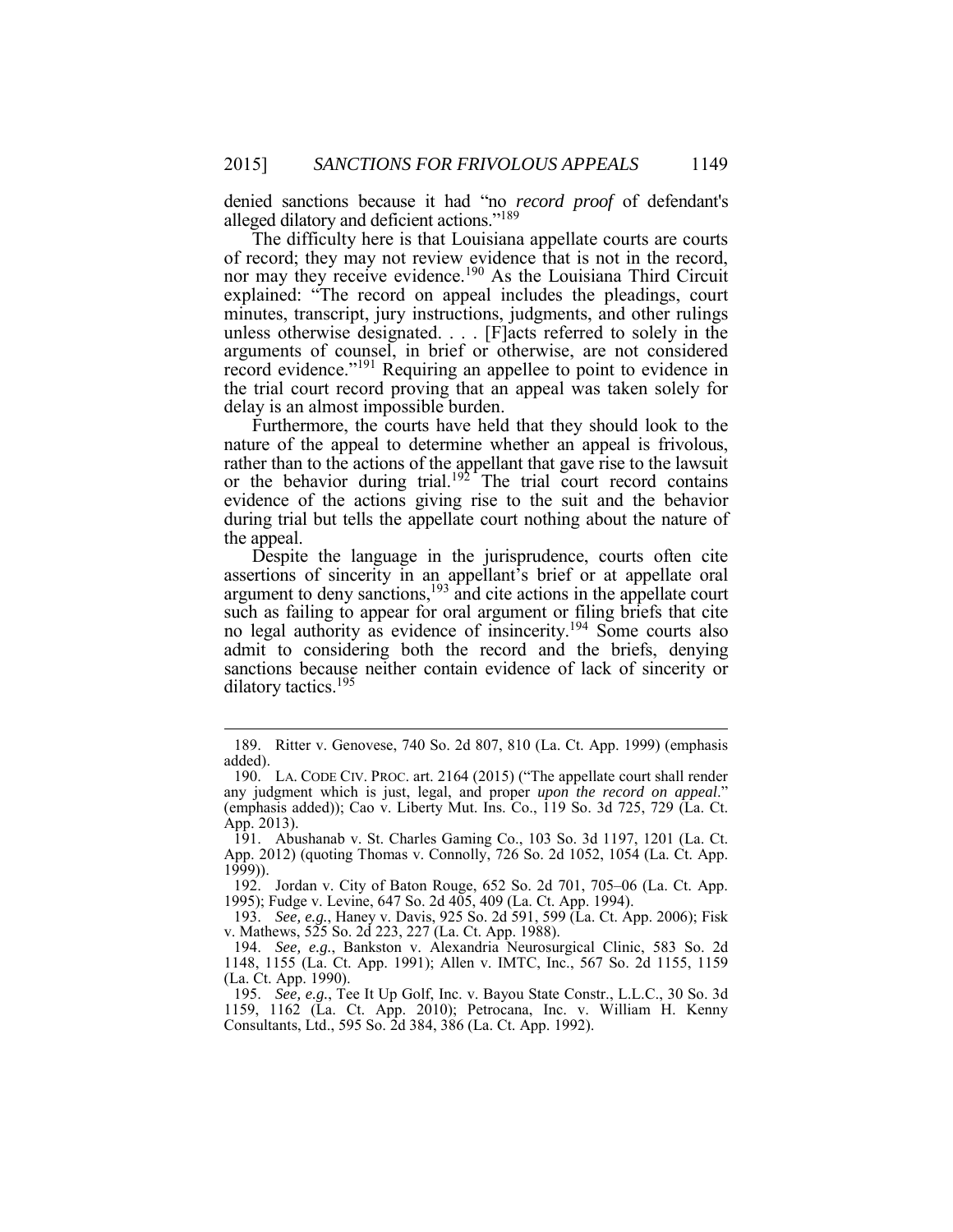#### *D. Determining Which Court Assesses Damages*

 Appellate courts can determine the amount of attorney fees to award on appeal based on the skill of the attorney and the effort appropriate amount of sanctions, representing respondent's legal fees required on appeal,<sup>196</sup> which the judges witness firsthand from the appellate briefs and oral arguments. Thus, when the sanction imposed is attorney fees, the appellate courts usually set the amount of the sanctions themselves. $197$  However, some courts have remanded cases to the trial court to take evidence and determine the amount of attorney fees,198 as an appellate court cannot receive evidence. In one puzzling case, the court set an amount for "sanctions" for a frivolous writ application but also remanded "for a hearing to determine the and costs incurred in defending this matter in the trial court."199

 When damages in addition to attorney fees are awarded, appellate courts are more likely to remand to the trial court to take evidence of evidence of the "extent, if any, the appellant has been unjustly enriched and the appellee unjustly damaged by the appellant's continual receipt of alimony *pendente lite* during the course of the the damages. In one case, the appellate court remanded to take appeal."<sup>200</sup> And in an eviction suit, the court remanded to the trial court for it to take evidence on the amount of rent the appellee lost during the appeal.<sup>201</sup>

<sup>196.</sup> Nesbitt v. Nesbitt, 79 So. 3d 347, 353 (La. Ct. App. 2011).

 2002) (remanding the case to trial court "for a hearing to determine the amount amending petition" but setting the sanction of attorney fees on appeal at \$1,000). 197. *See, e.g.*, Succession of Horn, 827 So. 2d 1241, 1248 (La. Ct. App. of attorney's fees [appellee] has incurred in defending against [appellant's] last

 1999); Blake v. Mosquito Control Bd., 470 So. 2d 193, 202 (La. Ct. App. 1985) evidence contained in the record dealing with the attorney's fees incurred by" 198. *See, e.g.*, Stumpf v. Richardson, 748 So. 2d 1225, 1228 (La. Ct. App. (remanding for a hearing to determine attorney fees "[b]ecause there [was] no appellant).

 199. Hester v. Hester (*Hester II*), 699 So. 2d 1099, 1102 (La. Ct. App. 1997). It is unclear from the opinion whether the court was assessing \$2,000 as a penalty in addition to legal fees and costs or whether the court meant that attorney fees were \$2,000 and the trial court was to determine the total figure by adding costs. *Id.* 

<sup>200.</sup> Lupberger v. Lupberger, 805 So. 2d 264, 275 (La. Ct. App. 2001) (quoting Lupberger v. Lupberger, 739 So. 2d 1026 (La. Ct. App. 1999)). The trial court failed to do so, and the appellate court eventually made the

 assessment on its own, awarding legal interest on the alimony payments. *Id.* 201. Arnona v. Arnona, 497 So. 2d 9, <sup>10</sup> (La. Ct. App. 1986) (ordering the trial court to calculate the amount of attorney fees).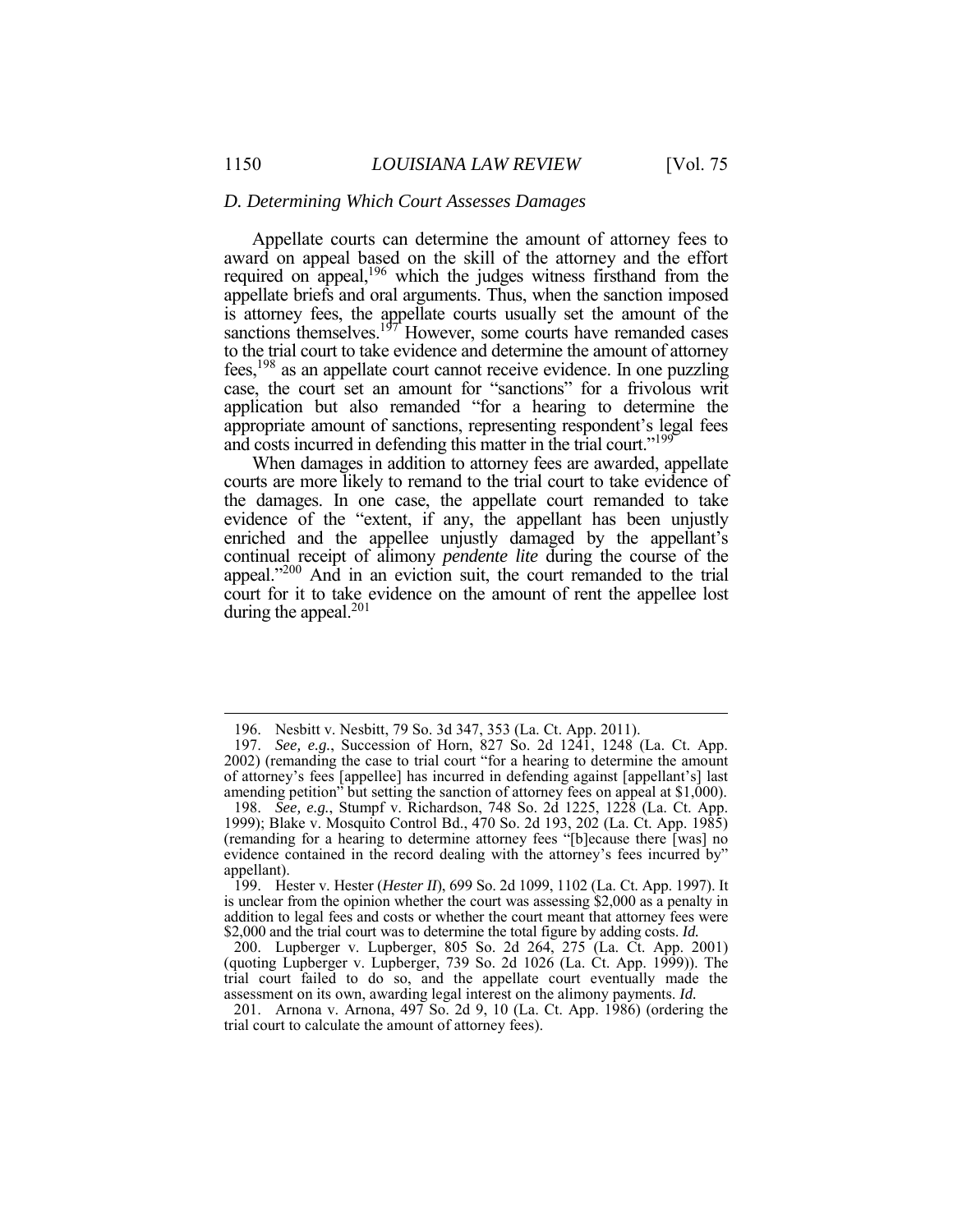#### VI. TYPES OF SANCTIONS AWARDED AND AGAINST WHOM

the judgment; $^{202}$  a cash penalty, payable to the appellee, against the  $\text{court};^{204}$  attorney fees;<sup>205</sup> a contempt finding;<sup>206</sup> single or double of the judgment. They may not, however, dismiss an appeal for Nationwide, sanctions for frivolous appeal include a percentage of appellant, his attorney, or both; $^{203}$  a cash penalty or fine payable to the damages;<sup>207</sup> single, double, or treble costs;<sup>208</sup> interest;<sup>209</sup> dismissal of the appeal;<sup>210</sup> or a combination of these penalties. Louisiana courts may award costs and damages, including attorney fees or a percentage frivolity or award a penalty or fine payable to the court, and no Louisiana appellant has ever been held in contempt for filing a frivolous appeal.

### *A. Attorney Fees and Other Monetary Awards*

 This left courts without a way to penalize either unsuccessful plaintiffs The predecessor statute to article 2164, Louisiana Code of Practice article  $907<sub>1</sub><sup>211</sup>$  limited awards to 10% of the amount in dispute and were allowed only on a suspensive appeal from a money judgment.<sup>212</sup> who appealed frivolously $2^{13}$  or frivolous appellants in suits that did not involve money judgments, such as in custody cases.

<u>.</u>

208. *See, e.g.*, FED. R. APP. PROC. 38 (single or double); ME. REV. STAT. tit. 14, § 1802 (2013) (treble); N.C. R. APP. PROC. 34 (single or double); N.D. R. APP. PROC. 38 (single or double); UTAH R. APP. PROC. 33 (single or double).

 209. *See, e.g.*, N.H. REV. STAT. ANN. § 490:14-a (2009) (stating the "interest at the rate of 12 percent per annum on any amount which has been previously found due or for which a verdict has been recovered or which the moving party has been ordered to pay," in addition to double costs).

210. *See, e.g.*, N.C. R. APP. PROC. 34; OKLA. STAT. tit. 12, § 995 (2000).

211. LA. CODE PRAC. art. 907 (Dart 1942).

212. Stephenson, *supra* note 13, at 138.

 into compromise is quite as lamentable as its employment by defendants to213. As one commentator noted: "[T]he use of an appeal to harry a defendant

 court the case was taken up for delay only, 10 percent damages may be awarded by the appellate court upon any judgment for a sum certain which has been 202. *See, e.g.*, GA. CODE ANN. § 5-6-6 (2013) ("When in the opinion of the affirmed.").

 203. *See, e.g.*, GA. CT. APP. R. 15 (requiring the penalty not to exceed \$2,500).

 204. *See*, *e.g.*, ARK. R. APP. PROC. CIV. 11.

 205. *See, e.g.*, ALASKA R. APP. PROC. 508(e)(2); HAW. R. APP. PROC. 38.

 206. *See, e.g.*, ARIZ. R. CIV. APP. PROC. 25.

 207. *See, e.g.*, FED. R. APP. PROC. 38 ("just damages"); ARIZ. REV. STAT. specifically includes attorney fees in many states, including Louisiana. *See* LA. CODE CIV. PROC. art. 2164 (2015). ANN. § 12-349(A) (2003) (double, but not to exceed \$5,000). "Damages"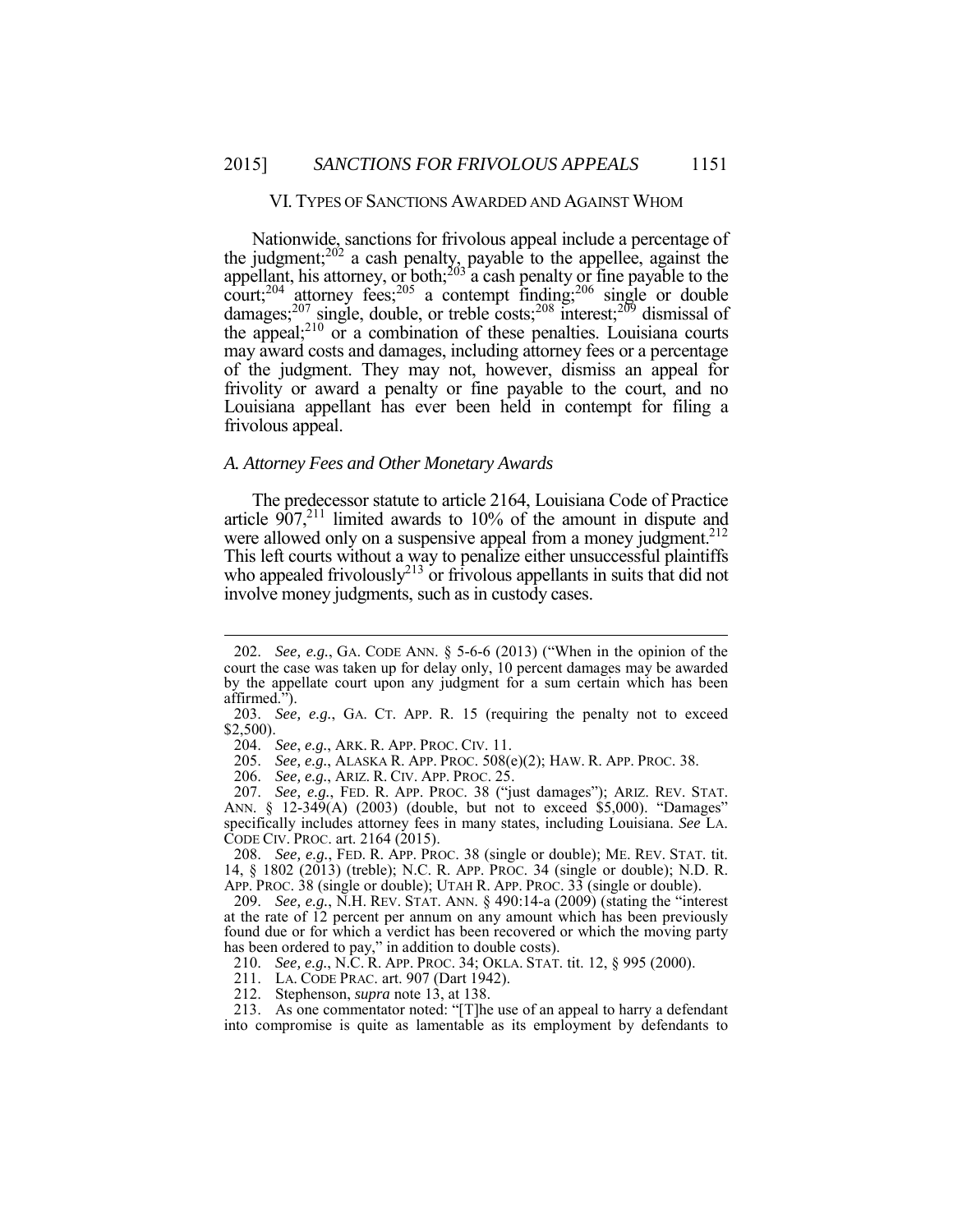codified what Louisiana courts had been doing for at least 40 years "must pay his attorney to answer the appeal in order to establish that the appeal *is* frivolous."214 That amendment quelled any qualms judges might have had over awarding attorney fees in light of the long-Article 2164 gives the courts much more discretion. It does not specify the types of damages that may be awarded for frivolous appeal or even against whom the damages can be assessed. The 2010 amendment added the phrase "including attorney fees," which simply under the theory that the appellee's principal damages are what he established rule in Louisiana that attorney fees could not be awarded except where authorized by contract or statute.<sup>215</sup>

 The first cases awarding frivolous-appeal damages after article 2164's enactment in 1961 simply awarded a percentage of the judgment.<sup>216</sup> More recent cases tend to award a sum of money characterized alternatively as "legal fees,"<sup>217</sup> "penalties,"<sup>218</sup> "damages,"<sup>219</sup> or, most commonly, "attorney's fees."<sup>220</sup> Occasionally, a court awards both damages and attorney fees.<sup>221</sup>

 216. *See, e.g.*, Bader Fin. Co. v. Asset, 169 So. 2d 220, 221 (La. Ct. App. 1964) (5% of the principal amount of the judgment); Hous. Oil Field Material Co. v. Creole Explorations, Inc., 150 So. 2d 48, 50 (La. Ct. App. 1963) (5% of the principal and accrued interest).

 217. *See, e.g.*, Lindsey v. Caddo Parish Sch. Bd., 954 So. 2d 272, 275 (La. Ct. App. 2007).

218. *See, e.g.*, Hughes v. Fabio, 983 So. 2d 946, 954 (La. Ct. App. 2008).

 Nesbitt v. Nesbitt, 79 So. 3d 347, 353 (La. Ct. App. 2011). 220. *See, e.g.*, Davisson v. O'Brien, 104 So. 3d 467, 476 (La. Ct. App. 2012);

 HARV. L. REV. 113, 117 (1929). delay satisfaction of a judgment." Note, *Penalties for Frivolous Appeals*, 43

<sup>214.</sup> Samford v. Samford, 297 So. 2d 465, 468 (La. Ct. App. 1974).

 the 2010 amendment, the courts explained that the rule prohibiting attorney fees except when authorized by contract or statute did not apply because the appellee's liability for attorney fees for defending a groundless appeal "does not occur until *after* rendition of the judgment by the lower court and the perfecting of the appeal [and] cannot be claimed in the original suit. As a consequence, the usual rule of denying recovery for attorney's fees unless provided by contract or 215. *See* Sher v. Lafayette Ins. Co., 988 So. 2d 186, 201 (La. 2008). Before statute has no application." Boulet v. Foti, 539 So. 2d 843, 845 (La. Ct. App. 1989) (quoting *Samford*, 297 So. 2d at 468).

 Lafayette City Parish Consol. Gov't v. Dien's Auto Salvage, Inc., 916 So. 2d 219. *See, e.g.*, Johnson v. Johnson, 986 So. 2d 797, 802 (La. Ct. App. 2008); 384, 395 (La. Ct. App. 2005).

 (imposing \$500 in damages and \$1,000 in attorney fees; noting in a footnote that article 2164 allows the award of damages); Hester v. Hester (*Hester IV*), 752 So. 2d 269, 273 (La. Ct. App. 2000) (awarding \$3,000 in attorney fees and 221. *See, e.g.*, Voiron v. Voiron, 897 So. 2d 697, 699 (La. Ct. App. 2004) "sanctioned and fined" the appellant \$5,000, payable to the appellee).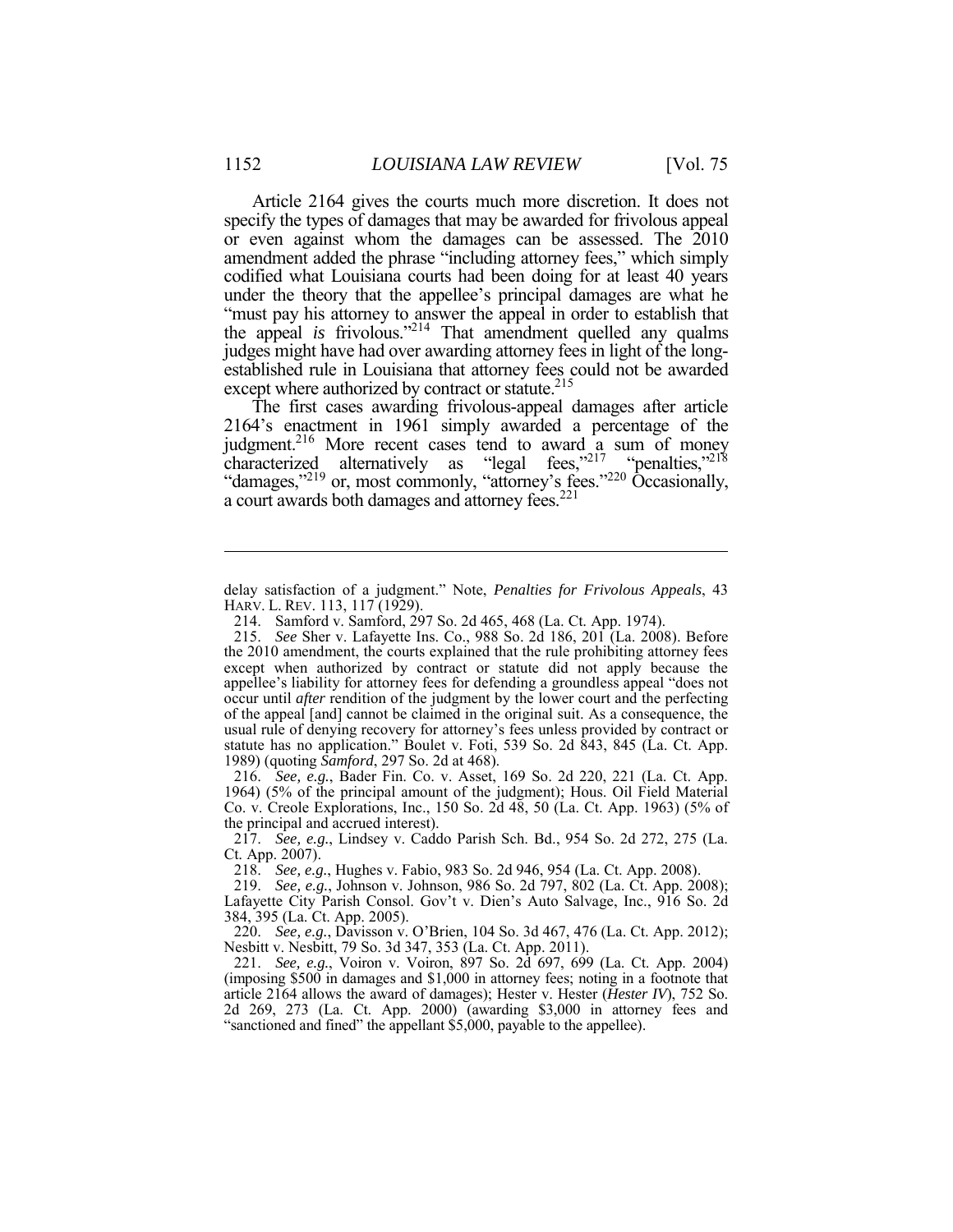attorney fees are lost rent in cases where frivolous appeals postponed evictions<sup>222</sup> and the return of alimony pendente lite paid where frivolous appeals postponed termination of the marriage.<sup>223</sup> Alimony which terminated when a judgment of divorce became final. In 1997, and separated the awarding of support from the rendition of a support judgment.<sup>224</sup> The amendments eliminated the incentive to appeal frivolous appeal in alimony cases involved suits for divorce that were The two most common types of damages awarded in addition to pendente lite was Louisiana's version of interim spousal support, the Louisiana Legislature amended the law regarding spousal support divorce judgments; the last two reported cases seeking damages for filed in  $1997^{225}$ 

### *B. Amount of Monetary Sanctions*

 $\overline{a}$ 

Ì Louisiana courts have accurately described the monetary sanctions awarded in Louisiana frivolous-appeal cases as "modest."<sup>226</sup> Over the past 30 years, awards have ranged from a low of  $$250<sup>227</sup>$  to a high of  $$20,000,^{228}$  with the most recent award being \$1,000.<sup>229</sup> Although the amount of the awards seems to be increasing slightly, three cases in the last decade awarded less than \$1,000 in sanctions.<sup>230</sup>

 Arnona v. Arnona, 497 So. 2d 9, 10 (La. Ct. App. 1986). 222. *See, e.g.*, Wilson v. Fuqua, 553 So. 2d 926, 928 (La. Ct. App. 1989);

 223. Roland v. Roland, 519 So. 2d 1177, 1179–80 (La. Ct. App. 1987) (awarding attorney fees, return of alimony paid while the suit was pending, and return of one-half of the mortgage payments that appellee made on the family (La. Ct. App. 1987) (awarding attorney fees plus \$750 in damages, stating that home while not allowed to live there); Schnatz v. Schnatz, 501 So. 2d 318, 320 "the sole purpose of the appeal was delay in order for her eligibility for alimony pendente lite payments to continue").

 224. Kenneth Rigby, *The 1997 Spousal Support Act*, 58 LA. L. REV. 887, 898–99 (1998).

 225. Lupberger v. Lupberger, 805 So. 2d 264, 266 (La. Ct. App. 2001); Lemoine v. Lemoine, 715 So. 2d 1244, 1245 (La. Ct. App. 1998).

 226. *In re* Clement, 46 So. 3d 804, 809 (La. Ct. App. 2010); Yarnell Ice Cream Co. v. Allen, 867 So. 2d 969, 973 (La. Ct. App. 2004).

 227. River Parish Fin. Serv., Inc. v. Stewart, 474 So. 2d 1025, 1027 (La. Ct. App. 1985).

<sup>228.</sup> Hester v. Hester (*Hester V*), 874 So. 2d 859, 862 (La. Ct. App. 2004).

<sup>229.</sup> Cox v. O'Brien, 147 So. 3d 809, 817 (La. Ct. App.), *writ denied*, No. 2014-C-1907, 2014 WL 6725688 (La. Nov. 21, 2014).

 230. Gray v. Gray, No. 2011 CA 2360, 2012 WL 4501002, at \*1 (La. Ct. App. Oct. 1, 2012) (awarding \$750); Johnson v. Johnson, 986 So. 2d 797, 802 (La. Ct. App. 2008) (awarding \$500); Lindsey v. Caddo Parish Sch. Bd., 954 So. 2d 272, 275 (La. Ct. App. 2007) (awarding \$750).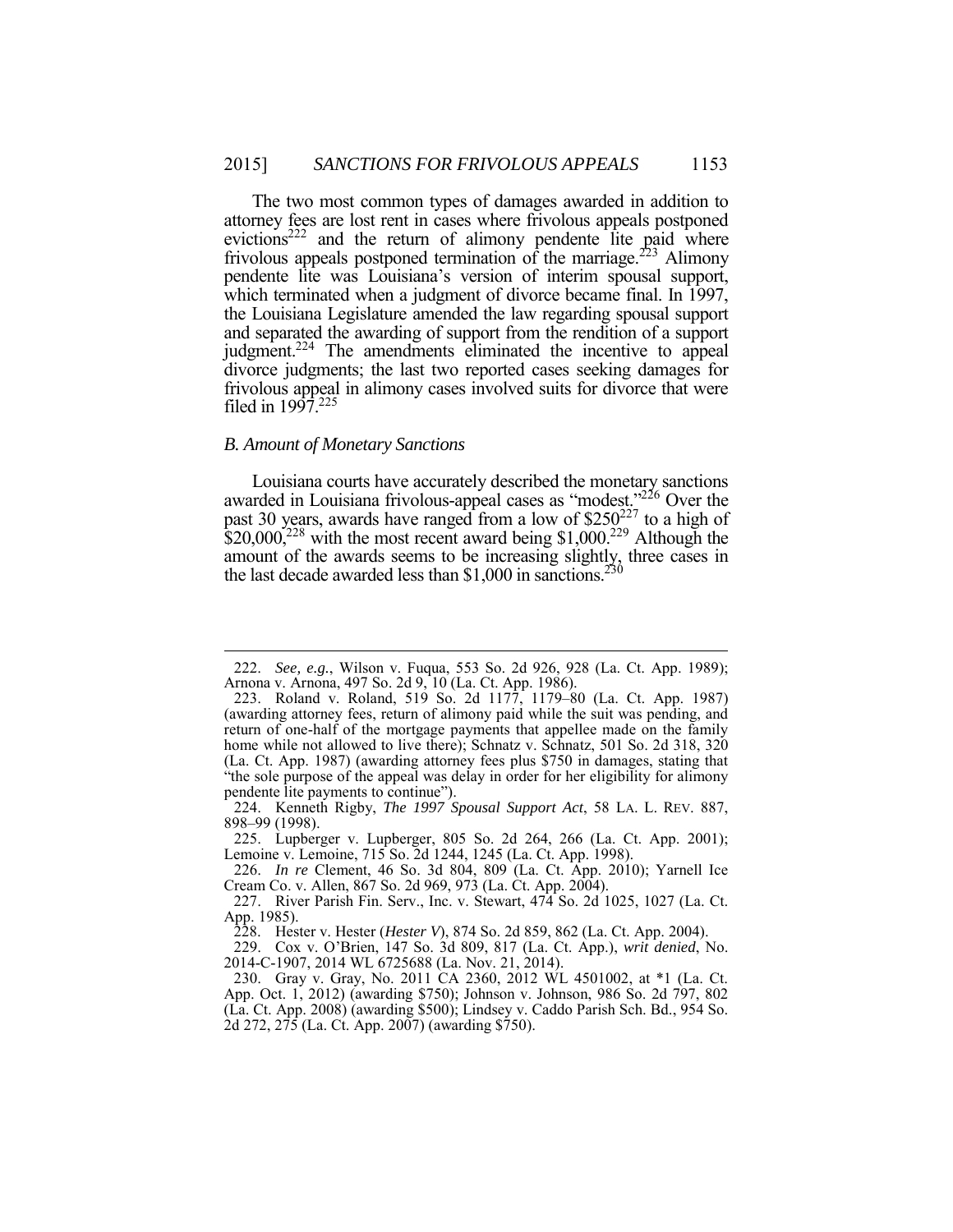#### *C. Dismissal of Appeal as a "Sanction"*

A sanction is a penalty or punishment.<sup>231</sup> Dismissal of an appeal is technically not a sanction because a frivolous appeal will ultimately rules specifically list dismissal as a sanction.<sup>233</sup> Although Federal courts have inherent power to dismiss an appeal taken in bad faith.<sup>235</sup> Furthermore, many of the federal circuits have enacted local rules that be unsuccessful;<sup>232</sup> dismissal simply hastens the process. However, federal courts treat summary dismissal as a sanction, and many states' Rule of Appellate Procedure 38 does not mention dismissal,<sup>234</sup> federal explicitly provide that frivolous appeals may be dismissed,<sup>236</sup> including the Fifth,<sup>237</sup> Eighth,<sup>238</sup> Tenth,<sup>239</sup> Eleventh,<sup>240</sup> and D.C. Circuits.<sup>241</sup>

 explained in 1956 that "to determine whether an appeal is frivolous or is taken for purposes of delay and harassment necessarily requires an examination of, and a decision on, the merits of the appeal. It is only after the appeal has been heard on its merits" that the court can resolve the parties' contentions.<sup>243</sup> For the same reasons, an appellee cannot agree to settle a case and yet retain the right to pursue In Louisiana, however, a state court may not dismiss an appeal simply because it is frivolous.<sup>242</sup> The Louisiana Supreme Court sanctions for frivolous appeal.<sup>244</sup>

 $\overline{a}$ 

241. D.C. CIR. R. 38.

243. Kendrick v. Garrene, 91 So. 2d 603, 606 (1956).

<sup>231.</sup> STEWART RAPALJE & ROBERT L. LAWRENCE, II DICTIONARY OF AMERICAN AND ENGLISH LAW 1147 (1997).

 232. Martineau, *supra* note 144, at 864.

 233. *See, e.g.*, ARK. R. APP. PROC. CIV. 11(c).

 frivolous, it may, after a separately filed motion or notice from the court and reasonable opportunity to respond, award just damages and single or double costs to the appellee." FED. R. APP. PROC. 38. 234. The rule provides: "If a court of appeals determines that an appeal is

 235. Martineau, *supra* note 144, at 862.

<sup>236.</sup> Federal Rule of Appellate Procedure  $47(a)(1)$  authorizes each court of appeals to "make and amend rules governing its practice."

 237. 5TH CIR. R. 42.2.

 238. 8TH CIR. R. 47A.

 239. 10TH CIR. R. 46.5(D).

 240. 11TH CIR. R. 42-4.

 242. Francois v. Andry, 930 So. 2d 995, 997 (La. Ct. App. 2006); Jarman v. Jarman, 532 So. 2d 484, 486 (La. Ct. App. 1988).

<sup>244.</sup> Barry W. Miller, A Prof'l Law Corp. v. Poirier, 580 So. 2d 558, 560–61 (La. Ct. App. 1991).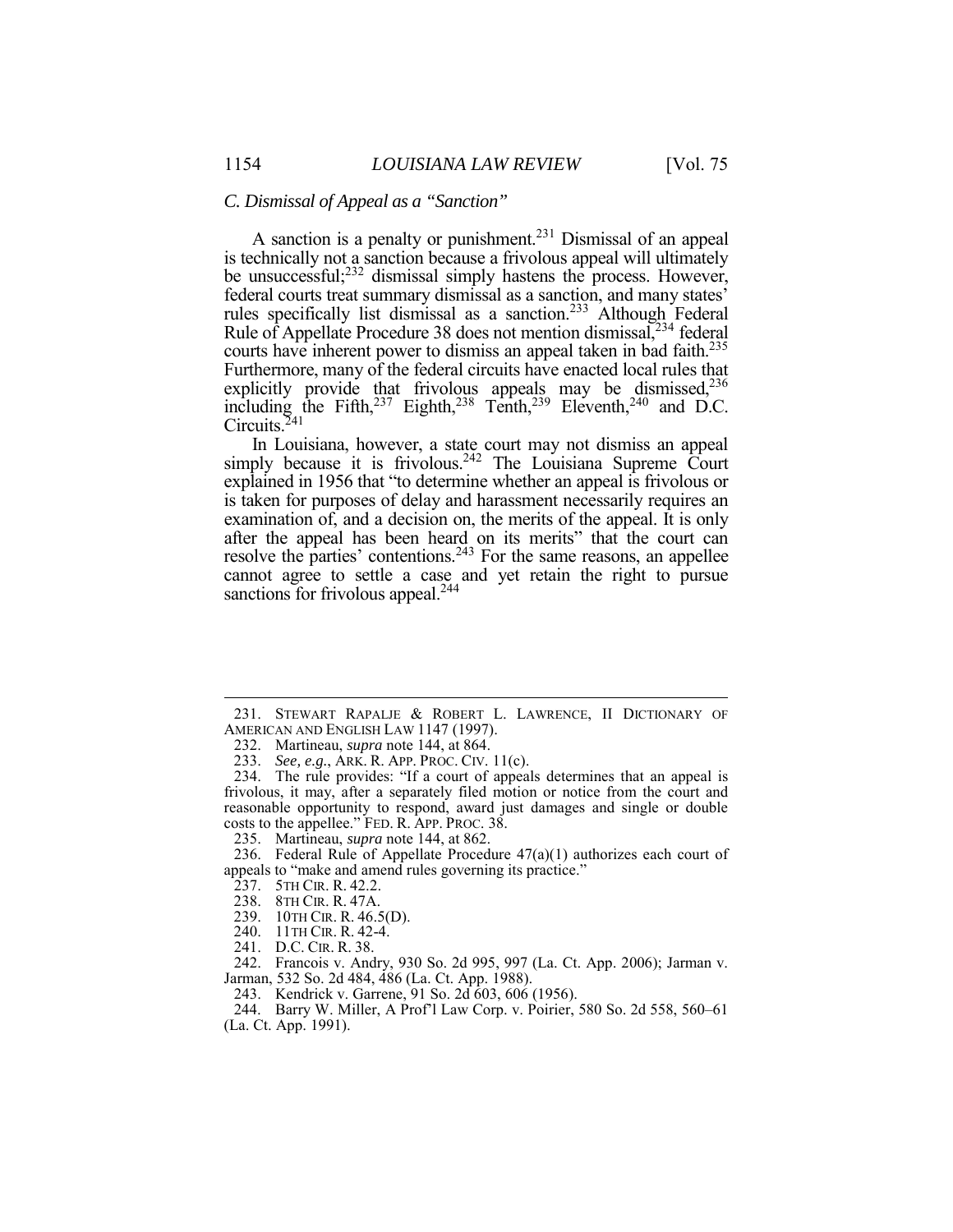#### *D. Who Can Be Sanctioned*

burden of sanctions should be on the attorney<sup>245</sup> unless the client is assessed damages solely against the attorney in several cases where the appellant had no practical legal knowledge<sup>247</sup> and where it was "unlikely that the appellant was responsible in any truly meaningful because "attorney and client are in the best position between them to determine who caused [the] appeal to be taken,"<sup>249</sup> and when As noted above, article 2164 does not state against whom sanctions can be assessed. One commentator opined that the full a "large, sophisticated institution."246 The federal courts have way for the meritlessness of the legal arguments presented."<sup>248</sup> Some courts have assessed sanctions against both client and counsel frivolous arguments are made, counsel "must be held responsible for [his] tactical decision."<sup>250</sup>

 Despite Louisiana courts' broad authority, in the past 30 years, Louisiana courts have sanctioned only counsel for <sup>a</sup> frivolous appeal Louisiana courts have sanctioned only counsel for a frivolous appeal just once<sup>251</sup> and have sanctioned both client and counsel in only three of the 75 cases in which represented parties were sanctioned all cases where attorneys behaved very badly.252 In one case, the court noted counsel's "unprofessional and unduly confrontational

 $\overline{a}$ 

248. Martin, *supra* note 245, at 1174–75.

 *View from the Bench*, 19 PACE L. REV. 323, 341 (1999) (quoting United States v. Succession of Clement, 749 So. 2d 217, 222–23 (5th Cir. 1984); S. Jay Plager et al*.*, *The Federal Circuit and Frivolous Appeals*, 12 FED. CIR. B.J. 373, 387 249. Roger J. Miner, *Professional Responsibility in Appellate Practice: A*  v. Potamkin Cadillac Corp., 689 F.2d 379, 382 (2d Cir. 1982)). *See also* Hagerty  $(2002 - 2003)$ .

 250. Dungaree Realty, Inc. v. United States, 30 F.3d 122, 125 (Fed. Cir. 1994). 251. *In re* Succession of Horn, 827 So. 2d 1241, 1247–48 (La. Ct. App. trial court but failed to address the issue in brief; the trial-court proceedings were "duplicative, reiterating the same claims and repeating the same arguments regardless of their having been found without merit by two courts"). 2002) (awarding frivolous-appeal sanctions against attorney who appealed from

 Brown Builders, 902 So. 2d 1288 (La. Ct. App. 2005); Olympia Roofing Co. v. 252. Davisson v. O'Brien, 104 So. 3d 467 (La. Ct. App. 2012); Mitchell v. Henican, 534 So. 2d 16 (La. Ct. App. 1988).

 *Appeal*, 100 MICH. L. REV. 1156, 1175 (2002) (noting that "when an appeal is objectively frivolous, the attorney should naturally be the one to bear the burden of the monetary sanction"). 245. Scott A. Martin, Note, *Keeping Courts Afloat in a Rising Sea of Litigation: An Objective Approach to Imposing Rule 38 Sanctions for Frivolous*

<sup>246.</sup> *Id.* at 1178.

 the burden of any sanctions"); Hill v. Norfolk & W. Ry. Co., 814 F.2d 1192, 247. *See, e.g.*, Coghlan v. Starkey, 852 F.2d 806, 816–17 (5th Cir. 1988) (stating that "blame for this appeal rests upon her attorney, and usually so should 1200, 1202 (7th Cir. 1987).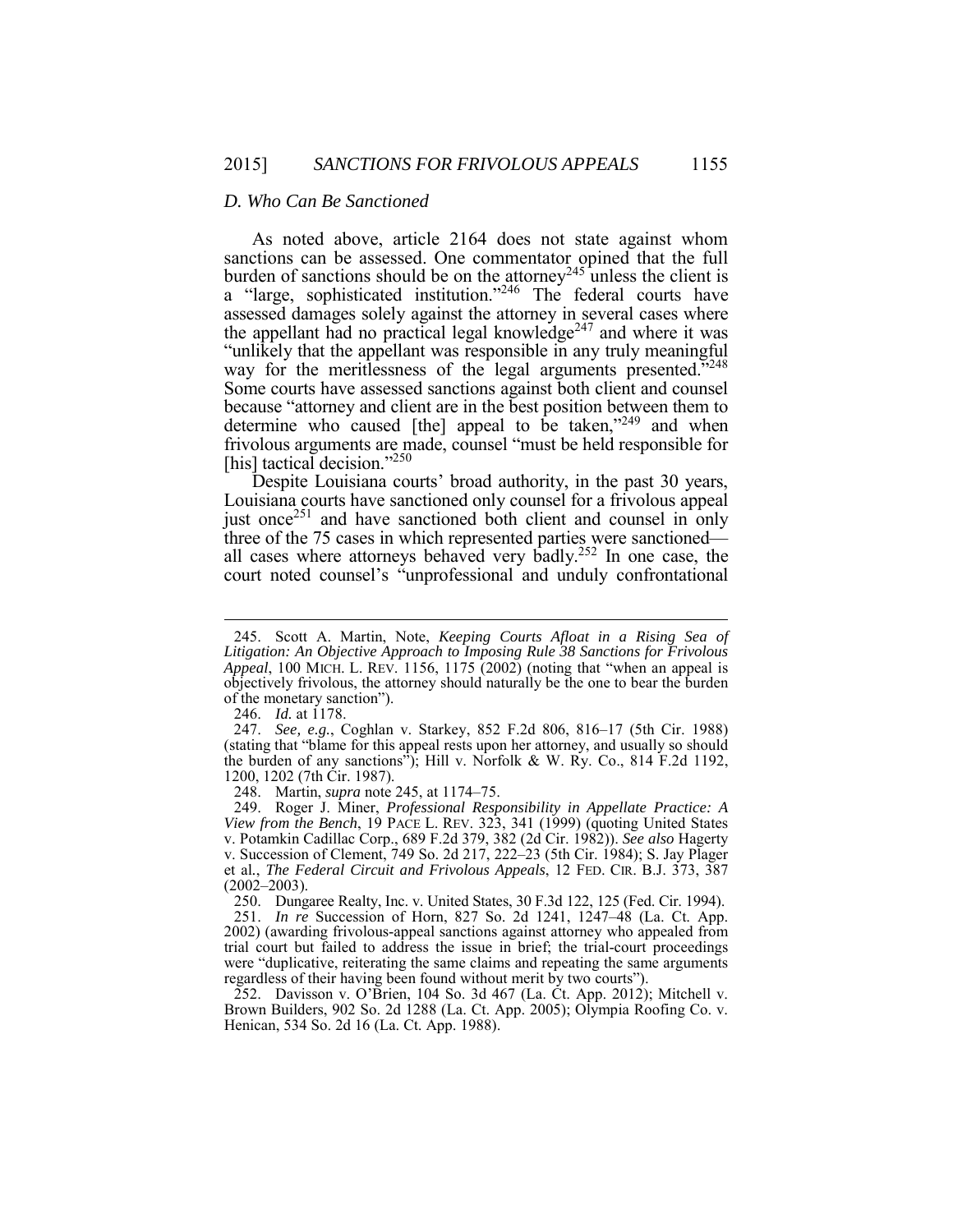manner" and "reprehensible tactics and conduct."<sup>253</sup> In the second, appellant's claim, and appellant's counsel failed to offer "a single case or statute that support[ed] his argument."<sup>254</sup> In the third, the court complained of "rambling briefs" containing "primarily superfluous there was "no basis whatsoever in the record" to support the and purely vindictive statements" and "paragraph after paragraph of meaningless and irrelevant allegations."<sup>255</sup>

# VII. TREATMENT OF PRO SE PARTIES

#### *A. Pro Se Appellants*

 When the appellant and his badly behaving counsel are one and resources."<sup>257</sup> In the federal system, "[m]any courts have historically the same, i.e., an attorney appearing pro se, the courts are likely to impose sanctions. In cases where the pro se appellant is not legally trained, however, courts are extremely reluctant to impose sanctions under article 2164,<sup>256</sup> "even though a small number of such litigants expend a disproportionate amount of the court's time and chosen not to impose sanctions on pro se appellants, even after a finding of frivolity."258 Louisiana courts are also reluctant to sanction pro se appellants.<sup>259</sup> Although pro se litigants are given more latitude than represented appellants in Louisiana,  $260$  courts will award sanctions in cases of flagrant abuse of the judicial system.

 $\overline{a}$ 

<sup>253.</sup> *Davisson*, 104 So. 3d at 476.

<sup>254.</sup> *Mitchell*, 902 So. 2d at 1292.

<sup>255.</sup> *Olympia Roofing*, 534 So. 2d at 17, 19.

 2004) ("[C]ourts of appeal generally refrain from awarding damages for 256. Duke v. Sherwood Acres Apartments, 898 So. 2d 416, 418 (La. Ct. App. frivolous appeals against pro se litigants.").

 257. Bankston v. Alexandria Neurosurgical Clinic, 659 So. 2d 507, 511 (La. Ct. App. 1995).

 *Determining Frivolous Appeals Under Federal Rule of Appellate Procedure 38*, 62 ARK. L. REV. 249, 273 (2009). *See, e.g.*, Lonsdale v. Comm'r, 661 F.2d 71, 72 (5th Cir. 1981) (stating that "[a]ppellants' contentions are stale ones, long 258. Meehan Rasch, *Not Taking Frivolity Lightly: Circuit Variance in*  settled against them. As such they are frivolous. Bending over backwards, in indulgence of appellants' pro se status, we today forbear the sanctions of Rule  $38...$  .").

 2013 WL 1437891, at \*3 (La. Ct. App. Apr. 10, 2013) (declining to award penalties against pro se appellants because "as lay people, they did not comprehend the consequences of their actions"); Zeno v. Foret, No. 10-330, appellant is appearing pro se, we deny any damages for frivolous appeal.") 259. *See, e.g.*, Bernard v. Lafayette City-Parish Consol. Gov't, No. 12-1341, 2010 WL 3903782, at \*1 (La. Ct. App. Oct. 6, 2010) ("Inasmuch as the

 260. Dowl v. Redi Care Home Health Ass'n, 31 So. 3d 596, 608 (La. Ct. App. 2010).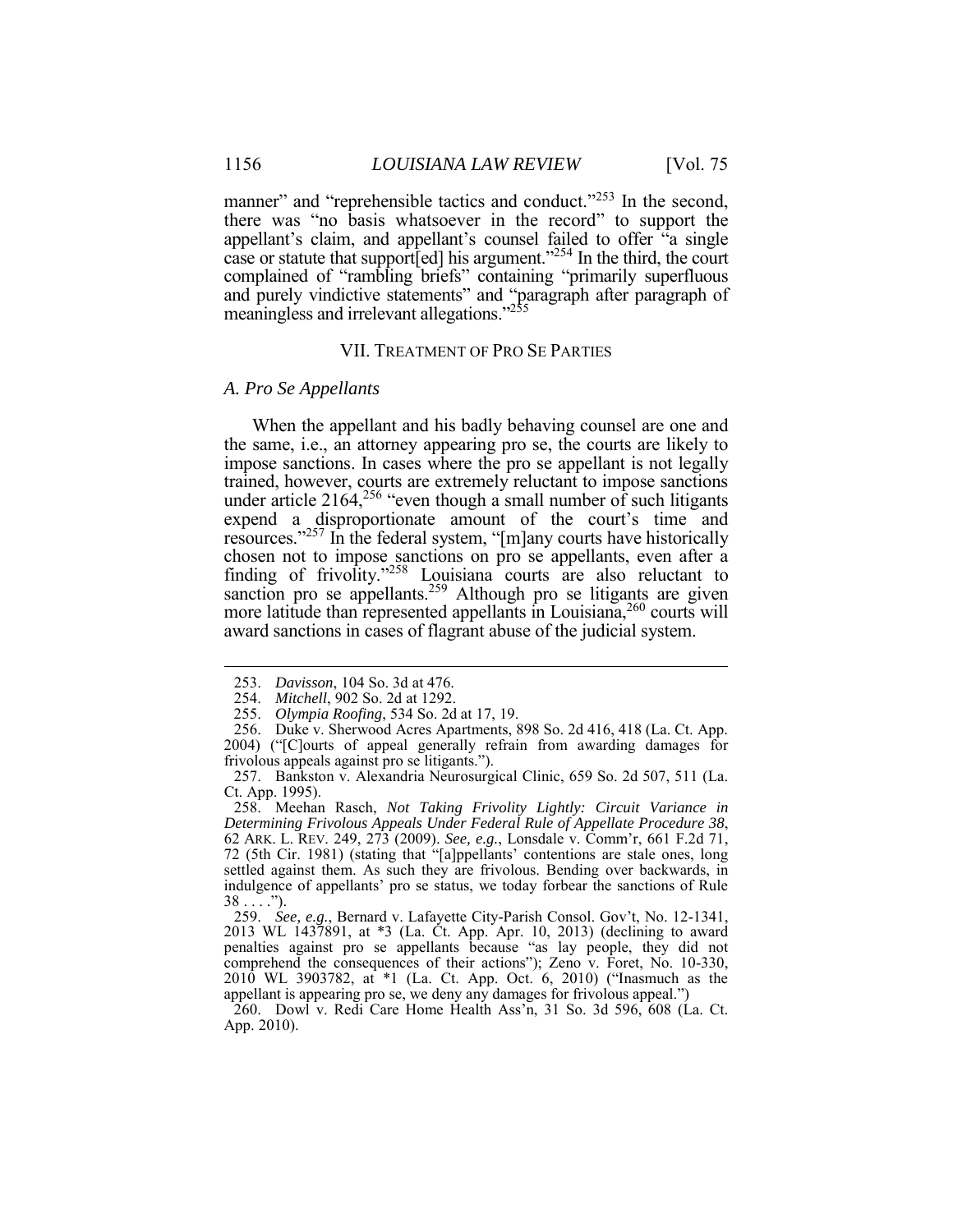court imposed sanctions against a pro se litigant who appealed despite the trial judge thoroughly explaining to him that he had no *Alexandria Neurosurgical Clinic*, the pro se litigant failed to appear at trial and then filed repeated appeals of the same issue.<sup>262</sup> The abuse of the judicial system" through "voluminous, repetitive, and the pro se litigant, finding that she was not serious when she filed a For example, in *Dowl v. Redi Care Home Health Ass'n*, the case and would be penalized if he appealed.261 In *Bankston v.*  court awarded sanctions in all three appeals because of the "repeated irrational filings." <sup>263</sup> And, in *Allen v. IMT, Inc.*, the court sanctioned late brief that cited no legal authority and asserted specifications of error that "were totally without merit either factually or legally."<sup>264</sup>

 The rationale for giving more latitude to pro se appellants is their lack of legal training.<sup>265</sup> That rationale disappears when the pro se appellant is a law student or attorney. The courts have sanctioned legally trained pro se appellants in at least three cases.<sup>266</sup>

#### *B. Pro Se Appellees*

 where the appellee appeared pro se, the court denied sanctions under applicable damages were attorney fees. In *Miles v. Connick*, 267 an statutory attorney fees and frivolous-appeal damages. The court denied both requests because "he [was] not entitled to be reimbursed In the one reported Louisiana case seeking article 2164 sanctions article 2164, apparently under the mistaken belief that the only inmate won affirmance of a public-records request suit. He asked for for fees that he was not required to pay."268

 $\overline{a}$ 

<sup>261.</sup> *Id.* at 609.

 507, 511 (La. Ct. App. 1995); Bankston v. Alexandria Neurosurgical Clinic, 583 262. Bankston v. Alexandria Neurosurgical Clinic (*Bankston III*), 659 So. 2d So. 2d 1156 (La. Ct. App. 1991); Bankston v. Alexandria Neurosurgical Clinic, 583 So. 2d 1148 (La. Ct. App. 1991).

 263. *Bankston III*, 659 So. 2d at 511.

<sup>264.</sup> Allen v. IMT, Inc., 567 So. 2d 1155, 1159 (La. Ct. App. 1990).

<sup>265.</sup> *Dowl*, 31 So. 3d at 608.

 "endless defamatory and unsupportable allegations"); Hester v. Hester (*Hester*  Mut. Auto. Ins. Co. v. Callahan, 571 So. 2d 852, 855 (La. Ct. App. 1990) (explaining at length that claimed defense of law student/appellant was frivolous when at time of trial the appellant was "not wholly unfamiliar with the legal 266. Sisk v. Sisk, 971 So. 2d 1215, 1218 (La. Ct. App. 2007) (sanctioning former attorney who cited no legal authority in brief, was warned by both the trial and appellate courts about accusations against the court, and still made *II*), 699 So. 2d 1099, 1102 (La. Ct. App. 1997) (noting that attorney exhibited a "continued pattern of harassment and delay" against his ex-wife); State Farm system" and was admitted to the bar by the time the appeal was decided).

<sup>267. 613</sup> So. 2d 1169 (La. Ct. App. 1993).

<sup>268.</sup> *Id.* at 1172.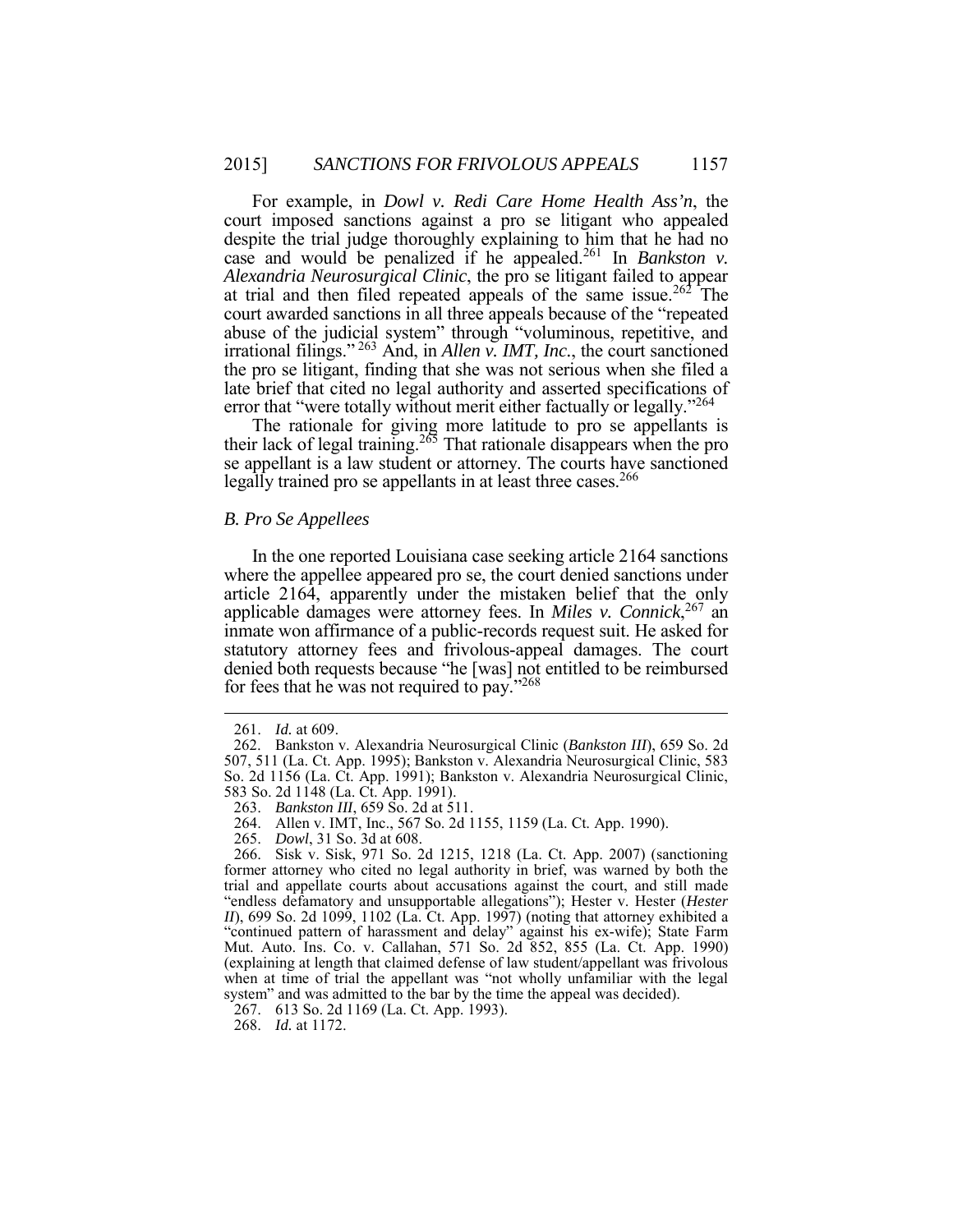#### VIII. ETHICAL CONSIDERATIONS

 Attorneys who represent appellants are held to a higher standard than non-attorney pro se appellants, of course, because attorneys are subject to rules of ethics and professionalism.

 The first ethical issue an appellate attorney faces is whether to argument  $\therefore$  exist[s] to support the client's claim."269 Louisiana bring the appeal. The attorney "must assess whether a good-faith Rule of Professional Conduct 3.1 prohibits asserting or defending a claim "unless there is a basis in law and fact for doing so that is not frivolous."<sup>270</sup> Thus, "[i]f the legal question is not genuinely arguable, the case should not be [appealed]."<sup>271</sup>

 the client's objective in taking the appeal. If that objective is to Professional Conduct 3.2, which provides: "A lawyer shall make In order to make that determination, the attorney must identify delay or harass, the appeal may violate Louisiana Rule of reasonable efforts to expedite litigation consistent with the interests of the client."272

 The attorney has an obligation to inform his client if the appeal can result from a proposed course of action.<sup>273</sup> If the client's is frivolous, as he must advise his client when adverse consequences objective in appealing is improper, the attorney must withdraw.274

 If an attorney decides to take an appeal, knowing he has at least appellant, unlike a federal appellant, $275$  will not be sanctioned "when partially frivolous grounds are urged on appeal if the appellant is accorded at least part of the relief requested based on a meritorious one meritorious issue, he then faces the ethical dilemma of whether to also include other not-so-meritorious issues. After all, a Louisiana

 275. *See* Hill v. Norfolk & W. Ry. Co., 814 F.2d 1192, 1203 (7th Cir. 1987); Lopez, *supra* note 156, at 148.

<sup>269.</sup> MELISSA H. WERESH, LEGAL WRITING: ETHICAL AND PROFESSIONAL CONSIDERATIONS 130 (2d ed. 2009). *See also* J. Michael Medina, *Ethical Concerns in Civil Appellate Advocac*y, 43 SW. L.J. 677, 684 (1989).

 270. LA. R. PROF. CONDUCT, *in* LA. REV. STAT. ANN. § 37, ch. 4 app., art. XVI, R. 3.1 (2013) [hereinafter LA. R. PROF. CONDUCT].

 *Opportunity*, 16 GA. L. REV. 821, 829 (1982). 271. Geoffrey C. Hazard, Jr., *Arguing the Law: The Advocate's Duty and* 

<sup>272.</sup> LA. R. PROF. CONDUCT 3.2. *See also* Medina, *supra* note 269, at 684.

<sup>273.</sup> *See* Smith v. St. Paul Fire & Marine Ins. Co., 366 F. Supp. 1283, 1289– 90 (E.D. La. 1973), *aff'd*, 500 F.2d 113 (5th Cir. 1974) (quoting Ramp v. St. Paul Fire & Marine Ins. Co., 269 So. 2d 239 (La. 1972)).

 274. Medina, *supra* note 269, at 680; Glenn K. Seidenfeld, *Professional*  discussing attorneys' obligations in criminal appeals, the United States Supreme *Responsibility Before Reviewing Courts*, 25 DEPAUL L. REV. 264, 268 (1976). In Court stated that an attorney is "under an ethical obligation to refuse to prosecute a frivolous appeal." McCoy v. Ct. App. Wisc., 486 U.S. 429, 436 (1988).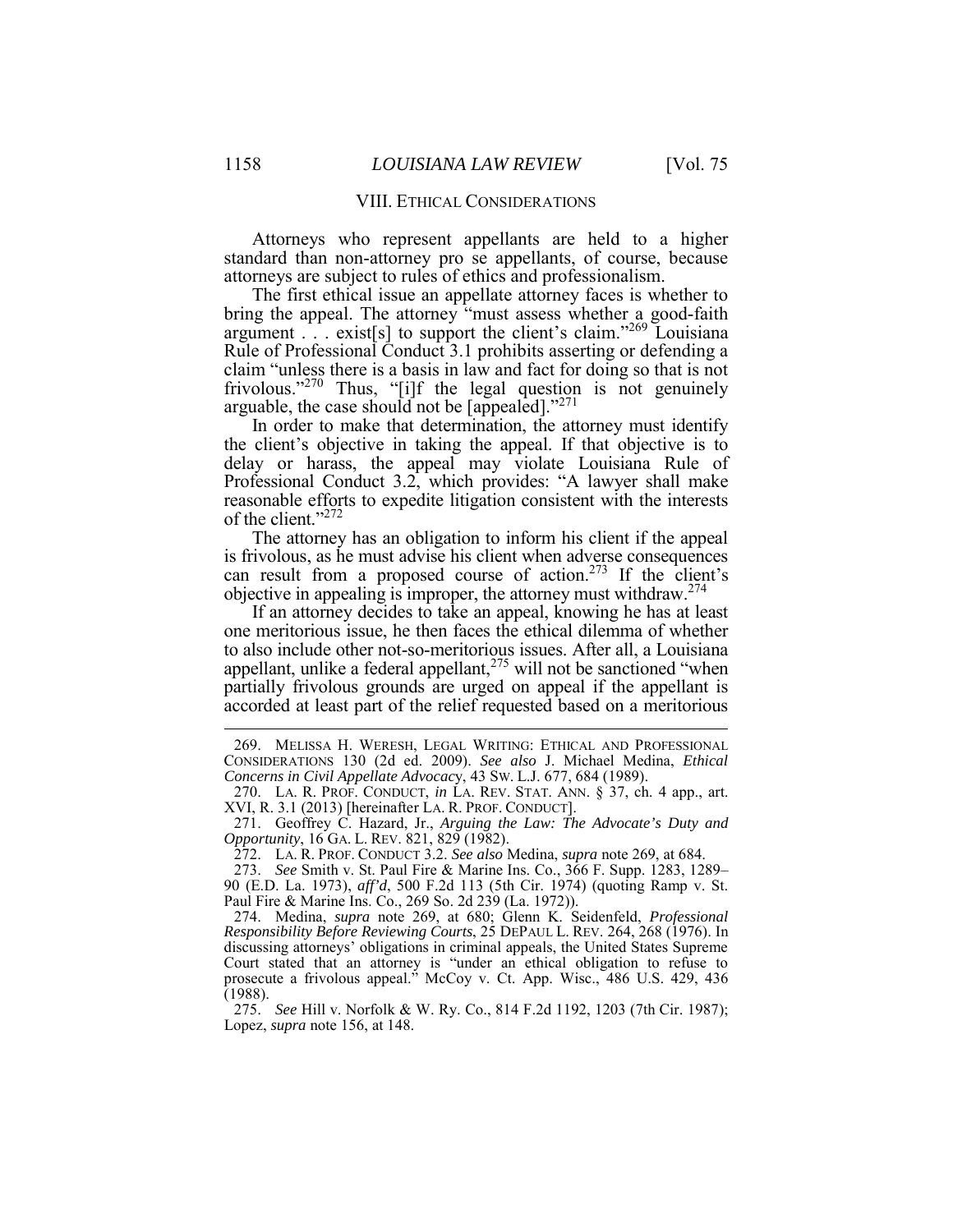wasting time that the court could be spending on meritorious Professionalism, which provides in pertinent part: "I will not . . . Professionalism, which provides in pertinent part: "I will not . . . utilize any course of conduct for the purpose of undue delay or harassment of any other counsel or party."278 ground."<sup>276</sup> The attorney should keep in mind that although he might not be sanctioned under article 2164, he is acting irresponsibly by issues.<sup>277</sup> Moreover, such conduct contravenes the Louisiana Code of

 When the attorney does not withdraw and proceeds with an appeal intended to delay or harass, he violates several Louisiana Rules of Professional Conduct and risks official disciplinary proceedings. Rule of Professional Conduct 4.4(a) states: "In representing a client, a lawyer shall not use means that have no substantial purpose other than to embarrass, delay, or burden a third person."<sup>279</sup> Rules 8.4(a) and (d) more generally proscribe unprofessional conduct. Rule 8.4(a) provides: "It is professional misconduct for a lawyer to: (a) Violate or attempt to violate the Rules of Professional Conduct . . . ; <sup>280</sup> and Rule 8.4(d) prohibits engaging "in conduct that is prejudicial to the administration of justice."281

profit from favorable interest rates, $283$  or to "harry [the opponent] Attorneys file frivolous appeals for myriad reasons, which generally fall into four categories: greed, anxiety, ineptness, and excessive zeal. Greedy attorneys appeal to increase their fees, $282$  to into compromise."<sup>284</sup> Anxious attorneys appeal to keep clients they

1

 delay. The value of the delay to the appellate ultimately depends on the extent of the delay; the further behind an appellate court's docket is, the more incentive an 283. Miner, *supra* note 249, at 326. In *Bankers Trust Co. v. Publicker Industries Inc*., 641 F.2d 1361, 1367–68 (2d Cir. 1981), the court noted that a judicial interest rate lower than the market rate encouraged appeals solely for appellant has to appeal. Oberman, *supra* note 5, at 1062 n.50.

 appeals are easy to file but often difficult and expensive to defend." Mark R. Kravitz, *Unpleasant Duties: Imposing Sanctions for Frivolous Appeals*, 4 J. APP. PRAC. & PROCESS 335, 342 (2002). While on the First Circuit, Justice Breyer described "undesirable types of behavior" by both plaintiffs and defendants who 284. *Penalties for Frivolous Appeals*, *supra* note 213, at 117. "Frivolous appeal meritless cases seeking compromises. Natasha, Inc. v. Evita Marine

 Taylor, 434 So. 2d 1236, 1238 (La. Ct. App. 1983); Galloway v. Minckler, 63 276. Thibodeau v. Mayor of Morgan City, 619 So. 2d 595, 608 (La. Ct. App.), *rev'd on other grounds*, 629 So. 2d 362 (La. 1993). *See also* Starwood v. So. 2d 891, 892 (La. Ct. App. 1953).

 277. *See* Miner, *supra* note 249, at 325–26.

 278. *Code of Professionalism*, 62 LA. B.J. 307 (2015).

 279. LA. R. PROF. CONDUCT 4.4(a).

 280. LA. R. PROF. CONDUCT 8.4(a).

<sup>281.</sup> LA. R. PROF. CONDUCT 8.4(d).

 282*. See* Miner, *supra* note 249, at 326; Lopez, *supra* note 156, at 150 ("[S]ome frivolous appeals are brought merely 'to line a lawyer's pocket.'").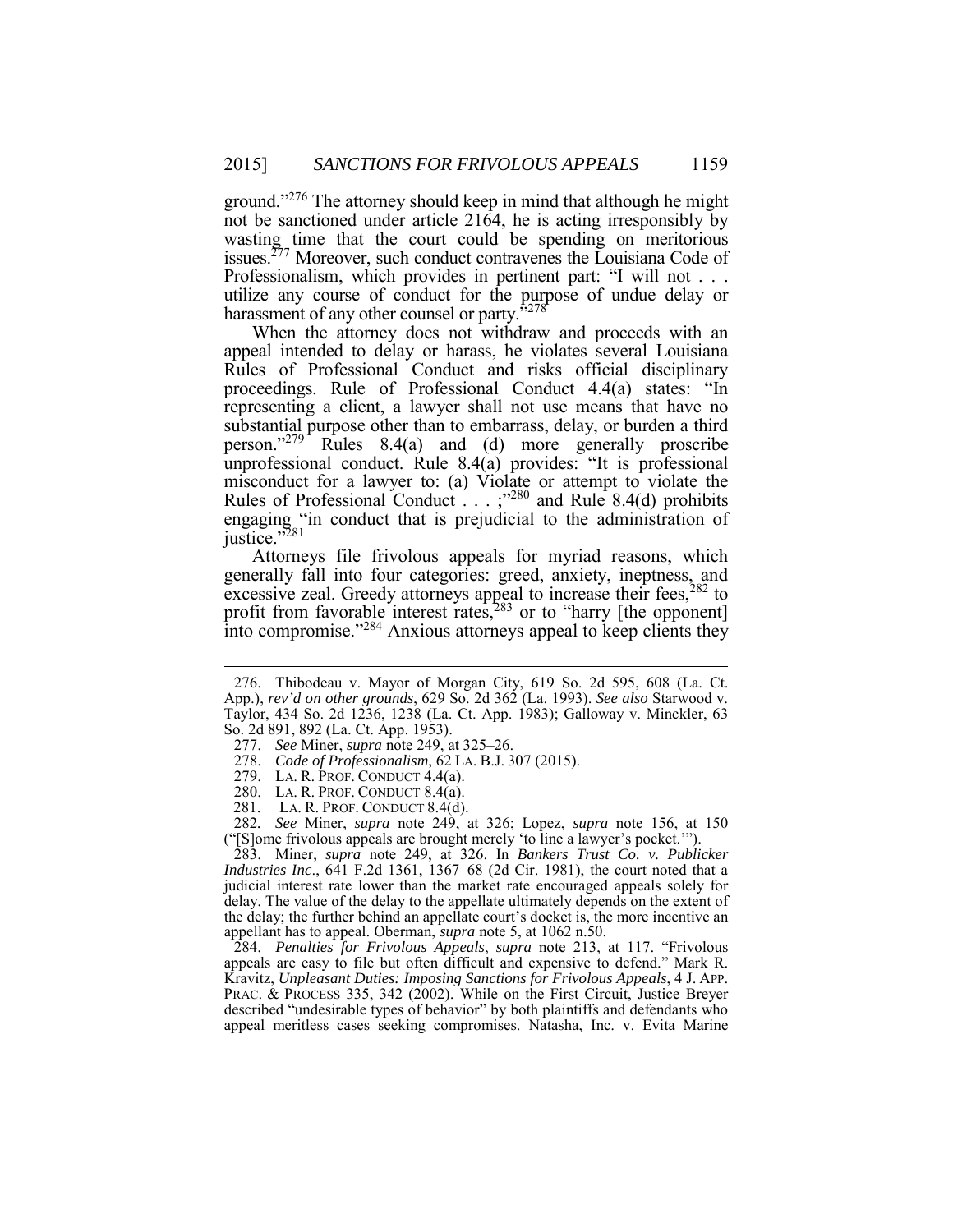fear will find another attorney to file the appeal or worry that they will be sued for malpractice if they do not appeal.<sup>285</sup> Inept attorneys fail to properly research<sup>286</sup> or "blindly follow[] their clients' wishes."<sup>287</sup> Overzealous attorneys want to show their clients "they are willing to fight to the end";<sup>288</sup> some become obsessed and use appeals to carry on a vendetta against their opponents.<sup>289</sup>

 even greedy attorneys are rarely sanctioned for filing frivolous Under Louisiana's standards, anxious, inept, overzealous, and

287. Campbell, *supra* note 285, at 135.

 Charters, Inc., 763 F.2d 468, 471 (1985). Some unscrupulous plaintiffs appeal will settle by paying the plaintiff something less than it would cost to defend the less in the belief that "the costs of litigation will make it uneconomic for the plaintiff to pursue collection of the full amount owed." *Id.* at 471–72 (citing Note, *Extortionate Corporate Litigation: The Strike Suit*, 34 COLUM. L. REV. 1308 (1934); Arthur Allen Leff, *Injury, Ignorance and Spite—The Dynamics of*  1308 (1934); Arthur Allen Leff, *Injury, Ignorance and Spite—The Dynamics of* "strike suits" that "have no legal merit but which a plaintiff hopes the defendant suit," while some defendants who owe money may not pay it or may offer to pay *Coercive Collection*, 80 YALE L.J. 1, 5 (1970)).

 285. Anastasia Parham Campbell, Student Commentary, *Frivolous Civil supra* note 249, at 326. *Appeals: How to Avoid Sanctions*, 25 J. LEGAL PROF. 135, 135 (2001); Miner,

 286. *See, e.g.*, *Natasha*, 763 F.2d at 472. Justice Breyer noted that while an the appeal would be found frivolous when "a minimal amount of research, even the appellant" that a legal position was unsound. *Id.* As Professor Lopez noted, such a mistake may indicate ineptness, but "can reflect an empty head as easily as an impure heart." Lopez, *supra* note 156, at 107. *See also* Hilmon Co. (V.I.) have an affirmative obligation to research the law and to determine if a claim on appeal is utterly without merit and may be deemed frivolous"). "appeal's frivolity may not be intuitively clear to one familiar with the field," a cursory reading of the relevant treatises and case law, should have revealed to Inc. v. Hyatt Int'l, 899 F.2d 250, 254 (3d Cir. 1990) (holding that "attorneys

 288. Miner, *supra* note 249, at 326. As the United States Court of Appeals of the practice of law. When lawyers yield to the temptation to file baseless pleadings to appease clients, however, they must understand that their for the Seventh Circuit noted, "the desire to keep business is an inevitable part adversary's fees become a cost of *their* business." *In re* TCI Ltd., 769 F.2d 441, 446 (7th Cir. 1985).

 289*. See, e.g.*, Arthur A. Collins, Inc. v. Am. Tel. & Tel. Co., 103 F.3d 125 (5th Cir. 1996); Platt v. Jack Cooper Transp., Co., 959 F.2d 91, 96 (8th Cir. 1992). One Louisiana judge, however, disagreed that overzealousness should be penalized. In *Gulf Coast Bank v. Robino*, 634 So. 2d 1190 (La. Ct. App. 1993), both harassment and dilatory purposes." *Id.* at 1193. Robino appealed the sanctions and was assessed additional penalties on appeal. Judge John Saunders dissented from the imposition of sanctions, stating, "The true measure of any they serve. An overzealous bar poses no threat to the ends of justice. One the trial court imposed sanctions on Robino for a frivolous pleading "filed for profession is the vigor and zeal given by its members to the interest of those immobilized by timidity is, in my mind, a very real threat to those ends." *Id.* at 1196 (Saunders, J., dissenting).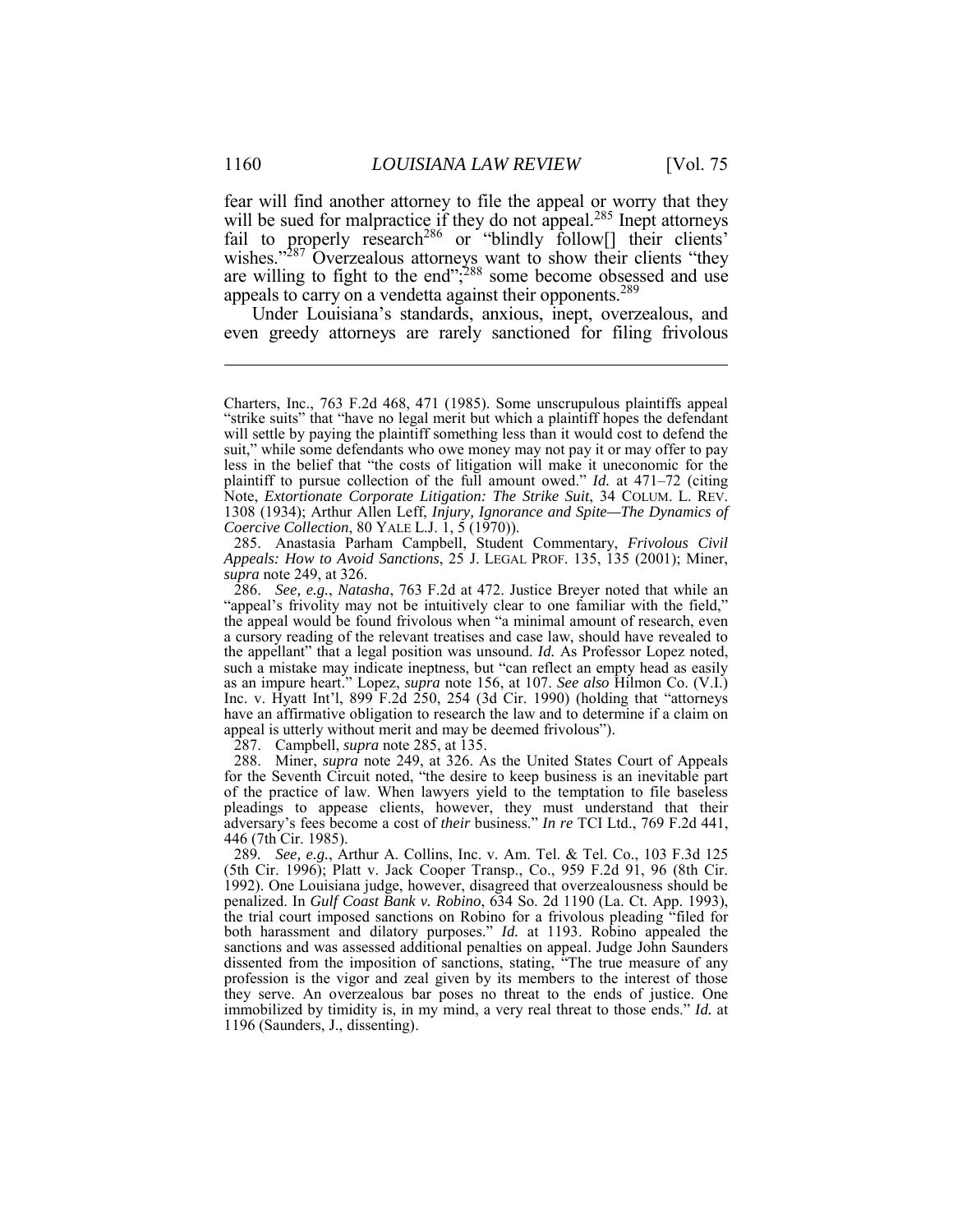appeals, but in a recent case the Louisiana Supreme Court took disciplinary action against an attorney who "engaged in a pattern and practice of filing repetitive, harassing, burdensome, and frivolous lawsuits, appeals, and writs."<sup>290</sup> In that case, an attorney was publicly reprimanded for violating Rules 3.1, 4.4(a), 8.4(a), and  $8.4(d)$ <sup>291</sup> The Rules of Professional Conduct were established to maintain the integrity of the legal profession and public confidence in the profession,<sup>292</sup> and it is appropriate that they be applied to attorneys who undermine that integrity and destroy public confidence in the profession.

#### IX. RECOMMENDATIONS AND CONCLUSION

 to its highly subjective standards and the courts' unwillingness to crowded dockets, yet they do little to discourage time-consuming paltry monetary penalties, attorneys are not deterred from wasting damages sends forth a message to all appellees to not waste the time Louisiana's frivolous-appeal-sanction scheme is ineffective due impose sanctions. Louisiana appellate judges complain about their frivolous appeals. When, on average, fewer than three appeals are found frivolous each year, and those violators are punished with the courts' time with meritless claims. As Judge Morris Lottinger stated in *Rogers v. D'Aubin*: "The failure to award frivolous appeal and effort seeking frivolous appeal damages, because they are not to be awarded."<sup>293</sup> Thus, one recommendation is that, when appropriate, Louisiana courts stop being so timid about imposing sanctions and punish appellants and their counsel for filing frivolous appeals.294

 the Louisiana Supreme Court referred attorney/appellant Hester to the Louisiana Office of Disciplinary Counsel "for investigation and appropriate action" after his ex-wife complained that in seven years he had filed 12 appeals before the intermediate appellate court and six writ applications to the Louisiana Supreme 290. *In re* Bandaries, 156 So. 3d 1152, 1156–57 (La. 2014). In another case, Court. Hester v. Hester, 756 So. 2d 314, 315 (La. 2000).

<sup>291.</sup> *Bandaries*, 156 So. 3d at 1160–61.

<sup>292.</sup> *See* Andrew D. Pugh, *The Antidiscrimination Amendment to Rule 8.4 of the Minnesota Rules of Professional Conduct*, 19 WM. MITCHELL L. REV. 211, 214–15 (1993).

 Judge Lottinger also authored the majority opinion but filed a separate opinion indicating his dissent at the majority's refusal to award damages for frivolous 293. 498 So. 2d 253, 257 (La. Ct. App. 1986) (Lottinger, J., dissenting). appeal.

 become "the victims of their own timidity" when they refuse to impose sanctions or impose penalties that are so small they have no deterrent effect. 294. One appellate practitioner has suggested that appellate courts have Kravitz, *supra* note 284, at 348.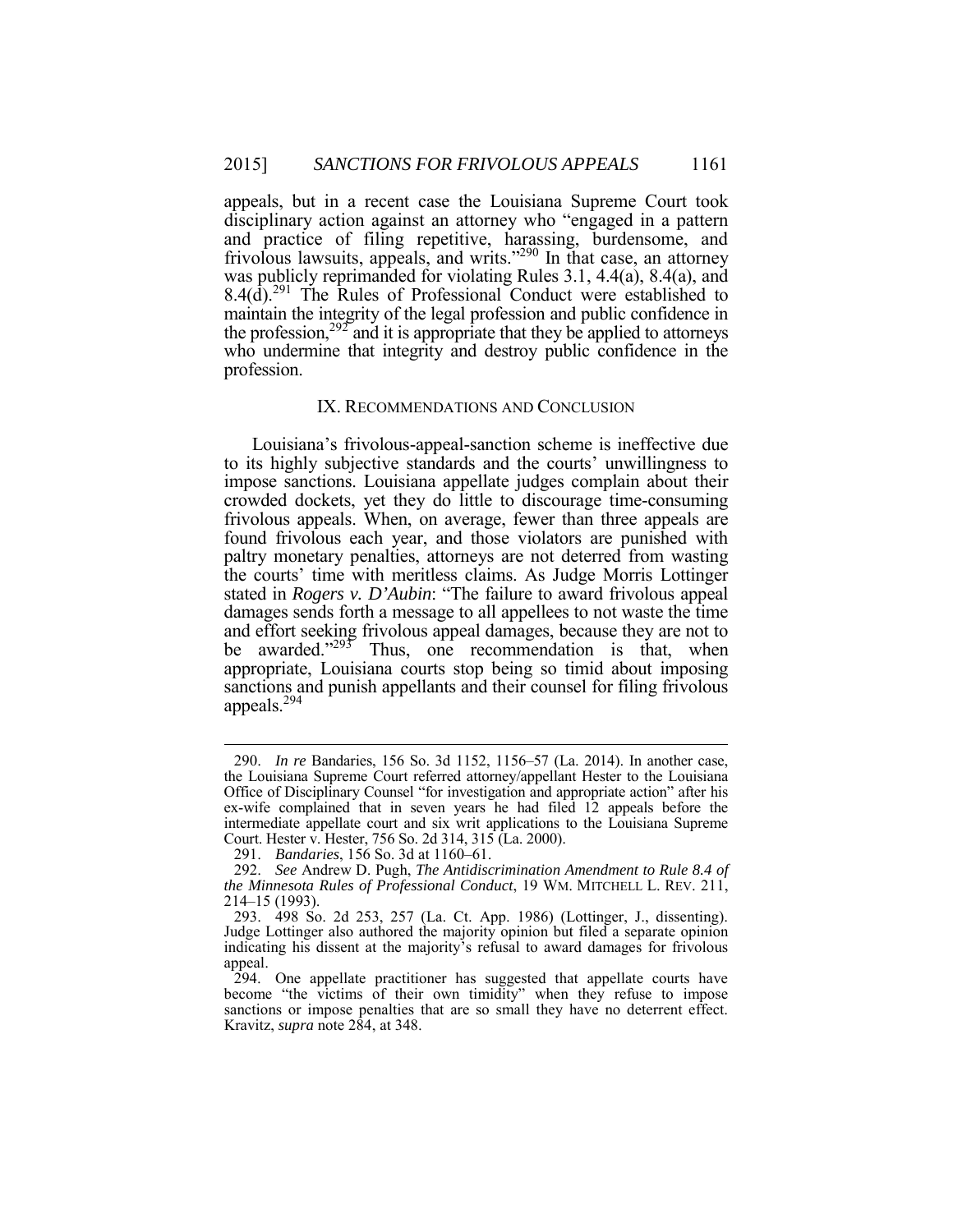Another recommendation is that those penalties be more than a mere slap on the wrist. As the United States Court of Appeals for the Eleventh Circuit stated: "The best way to control unjustified tactics in litigation is to ensure that those who create costs also bear them."<sup>295</sup> A typical "modest" award of \$1,000 is unlikely to fully compensate an appellee who must pay an attorney to file an Imposing sanctions that fully cover the cost of the appellee's answer to appeal, brief the case, and appear at oral argument. attorney fees would have much more of a deterrent effect.

 The court refused to award sanctions in *Rogers* because it did j deterrent to an attorney and will not stop the attorney from continuing to file frivolous appeals in other cases.<sup>297</sup> However, nothing in article 2164 prohibits the court from imposing sanctions attorneys who are responsible for bringing the frivolous appeals, reluctant to assess sanctions solely against the attorney, they may assess sanctions jointly against the attorney and the client as "attorney and client are in the best position between them to not want to "penalize an appellant for his counsel's erroneous interpretation of the law." $296$  Penalizing the client is not much of a directly against counsel, rather than the appellant. Thus, an additional recommendation is that Louisiana courts penalize the starting with cases involving briefs with no authority cited and counsel who fail to appear at oral argument. If the courts are determine who caused [a frivolous] appeal to be taken."<sup>298</sup>

 One reason intermediate appellate courts refuse to award unethical or inept attorneys a license to fritter away the courts' is the least effective kind of sanctions scheme in deterring sanctions is that they do not like to be reversed, and the Louisiana Supreme Court is not known for upholding sanctions. The highly subjective standard applied by the Louisiana Supreme Court gives time, leaving less time for the issues that need deep analysis. As one commentator noted: "A high threshold sanctions scheme that requires proof of subjective bad faith as a prerequisite to sanctions litigation abuse."<sup>299</sup> A fourth suggestion is that when the Supreme Court addresses the issue again, it reject the *Parker* and *Hampton* 

<sup>295.</sup> *In re* TCI Ltd., 769 F.2d 441, 446 (7th Cir. 1985).

 296. *Rogers*, 498 So. 2d at 257.

 297. *See* Martin, *supra* note 245, at 1181; Coughlan v. Starkey, 852 F.2d 806, 817 (5th Cir. 1988) (quoting Hagerty v. Succession of Clement, 749 F.2d 217, 222 (5th Cir. 1984)).

<sup>298.</sup> United States v. Potamkin Cadillac Corp., 689 F.2d 379, 382 (2d Cir. 1982).

<sup>299.</sup> Byron C. Keeling, *Toward a Balanced Approach to "Frivolous" Litigation: A Critical Review of Rule 11 and State Sanction Provisions*, 21 PEPP. L. REV. 1067, 1141 (1994).